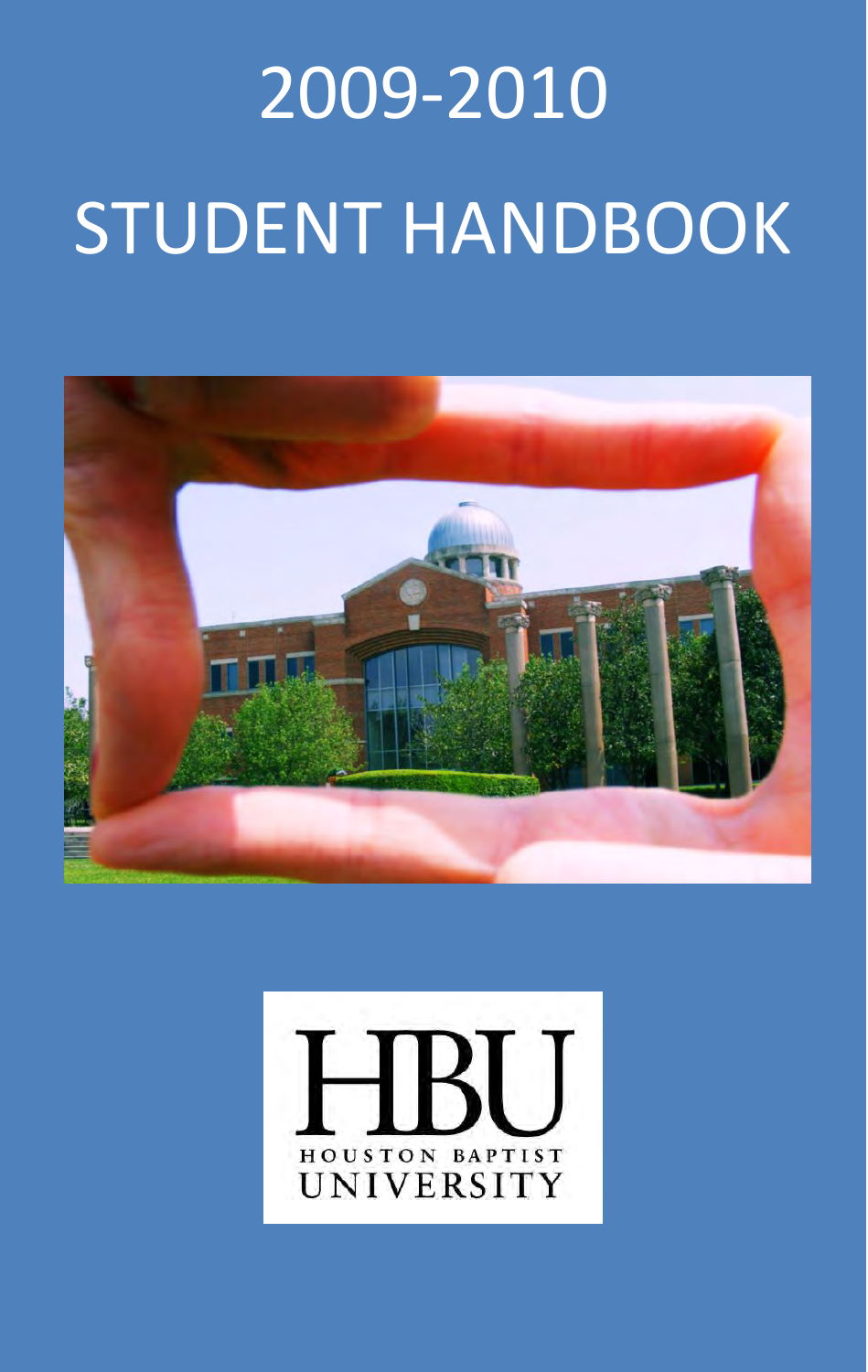

## **Student Handbook 2009-2010**

*HBU Complies with all applicable federal and state non-discrimination laws and does not engage in prohibited discrimination on the basis of race, color, nationality, or ethnic origin, gender, age, or disability in either employment or the provision of services.* 

*Inquiries concerning the notice or the application of the laws referenced herein should be referred to the Associate Vice President for Student Life.*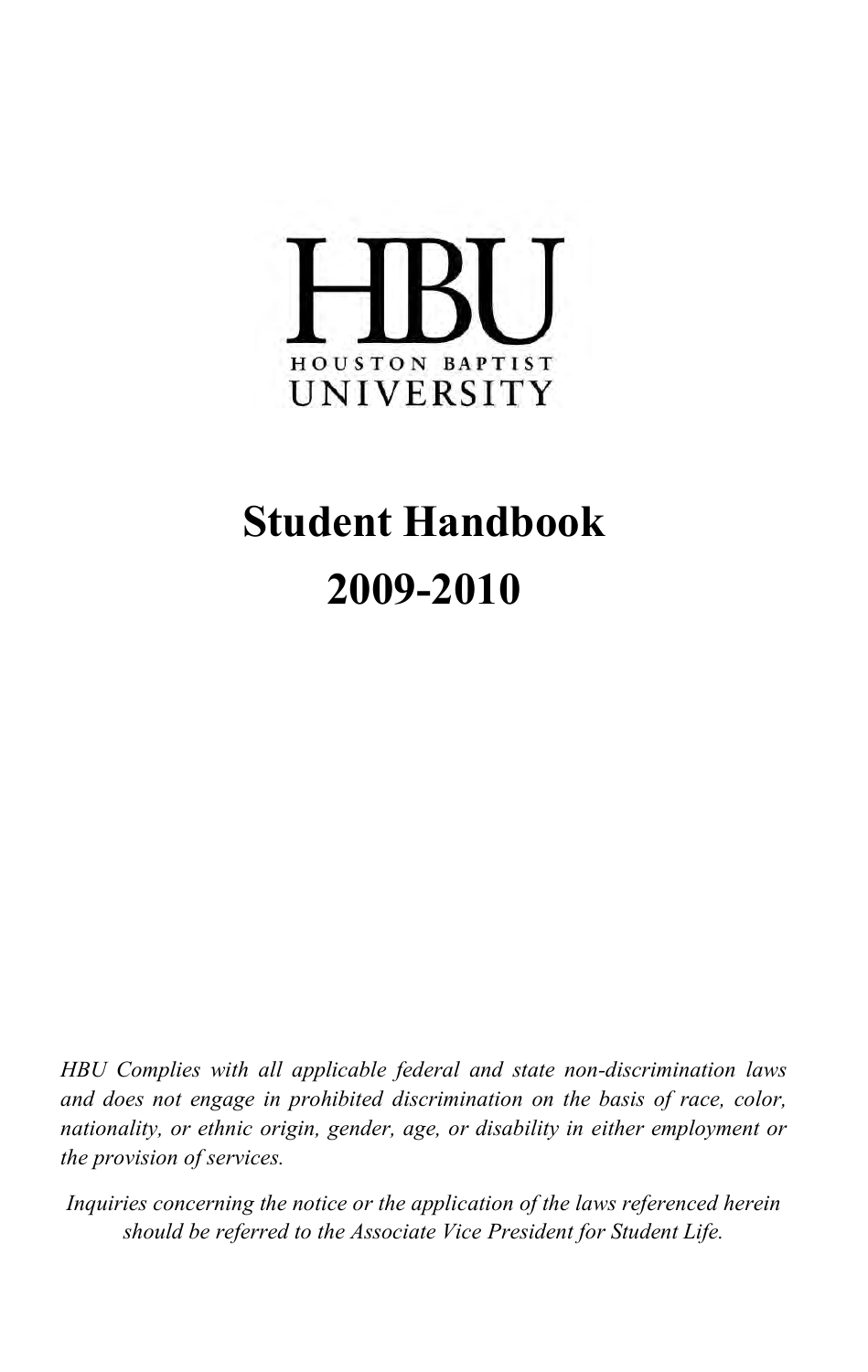## TABLE OF CONTENTS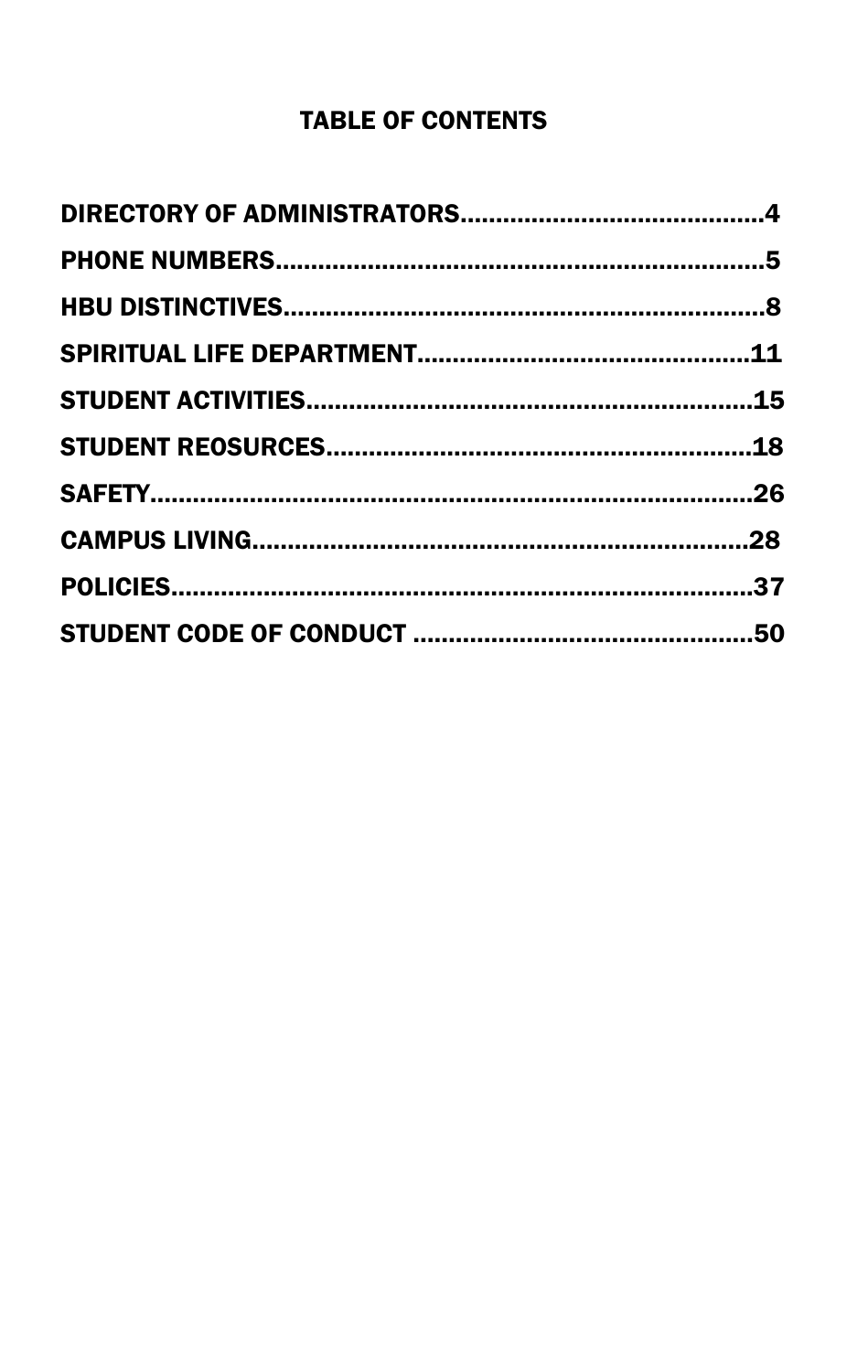## DIRECTORY OF ADMINISTRATION

The President shall designate certain administration officers to assist him in carrying out orderly functioning of the University. A partial list of the administrators and staff follows:

> Robert B. Sloan Jr., D. d. Theol. *President*

#### EXECUTIVE COUNCIL:

Paul J. Bonicelli, PhD *Provost* 

Charles Bacarisse *Vice President for Advancement*

James Steen *Vice President for Enrollment Management* 

Sandy Mooney, CPA *Vice President for Financial Operations*

Sherry Hibbert, JD *Vice President and General Counsel* 

Eileen Crowell *Vice President for Operations* 

Kathleen Anzivino, EdD *Associate Vice President for Student Life* 

Sharon Saunders *Vice President for University Relations*

Steve Moniaci *Interim Director of Athletics* 

Hunter Baker, JD, PhD *Director for Strategic Planning and Associate Vice Provost* 

#### STUDENT SUCCESS

Jim Hutchinson *Director for Success & Advising Center*

Alison Childers *Academic Advisor and 504 Coordinator* 

Mordecai Brownlee *Early Alert Coordinator* 

#### STUDENT LIFE:

Colette Cross *Director for Spiritual Life and University Chaplain*

Mark Endraske *Interim Director for Campus Living* 

Marquis Gatewood *Assistant Director for Campus Living* 

Saleim Kahleh *Director for Campus Recreation* 

Todd McElroy *Assistant Director for Campus Recreation/Spirit Coordinator*

Danny Miller *Director for Student Ministry* 

Jason Shaffer *Assistant Director for Community Service and Missions* 

Brenda Woods *Testing Coordinator* 

#### ENROLLMENT MANAGEMENT

Barrett Bell *Executive Director for Financial Services* 

Sarah Bible *Director for Recruitment for Admissions* 

Eduardo Borges *Director for Admissions* 

Debora Burnett *Director for Financial Services*

Sherry Byrd *Director for Student Aid Program*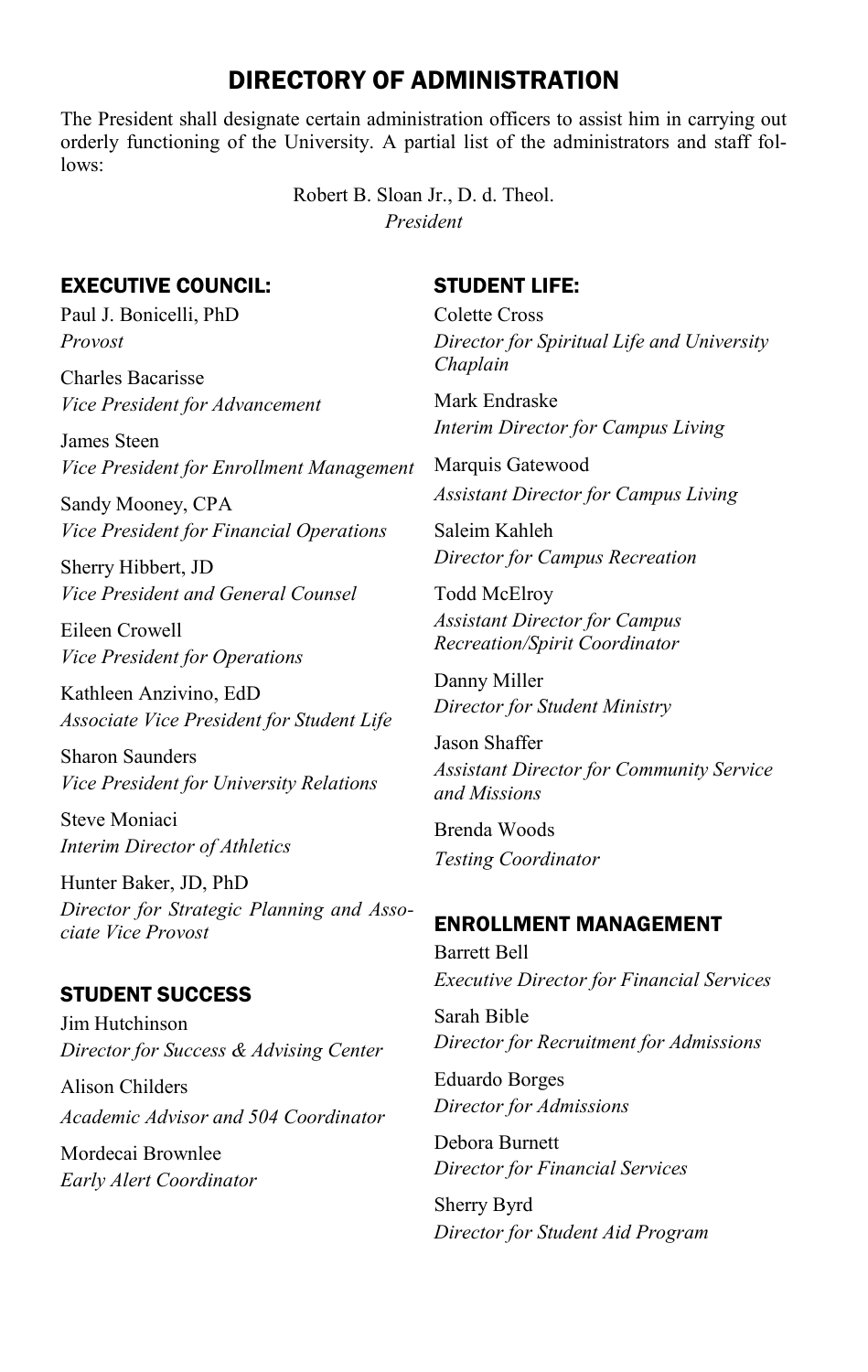## DIRECTORY OF GENERAL PHONE NUMBERS

| Academic Advising3522                       |  |
|---------------------------------------------|--|
| Academic Affairs3232                        |  |
| Accounts Payable 3207                       |  |
|                                             |  |
|                                             |  |
|                                             |  |
| Alumni Association3413                      |  |
| Aramark/Campus Dining3259                   |  |
|                                             |  |
|                                             |  |
|                                             |  |
|                                             |  |
| Bilingual Education3616                     |  |
|                                             |  |
| Business & Economics 3325                   |  |
|                                             |  |
| Campus Recreation3485                       |  |
| Center for Exploring Ministry Careers .3281 |  |
|                                             |  |
|                                             |  |
|                                             |  |
|                                             |  |
| Clubs & Organizations 3154                  |  |
|                                             |  |
|                                             |  |
|                                             |  |
| Continuing Studies 3700                     |  |
|                                             |  |
|                                             |  |
| Events & Conferences 3047                   |  |
| FedEX Kinkos  713-271-6311                  |  |
| Financial Operations3256                    |  |
|                                             |  |
| First Year Experience 3154                  |  |
| HBU Switchboard  281-649-3000               |  |
|                                             |  |
|                                             |  |
|                                             |  |
| Human Resources3387                         |  |
|                                             |  |
|                                             |  |
|                                             |  |

| Men's Residence College3484            |  |
|----------------------------------------|--|
|                                        |  |
|                                        |  |
|                                        |  |
|                                        |  |
| Ornogah Yearbook 2007                  |  |
|                                        |  |
| Police (Emergency) 3911                |  |
| Police (Non-Emer.)3314                 |  |
|                                        |  |
|                                        |  |
|                                        |  |
|                                        |  |
|                                        |  |
|                                        |  |
|                                        |  |
|                                        |  |
|                                        |  |
| Student Life 3238/3154                 |  |
| Student Health Services2235            |  |
| Student Ministries3117                 |  |
| Student Programming Board 3154         |  |
| Success and Advising Center (SAC) 3522 |  |
|                                        |  |
|                                        |  |
| University Communications 3470         |  |
| Wellness Center 713-448-8000           |  |
| Women's Residence College3483          |  |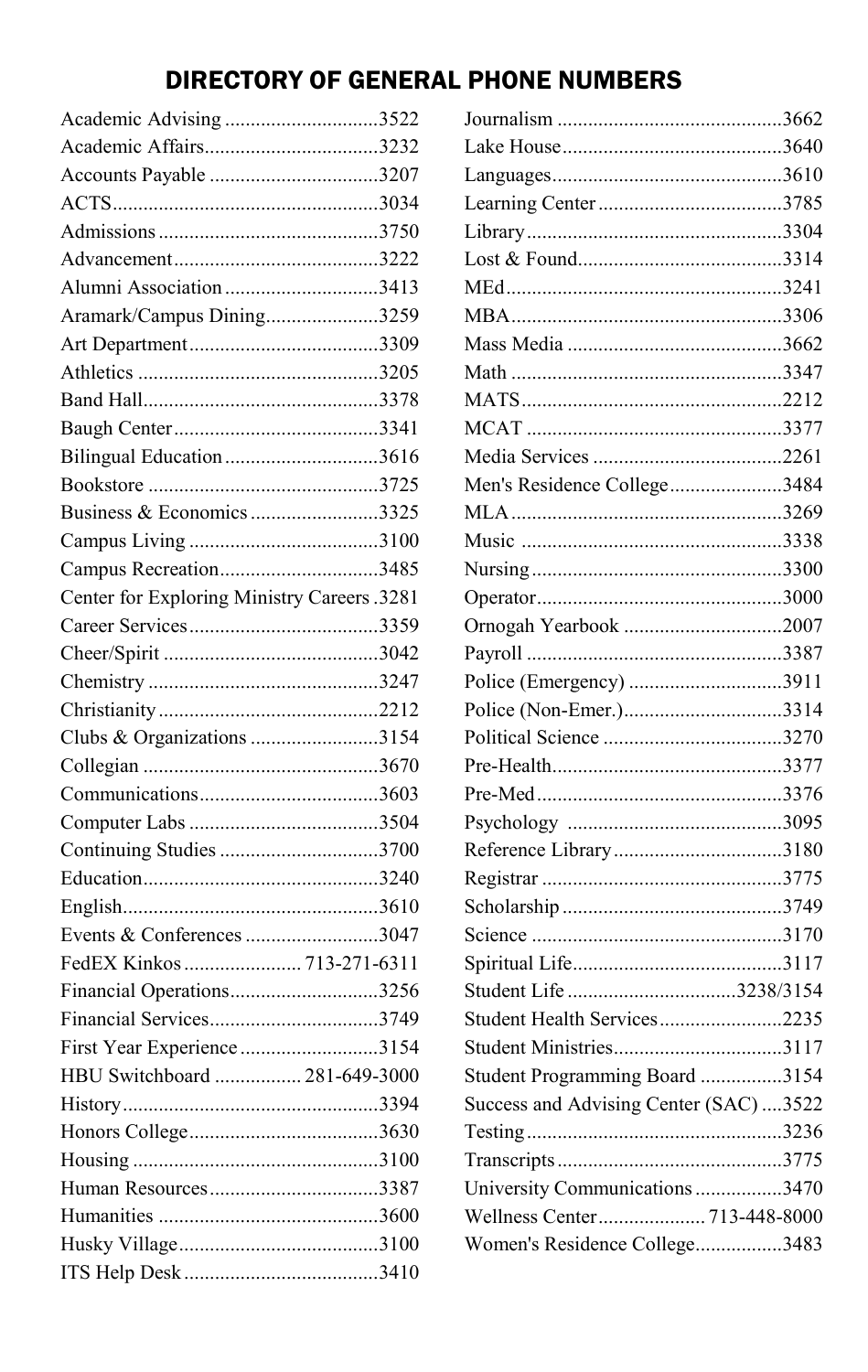## FROM THE PRESIDENT

Dear HBU Huskies,

For some of you, this is the beginning of a new phase of life – the first weeks of your college experience – a time of excitement and discovery. For others, this is a time to see old friends, make some new ones, and return to your studies. For all of you, I pray this is an opportunity to embark on another adventure of learning: about yourself, about your area of academic interest, and about God. I am blessed to see each one of you on campus and to feel the life you bring to the University.

Many of you will recall being told that high school is the greatest time of your life. I respectfully disagree. The college years are foundational, a time when you will decide, in many ways, who you are and who you want to become. Last year brought substantial growth to the University, with the addition of the Lake House, the University Academic Center, and the many new faces in our student body. This year, I hope you will grow along with the University. Take advantage of your classroom experience, your time with your friends, and other opportunities to expand your horizons. Make these years the most memorable of your life.

HBU is not here to produce a specified number of new professionals every year. Instead, we hope that by providing the best education possible, we can help you go beyond qualifying for your dream career. Learn how to be a chemist, a teacher, an accountant, or a nurse, yes, but remember also to ask yourself these questions: What am I meant to do? What is my contribution? What will my legacy be? HBU is a place where you can discover your calling. It is our privilege to be your partner in that endeavor.

Blessings,

Robert B. Sloan President, Houston Baptist University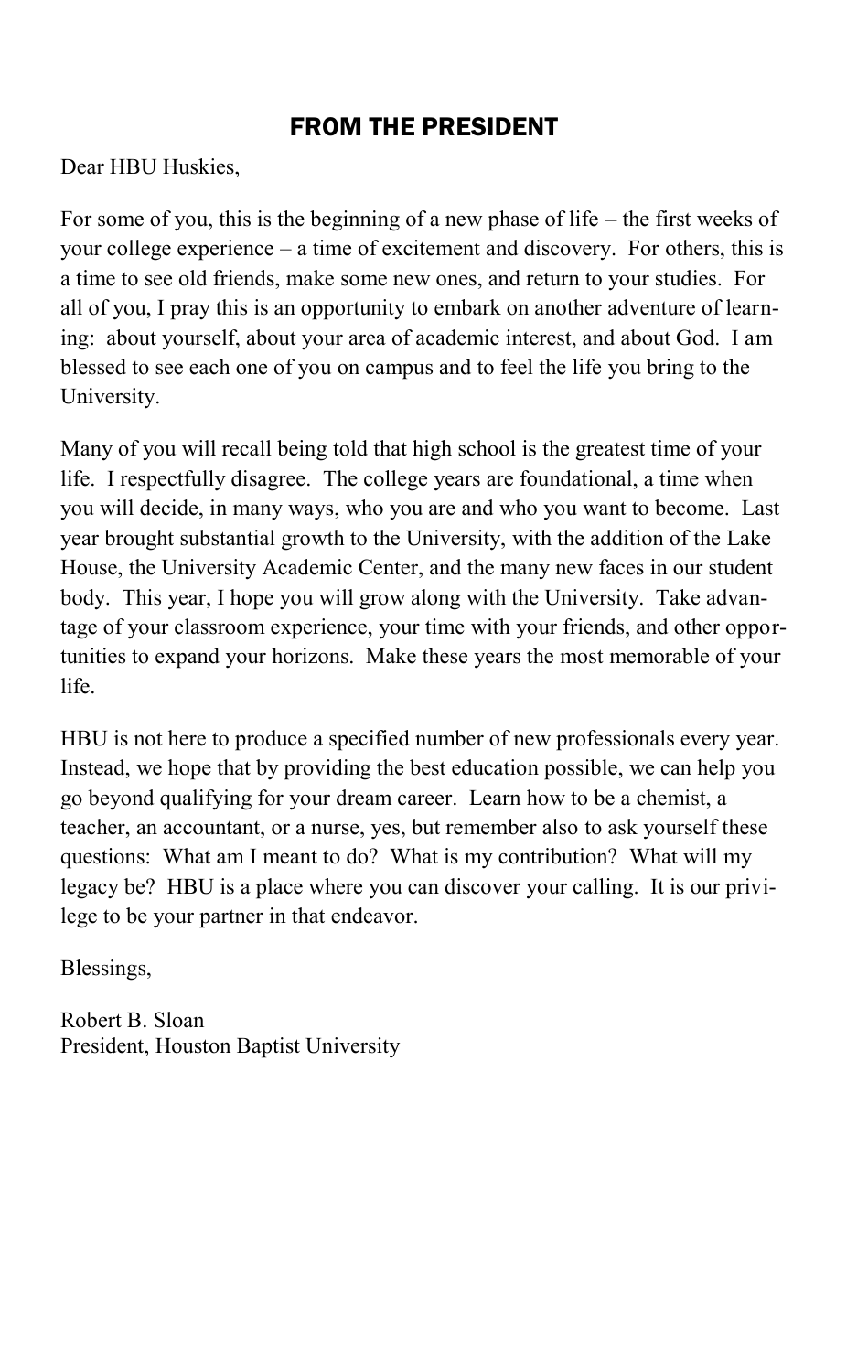## FROM STUDENT LIFE

Greetings Huskies! We want to extend warm greetings to both our new and returning students and welcome you (back) to the HBU community on behalf of the Enrollment Management, Student Life, and Student Success staff. At HBU, we strive to work together to enrich the total student experience. As such, each year a central theme is chosen by the Spiritual Life Department and used to guide programming in all areas of campus. The theme for the 2009-10 academic year is from John 14:6 **"Jesus… the Way… Truth… and Life"**.

Our prayer for you is that through your experiences at HBU that you come to know Jesus Christ as **the** way, **the** truth, and **the** life. Just as Jesus grew in wisdom and statue, and in favor with God and man (Luke 2:52), you too can grow at HBU and come to know Jesus Christ. To help you with that journey we offer many services and programs:

- Weekly convocation/chapel, contemporary worship, liturgical worship, bible studies, service learning, mission trips and discipleship opportunities
- tutoring, advising, counseling, career advice, and student success workshops
- workout facilities, intramurals, fitness classes, recreation/open gym, and healthy eating options
- social engagement opportunities through Residential community living, various clubs and organizations, Greek Life, and Student Programming Board events
- leadership roles and other work opportunities are readily available to all students who want to be involved, grow, and be challenged

We are glad you are here with us this year. Do not hesitate to stop by our offices at any time for questions, guidance, suggestions, or just to say hello.

Blessings for a wonderful year,

Kathleen Anzivino Associate Vice President, Student Life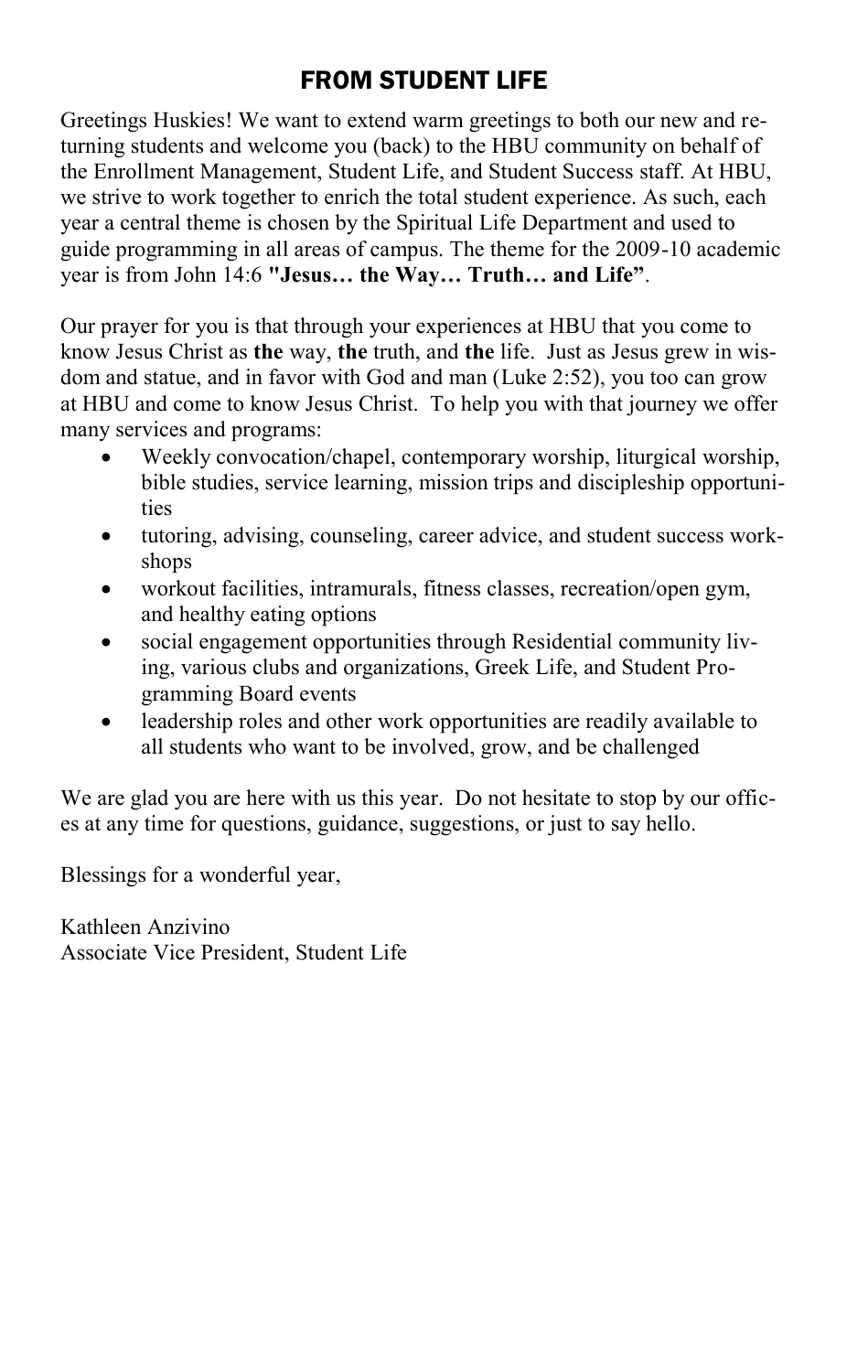## HBU DISTINCTIVES

#### NATURE OF THE INSTITUTION

The Preamble to the University By-Laws as stated below describes the distinctive nature of the institution.

The Houston Baptist University is a Christian liberal arts university dedicated to the development of moral character, the enrichment of spiritual lives, and the perpetuation of growth in Christian ideals. Founded under the providence of God and with the conviction that there is a need for a university in this community that will train the minds, develop the moral character and enrich the spiritual lives of all people who may come within the ambit of its influence, HOUSTON BAPTIST UNIVERSITY shall stand as a witness for Jesus Christ expressed directly through its administration, faculty, and students. To assure the perpetuation of these basic concepts of its founders, it is resolved that all those who become associated with Houston Baptist University as a trustee, officer, or member of the faculty or of the staff and who perform work connected with the educational activities of the University must believe in the divine inspiration of the Bible, both the Old Testament and New Testament, that man was directly created by God, the virgin birth of Jesus Christ, our Lord and Savior, as the Son of God, that He died for the sins of all men and thereafter arose from the grave, that by repentance and the acceptance of and belief in Him, by the grace of God, the individual is saved from eternal damnation and receives eternal life in the presence of God; and it is further resolved that the ultimate teachings in this University shall never be inconsistent with the above principles.

*Amended by the Board of Trustees February 22, 1974* 

#### **The University Mission:**

The mission of Houston Baptist University is to provide a learning experience that instills in students a passion for academic, spiritual, and professional excellence as a result of our central confession, "Jesus Christ is Lord."

#### **The University Vision:**

#### *The Ten Pillars***:** *Faith and Reason in a Great City*

HBU will fulfill its responsibility for the renewal of Christian higher education through a vision organized around Ten Pillars. These Ten Pillars are the reflection of envisioning sessions and conversations held with HBU faculty, staff, students, trustees, alumni, and selected members of the community. The ideas and initiatives listed in this vision document all have their roots in those sessions. While the Ten Pillars do not exhaustively list all the suggestions, or all of our plans, they do capture the spirit and direction of our university family's aspirations for HBU.

- Build on the Classics
- Recruit for National Influence
- Embrace the Challenge of Christian Graduate Education
- Establish a Residential Society of Learning
- Increase our Cultural Impact through our Faculty
- Renew our Campus, Renew our Community
- Bring Athens and Jerusalem Together
- Expand our Commitment to the Creative Arts
- Cultivate a Strong Global Focus
- Move to the Next Level as an Institution

The full text of The Ten Pillars vision document is available at [www.hbu.edu/vision.](http://www.hbu.edu/vision)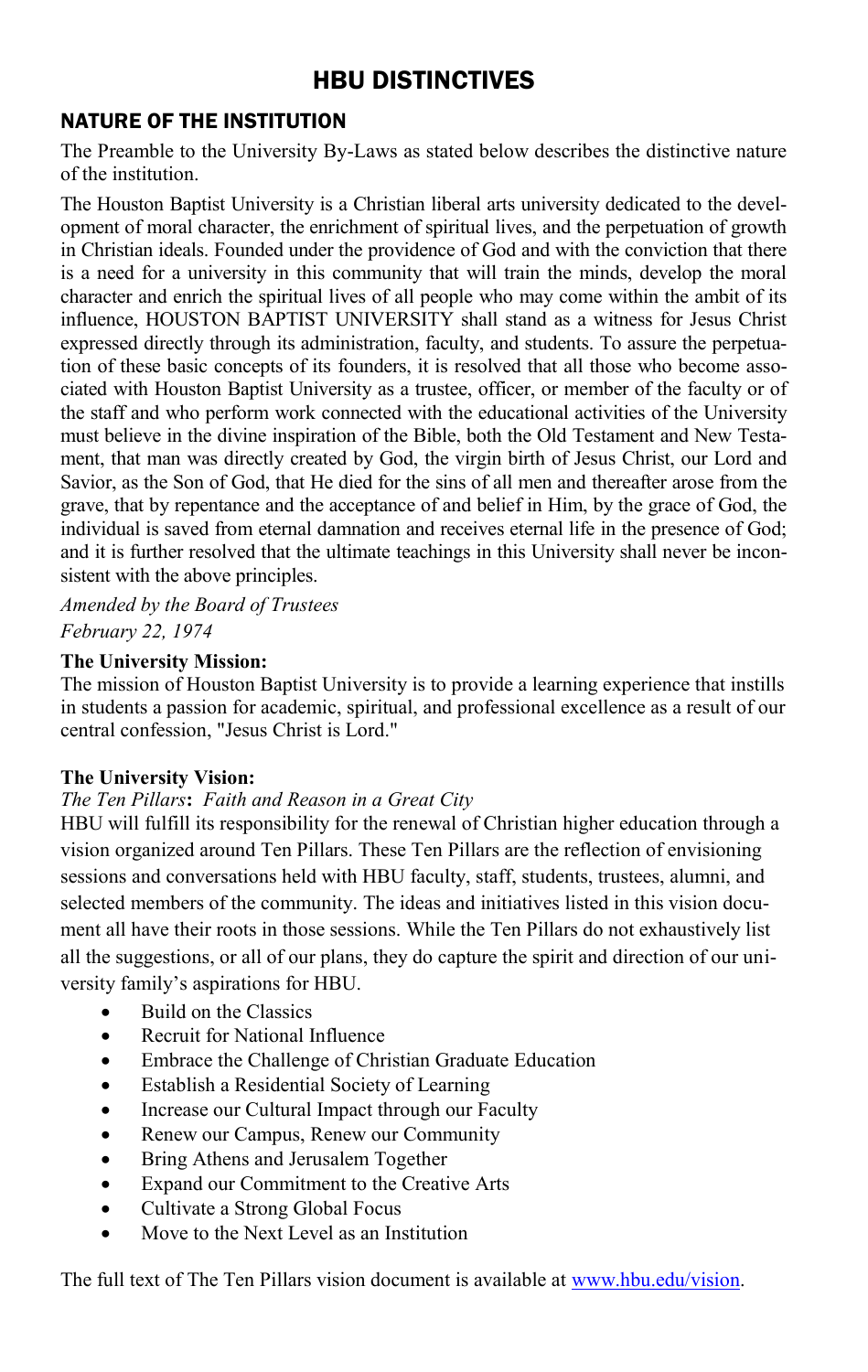#### **HBU FIGHT SONG Get Up and Go, You Mighty Huskies**

Get up and go, you mighty Huskies Give it a fight for HBU. Whenever the goin' is rough and things are tough, Don't give up the fight. Shoulder the load, hold to the road, Pull with all your might. Get up and go, you mighty Huskies Give it a hail for orange and blue. Get ready to meet the test, show your best Drive until you've made History, with victory You'll win for HBU.

#### **Words and music by Dr. Robert L. Parker**

#### **HAIL THE ORANGE AND BLUE**

In the great state of Texas, Houston, USA, Stands our noble Alma Mater, Christ saying I am the Way.

In our search for knowledge, Tempered with Thy love, Seeking our place of service, With wisdom from above. Give us courage, strength and faith, To face a world filled with fear. Ever onward to the challenge, Knowing Thou art near.

#### **Chorus**

God bless our school. Keep her safe and true. God bless our Alma Mater. Hail the Orange and Blue.

**Words by Dr. W.H. Hinton Music by Dr. Don Looser**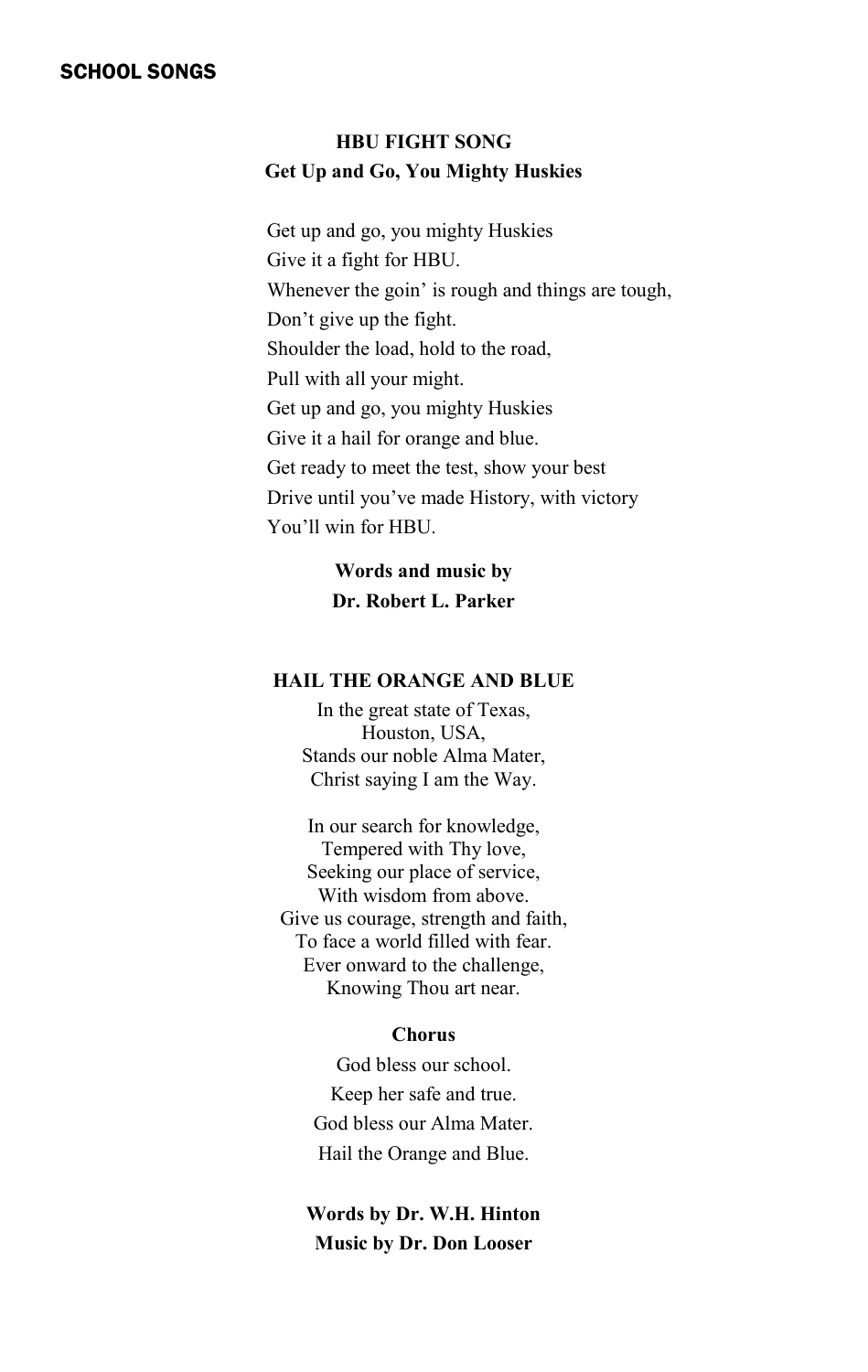#### UNDERGRADUATE TRADITIONS

Traditions are a source of pride and enthusiasm to a university community; they provide continuity through the years and combine stability with growth. Much of the excitement of attending a young, changing university is that tomorrow's traditions are being made by us today.

**Beanie and Tug-of-War** - The beanie is the University's way of welcoming freshmen to the HBU spirit and way of life. Freshmen are to wear their beanies until the exciting Tugof-War, which occurs the first week of classes. If the freshmen lose the Tug-of-War they continue to wear their beanies for an additional week.

**Honoring Speakers** - It is tradition at Houston Baptist University in all Convocation programs that the guest speaker be given the courtesy of having the audience rise quietly as he/she approaches the podium. Students are asked each year to continue this "Traditional HBU Welcome."

**Husky Sign** - The Husky sign is made by touching the thumb to the tips of the two middle fingers, making the dog's "head." The outside fingers are extended to represent the ears.

**School Colors** - Selected by our founders before the first classes began, orange and blue have become symbolic of Houston Baptist University in all phases of campus life.

**School Mascot** - The mascot of HBU is the mighty Siberian Husky. The name of our current live mascot is Kiza (shortened from Wakiza, which means Mighty Warrior.)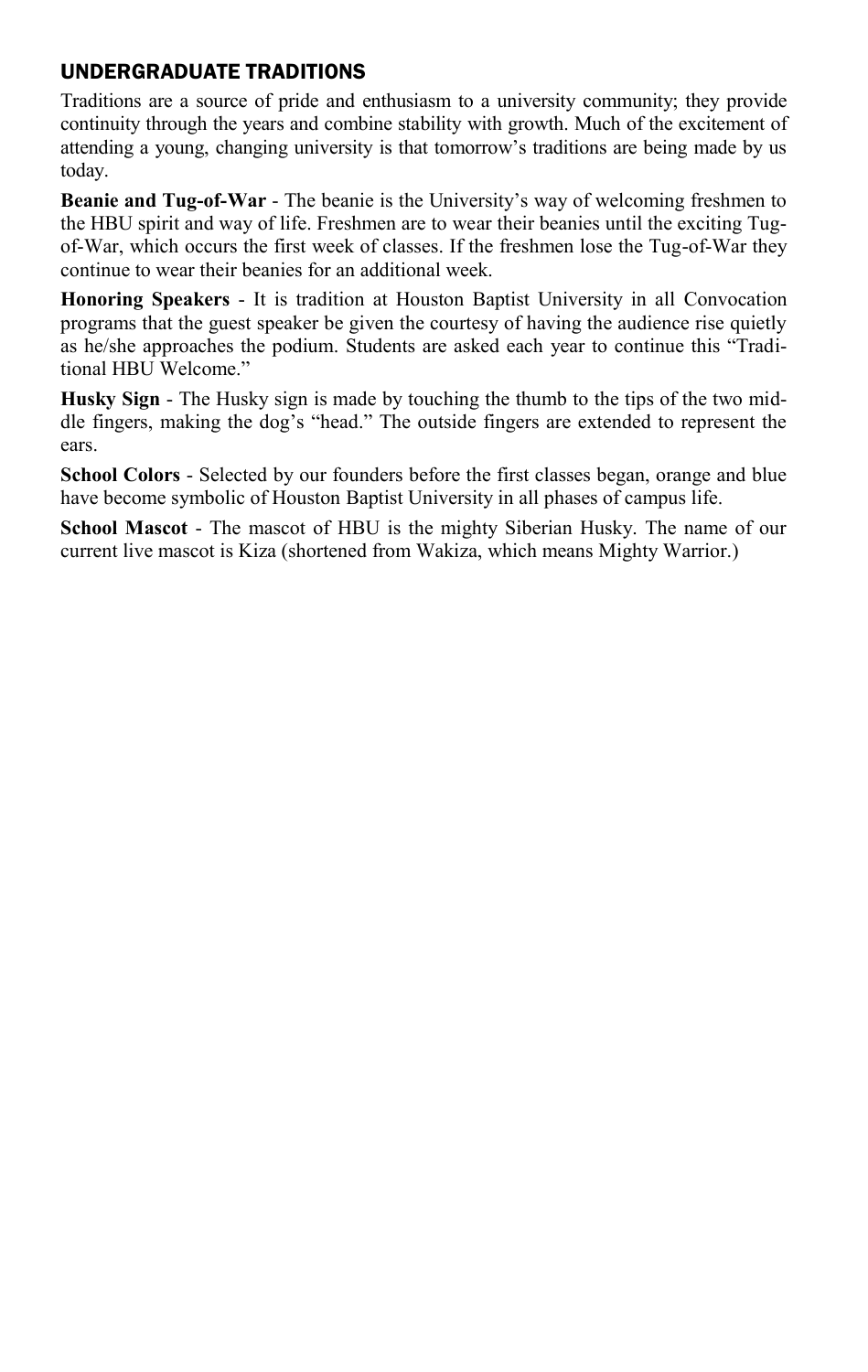## SPIRITUAL LIFE DEPARTMENT

In fulfilling the Spiritual Life Mission Statement we seek to foster Christian community life and worship by creating experiences for students, faculty, and staff in spiritual formation that will support the integration of faith and learning.

The theme for 2009-2010 is "Jesus – the Way . . . Truth . . . and Life", using John 14:6, "I am the way, the truth, and the life. No one can come to the Father except through me" (New Living Translation).

The Spiritual Life Department includes the Community Life and Worship Program, Student Ministries, and ACTS. Our offices are located on the second floor of the Baugh Center. To reach the Spiritual Life staff, call 281-649-3117 or visit the Spiritual Life Office.

#### COMMUNITY LIFE AND WORSHIP (CLW) GRADUATION REQUIREMENT

All students seeking an undergraduate degree (full-time or part-time) have a CLW Graduation requirement of 80 credits. Students are encouraged to garner a minimum of 10 credits per semester until the full requirement is met and to complete their CLW requirement before their last semester. Students must satisfy this requirement in order to graduate from HBU.

*Community Life and Worship,* published each semester, provides details about available CLW events. Questions about the CLW graduation requirement or the Spiritual Life Program may be directed to the Spiritual Life Office. Students may subscribe to CLW email for weekly updates by e-mailing a request to pnetter@hbu.edu.

**Transfer Students** will receive a transfer credit of 3/4 credit for every transfer hour. For example, a student with 40 transfer hours will receive 30 CLW credits towards the requirement of 80 CLW credits.

**Associate Degree Nursing** - ADN students have a CLW Graduation requirement of 54 credits instead of 80 credits. Each transfer hour is worth 3/4 point. ADN students adhere to the same criteria as bachelor's students (i.e. semester limits, event limits, etc.) except for the total number of credits required.

**Community Life and Worship Credit Events** - The program offers a variety of events each semester. Students are encouraged to attend CLW opportunities. A maximum of 20 credits will be allowed per semester. Credits may be obtained in the following categories:

**Convocations** 

#### **EVENT** # of CREDITS

| <b>Spiritual Emphasis Week</b>                       |  |
|------------------------------------------------------|--|
|                                                      |  |
|                                                      |  |
| <b>ACTS</b> Volunteer Program (must be pre-approved) |  |
|                                                      |  |
|                                                      |  |
|                                                      |  |
| Internships                                          |  |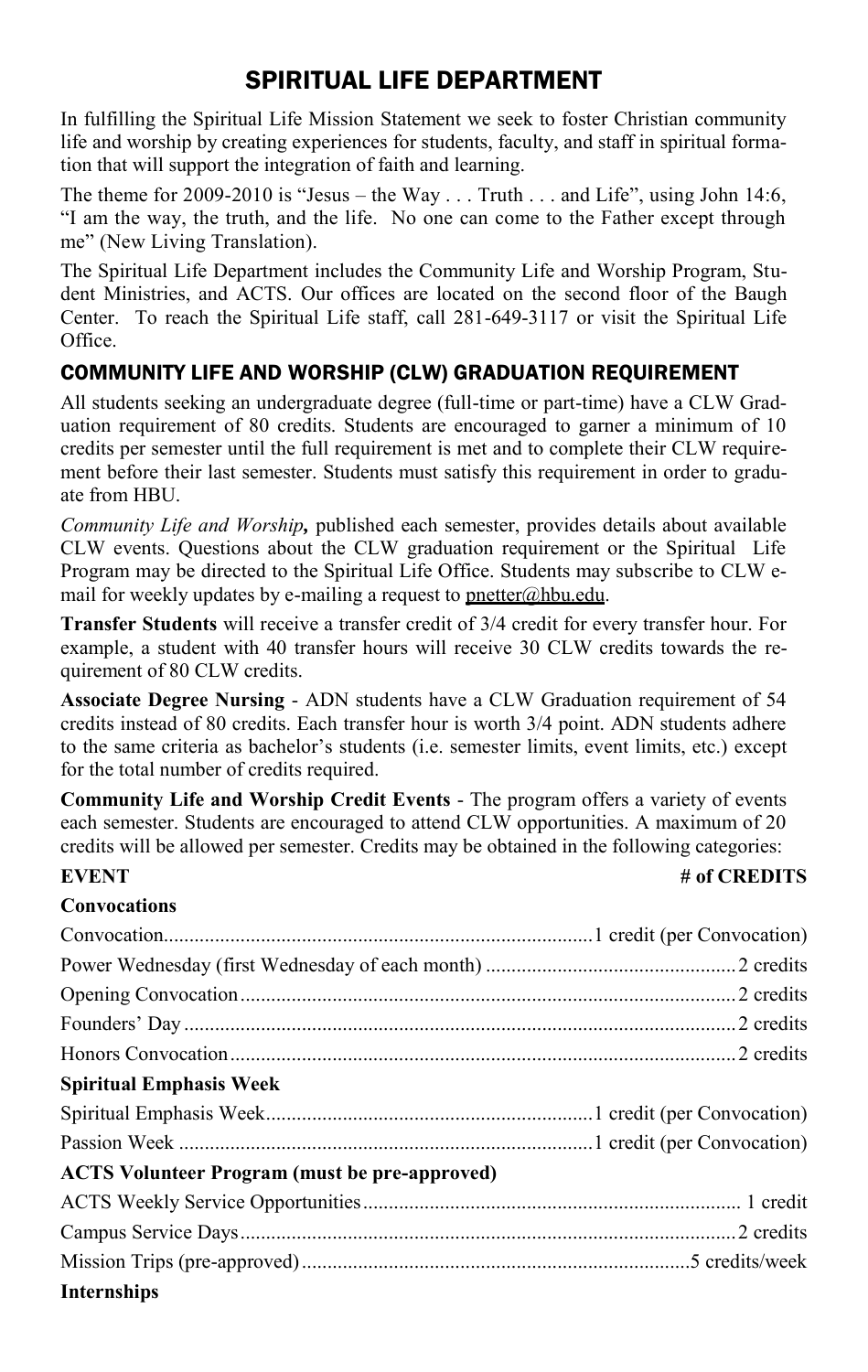| <b>Student Ministry</b>   |  |
|---------------------------|--|
|                           |  |
|                           |  |
|                           |  |
| <b>Other Alternatives</b> |  |
|                           |  |
|                           |  |
|                           |  |
|                           |  |
|                           |  |
|                           |  |
|                           |  |
|                           |  |
|                           |  |

**Organization Sponsored Events** - CLW credits must be approved by the Spiritual Life Office. A student organization may submit a request to the Spiritual Life Office for an event to receive CLW credit. The request form is available on the HBU portal under HBU forms.

The CLW Credit Request Form must meet the approval criteria and be submitted 10 days prior to the event. The event must support community life and worship on campus and the mission of HBU. Once an event is approved, the organization is responsible for properly promoting the event.

**Attendance and Tracking** - A representative designated by the Spiritual Life Office will be available at approved events to record attendance. The student is responsible for having his/her attendance recorded by ID card scan or sign-in. A student may only sign in twice per semester at Convocation. Participants do not receive credit when they arrive late, leave early, fail to sign-in or scan-in, or distract someone else from participating.

Students may check their CLW record on their HuskyNet account. It is the student's responsibility to notify the Spiritual Life Office with any questions regarding his or her CLW record. In the case of a discrepancy in the student CLW record, changes in credit can only be done for the semester prior to the request.

**Petitions Policy** - All students seeking an undergraduate degree must complete the 80 CLW credit requirement in order to graduate. No petitions are accepted requesting a decrease in credit requirement. A student may petition to earn credit beyond the semester limit but only the semester in which graduation is to occur. Note that the CLW committee will make a decision regarding the petition and is pleased to help the student work out a plan on a case-by-case basis. Petition forms are available in the Spiritual Life Office.

#### STUDENT MINISTRY

In Student Ministry, our desire is to equip students to live a disciplined life following Christ. This is accomplished by:

- Challenging believers to daily grow in their desire to know God more intimately.
- Helping students to identify their spiritual gifts in order to more uniquely fit into the body of Christ
- Leading those involved to discover the richness of the diversity on our campus.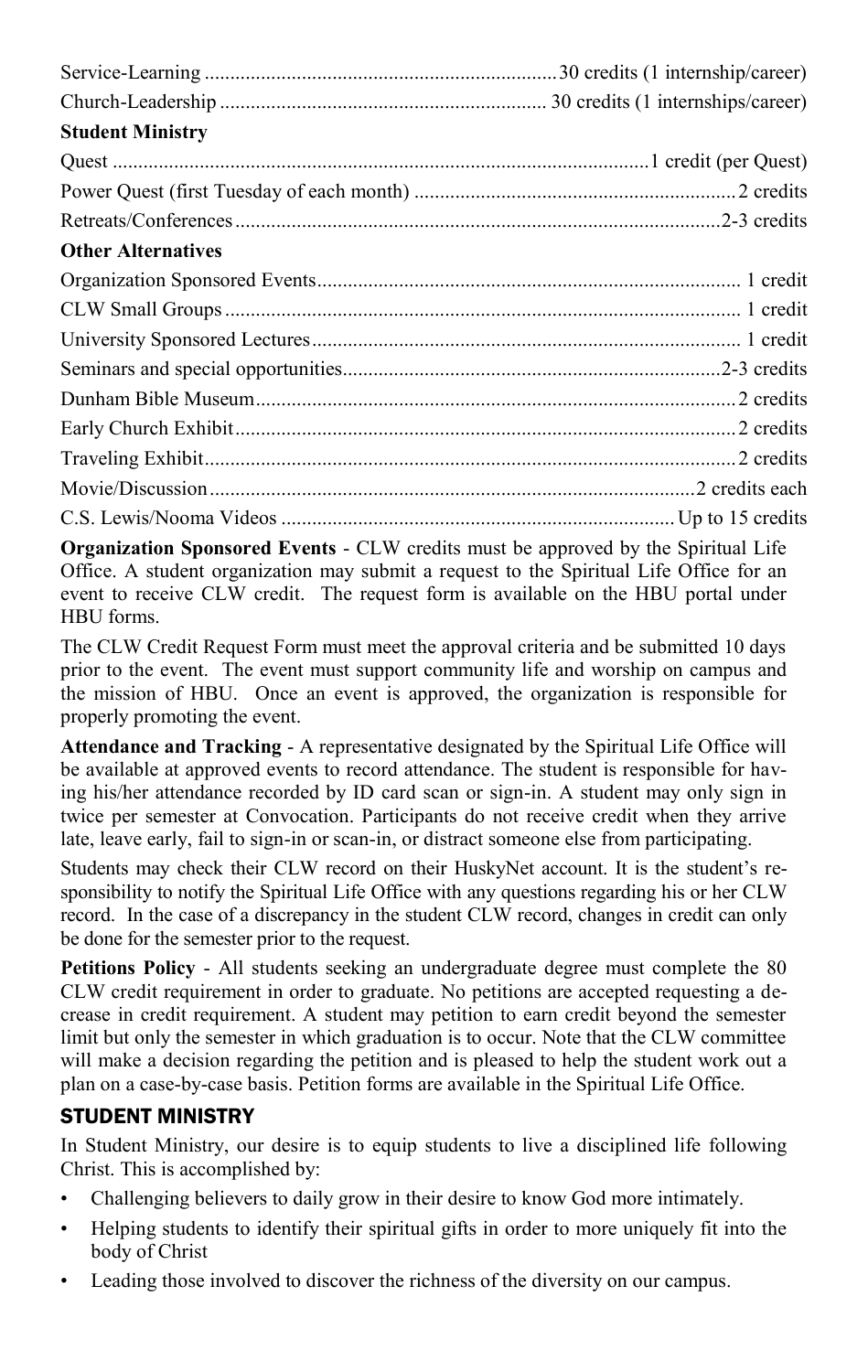• Equipping leaders to share the Good News of Jesus Christ here and around the world.

#### **MINISTRY LEADERSHIP COUNCIL**

Ministry Leadership Council (MLC) gives students an opportunity to grow in leadership in such ministries as:

- Commuter Ministry
- Disciple Now
- Freshman Fellowship
- International Student Ministry
- **Mission Munchies**
- Prayer Team
- Evangelism
- Random Acts of Kindness
- **Student Missions**

#### **WEEKLY MINISTRY ACTIVITIES**

**Quest** - Weekly gathering for worship each Tuesday at 6:30 p.m. Check *CLW* magazine for details.

**Mission Munchies** - Weekly meal immediately following Wednesday Convocation is provided by student organizations and local churches. Minimum donation of \$1 for student missions.

**Freshman Fellowship** - Monthly gathering for freshmen - full of discipleship and fun on Thursdays at 6:30 p.m. Check out the CLW magazine for dates.

**Prayer Counseling** – Each Tuesday after Quest and each Wednesday after Convocation.

**Freshmen Involved in Reaching Maturity (F.I.R.M.)** – These groups of freshmen meet weekly for discipleship, accountability, and outreach. See the CLW magazine for times.

#### **OTHER OPPORTUNITIES**

- FOCUS Conference
- Spiritual Emphasis Week
- International Student Retreat
- Spring Break Mission Learning Opportunities
- Student Mission Opportunities
- Disciple Now Teams
- See You at the Pole
- National Day of Prayer
- Prayer Retreat
- Prayer Walks
- Passion Conferences

Please come by the Student Ministry Office, located on the second floor of the Baugh Center, or call 281-649-3223. You may also e-mail dmiller@hbu.edu.

#### ACTS

ACTS (Assisting Communities Through Students) is a distinctive program that encourages students to make a Christian response to human needs through service in nonprofit agencies and Houston schools. ACTS is committed to providing students with opportunities to address complex social issues, develop leadership skills, gain valuable work experience, and apply classroom theory to real world situations. Most importantly, through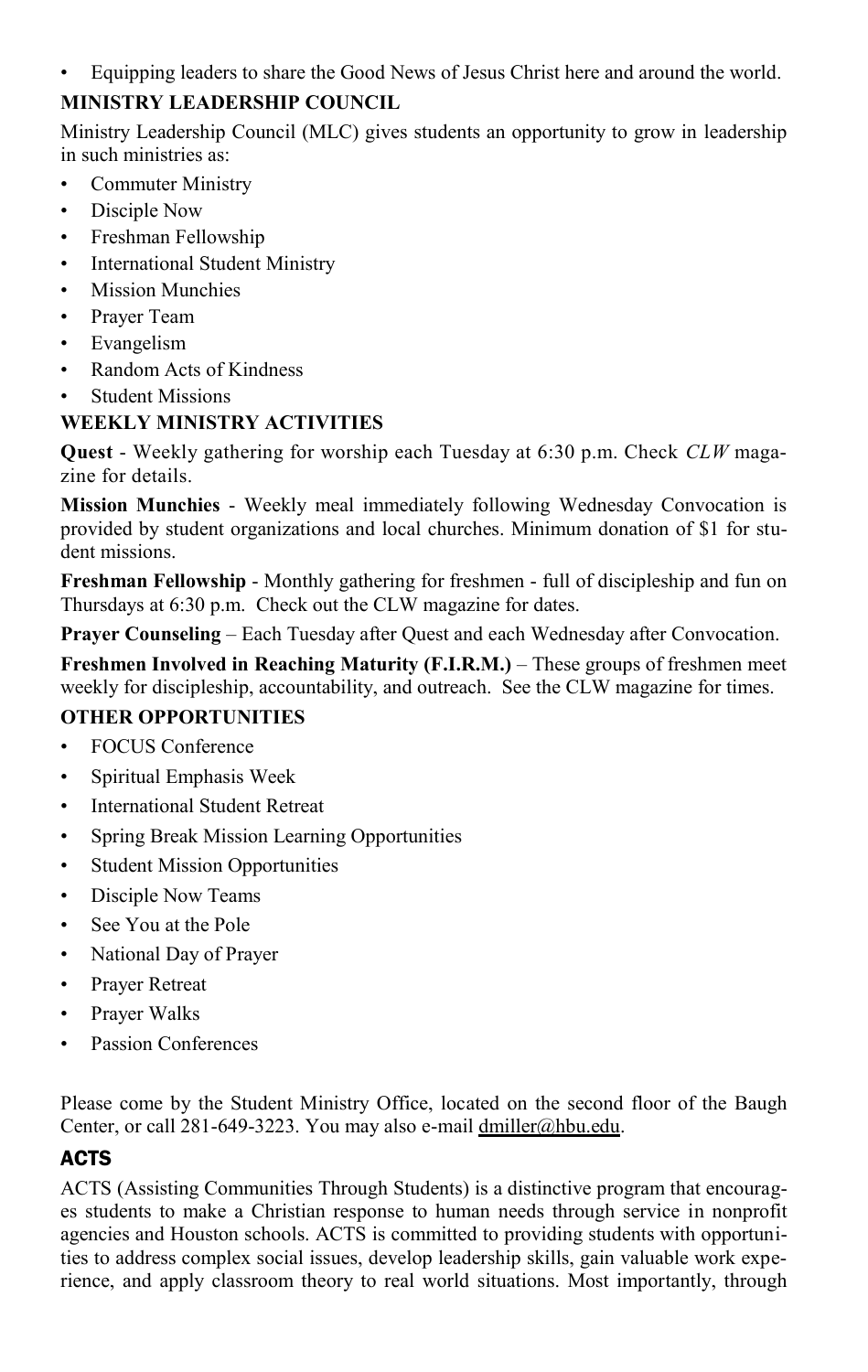these experiences, students will be encouraged to make service an integral part of their lives.

Students receive one CLW credit for participation in ACTS-sponsored events published in *Community Life and Worship* magazine. Students can also earn 30 CLW credits upon completion of an internship (see information on next page). To sign up, or for more information, visit the ACTS Office (located in the Baugh Center), call 281-649-3034, or email jshaffer@hbu.edu.

#### **INTERNSHIPS**

#### **Service Learning Internships (SLI)**

Students interested in serving others and desiring to make an impact in their community can participate in a Service Learning Internship (SLI). Students serve 30 hours at a faithbased nonprofit agency over a period of one semester. Students will reflect on an article that is assigned as well as turn in a final project that expresses the experiences and lessons learned throughout the internship. Upon satisfactory completion of all requirements, students receive 30 CLW credits. Students *must* apply for and be accepted by the ACTS Office prior to beginning the internship. Interested students can call the ACTS Office at 281-649-3034.

#### **Church Leadership Internships (CLI)**

The CLI is an internship for those students who want to be in leadership in their local Christian church. The Spiritual Life office would like to be a part of mentoring and celebrating the gifts of our students in the ministry settings that God has placed on their lives. The definition of leadership for this internship consists of one who guides, directs, and/or presides over an activity, program or group of people. Students participating in this internship will complete 30 hours of service in one semester at one Christian ministry site. Components of this leadership opportunity include a written proposal, an on-site supervisor and accountability group, and a final reflection paper. The CLI may not be used in conjunction with meeting academic requirements and/or receiving monetary compensation. Upon satisfactory completion of all requirements, students receive 30 CLW credits. A student may complete one CLI and SLI in their career as a student at HBU. In addition to completing either the SLI and CLI, a student is able to receive the maximum 20 CLW credits per semester. Interested students can contact the Director of Spiritual Life at 281- 649-3033.

#### **SERVICE LEADERSHIP COUNCIL**

The Service Leadership Council is comprised of students who are devoted to following Jesus into places of service to others. They are responsible for leading other students to be active in serving throughout the Houston community. If you would like to become connected and find ways to serve, please stop by the ACTS office, located on the second floor of the Baugh Center.

#### **SERVICE DAYS**

Service Days are held various days throughout the year so that students can team up and make a difference in their communities on their Saturday mornings. See *CLW* magazine for dates and times.

#### **TUTORING PROGRAM**

The HBU tutoring program supports local inner-city elementary schools by providing mentors and tutors for at-risk children. Students may receive CLW credits by applying tutoring hours to Service Learning Internship (SLI). All tutors must go through a background check.

### MISSIONS AND MISSION LEARNING OPPORTUNITIES

Annual mission learning opportunities are a great way for students to serve and develop a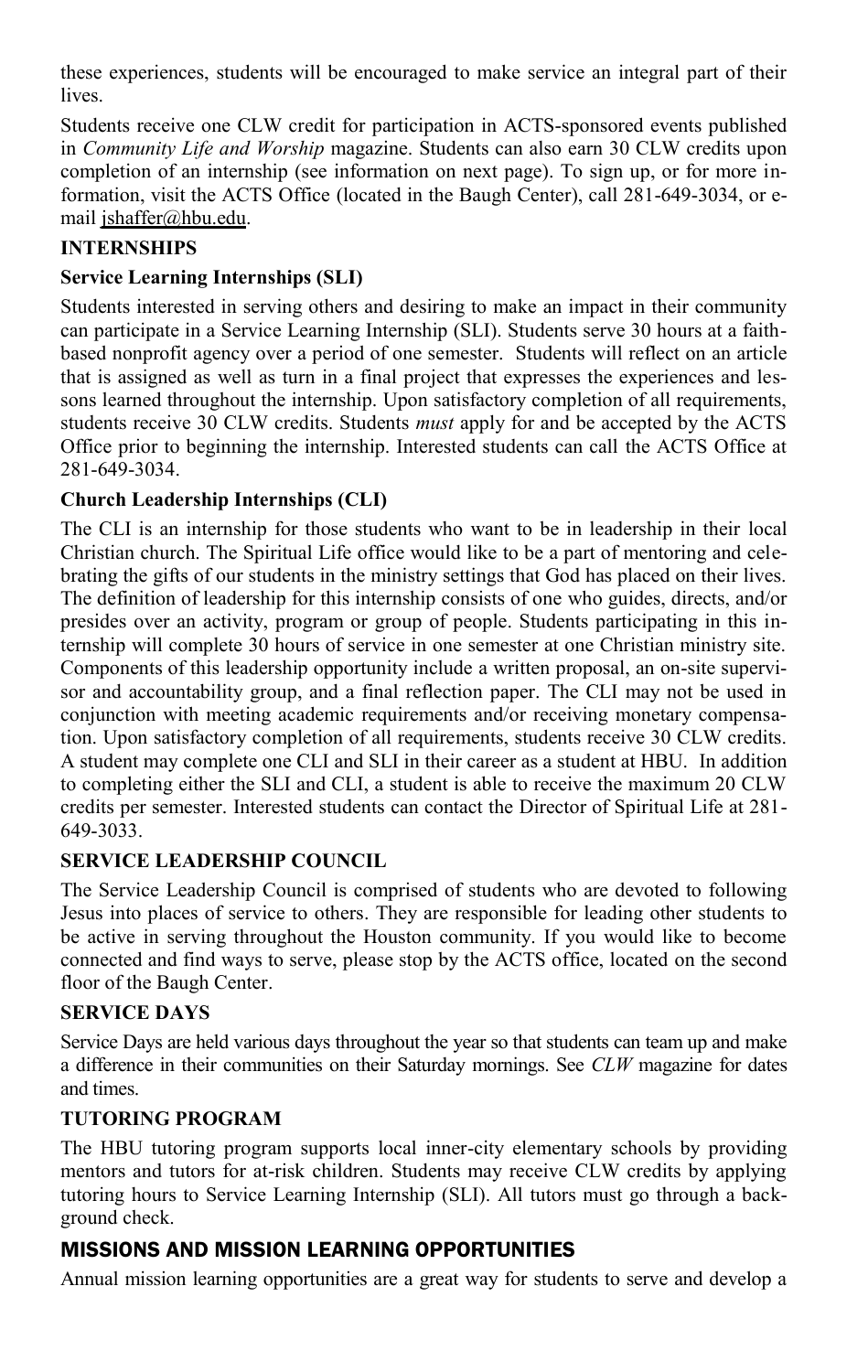deeper understanding of how Jesus works in places all around the world. These opportunities provide academic, cross-cultural, hands-on experiences to prepare students for missions. In partnership with Living Water International, students and staff travel to Leon, Nicaragua, to drill water wells and work with the children of area villages. Students may also participate in an annual inner-city, Urban Plunge experiences working with the homeless and atrisk youth across the country. During Spring Break and other times of the year, teams of students and staff are living out the Gospel here in Houston and around the world. Opportunities have gone to New York City where students helped to help paint inner-city school buildings, to Kenya, Africa, where we worked alongside Food For The Hungry in an orphanage/school, and to Athens, Greece, where work was done with Albanian refugees. Stop by the ACTS office to learn about Mission Learning Opportunities for this year.

#### UNIVERSITY CHAPLAIN

The Director of Spiritual Life/University Chaplain office is located on the second floor of the Baugh Center. In order to reach the chaplain, you may call the Spiritual Life Office at 281-649-3117 or e-mail ccross@hbu.edu.

## STUDENT ACTIVITIES

To help you make the most of your college experience, HBU offers a vast array of opportunities beyond the classroom to help you make the most of your college experience. Opportunities such as academic contests, performing arts, concerts, art exhibitions, participation in intramurals, and supporting the championship intercollegiate athletic teams exist. You may also pursue leadership positions in Student Government, Student Programming, Ministry Leadership, clubs, organizations, and multiple other arenas.

#### **ATHLETICS**

Houston Baptist University sponsors 15 varsity athletic teams and is a provisional Division I member of the National Collegiate Athletic Association (NCAA). The men compete in basketball, baseball, golf, soccer, cross country and indoor and outdoor track and field. The women compete in basketball, soccer, softball, volleyball, golf, cross country and indoor and outdoor track and field. HBU returned to the NCAA Division I ranks in 2007 after 18 years as a member of the National Association of Intercollegiate Athletics (NAIA) and nine years as the dominant team in the Red River Athletic Conference. While competing in the RRAC, the Huskies won the coveted All-Sports trophy eight times. HBU was a national presence at the NAIA level with each team perennially ranked among the nation's Top 25. The move back to the NCAA Division I ranks has generated campus-wide excitement. Admission to all of the Huskies' home athletic events is free to currently enrolled HBU students with a valid, current student ID. You are encouraged to attend and continue to support the great tradition of Houston Baptist University athletics. For more information or to obtain a media guide for a team, visit the Athletics Office, located in Sharp Gym, call 281- 649-3205 or visit the website at www.hbuhuskies.com.

#### CAMPUS RECREATION

#### **PURPOSE**

Campus Recreation strives to enhance the mind, body and spirit of students, faculty and staff by providing programs, services, and facilities that are responsive to the physical, social, recreational, and lifelong educational needs of the campus as they relate to health, fitness, and learning.

#### **CAMPUS REC COMMITTEE**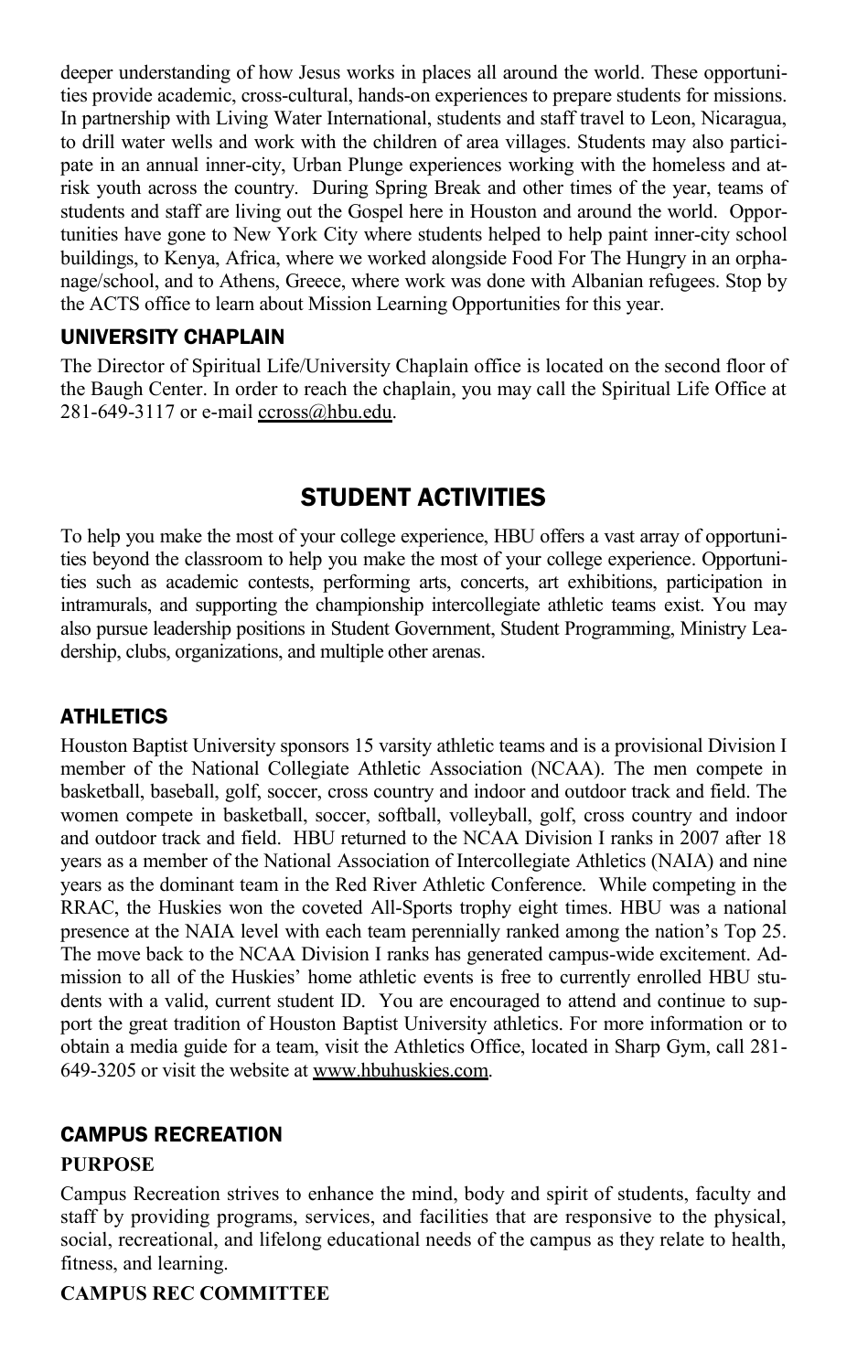This committee, with representatives from participating teams, in conjunction with the Director of Campus Recreation, shall have direction over all aspects of the campus program.

#### **OPPORTUNITIES**

- Glasscock Recreation Center
- Intramural Sports
- Sports Clubs
- **Fitness Center**
- Group Fitness Classes
- Pars Course
- Outdoor Adventure

#### **POLICIES**

#### **Eligibility**

The following persons are eligible to participate in Campus Rec programs: (1) students currently enrolled at HBU and in good standing, (2) alumni (HBU graduates), and (3) HBU faculty and staff.

- Any athlete who has participated in an intercollegiate contest for Houston Baptist University is ineligible to participate in an intramural contest (in same sport) for at least 12 months, or one full season.
- Rules for all sports may be obtained from the Director of Campus Recreation in the Student Life Office, Baugh Center.

#### **Awards**

The Men's Intramural Sweepstakes Trophy and the Women's Intramural Sweepstakes Trophy are awarded each year at Honors Convocation to the team amassing the most points during the season.

#### **Health & Injuries**

Since participation in the Campus Rec program is on a voluntary basis, neither the University nor any Campus Rec staff member will accept responsibility for injuries sustained while participating in scheduled activities. All participating students must have medical insurance and must have completed the waiver form.

#### CLUBS AND ORGANIZATIONS

Student Organizations are a vital part of college life and offer HBU students a myriad of opportunities to connect and become involved in campus life. Participation in these groups will provide additional opportunities to enrich your college experience. For more details about organizations, contact the Campus Activities Office, second floor of the Baugh Center, 281-649-3154, or go to www.hbu.edu and select Student Life, Clubs and Organizations.

#### GREEK LIFE

The Greek community at HBU is made up of three fraternities and four sororities. Fraternities & sororities encourage academic achievement and leadership development with their members. Fraternities  $\&$  sororities encourage their members to give back to HBU  $\&$ the greater Houston community through a myriad of philanthropic projects and opportunities.

#### **Recruitment/Membership Intake**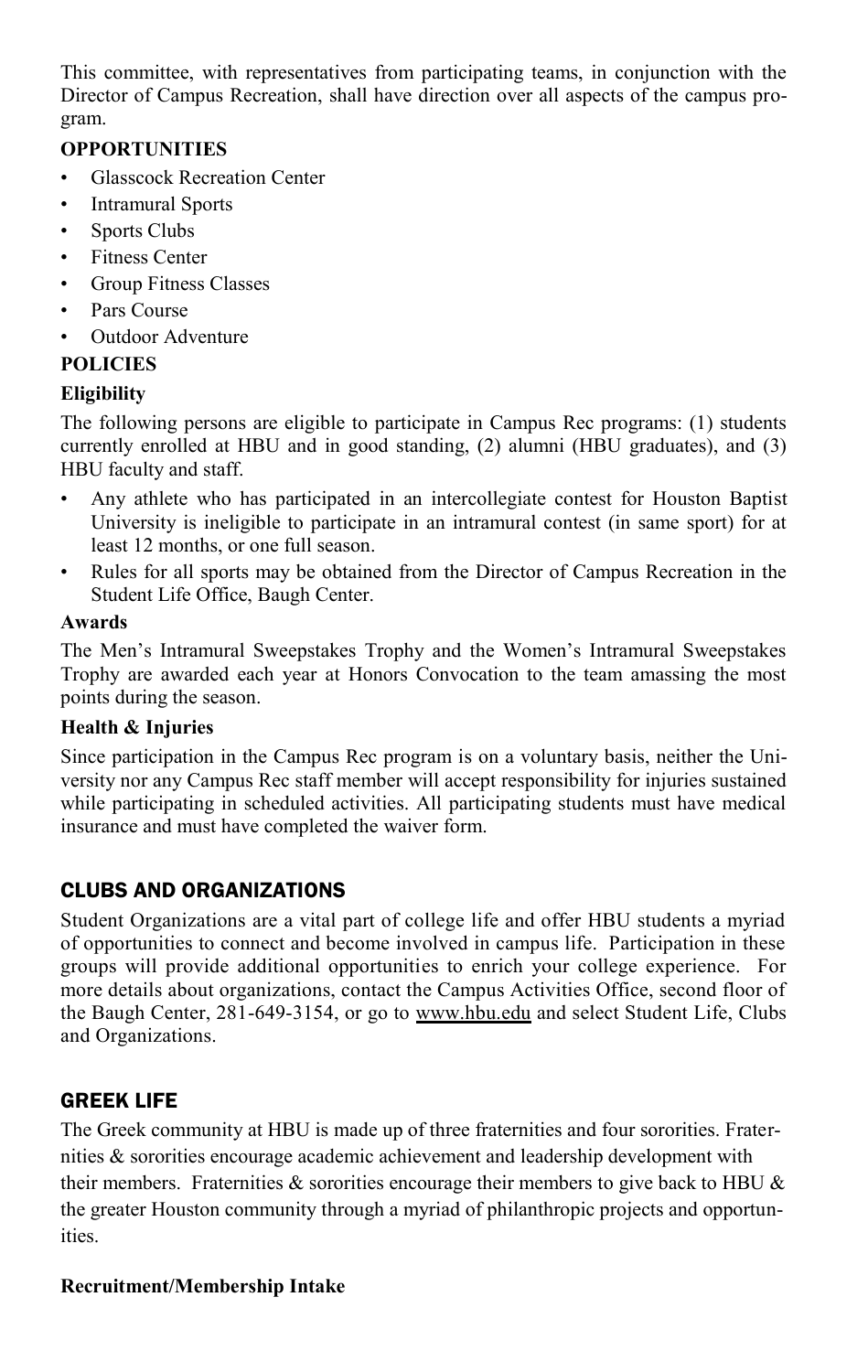Each group may have different recruitment dates & formats. For more information about these groups and their recruitment/intake schedules please contact the Campus Activities Office at 281-649-3154.

#### SPECIAL EVENTS

**Art Exhibitions** - The Art Department presents various art exhibitions throughout the academic year, including faculty, alumni, and visiting artists from the professional community. Senior art majors are also highlighted each semester through the exhibition of their senior projects. The Annual Student Art Exhibition features the work of all art students and is held each spring.

**Elections** - During the fall and spring semesters, Student Government elections are held. Special elections are held for Homecoming Court, and Mr. and Miss HBU.

**Founders' Day** - A special convocation is held in December to honor the University founders. This service marks the month the state of Texas granted Houston Baptist College its charter, designating it as an educational institution.

**Homecoming** – A week of activities in November to show your Husky Pride. Events include our annual Chili Cook-Off, Pep Rally, and Basketball Game.

**Honors Convocation** - This special Convocation, held in May, honors the University's outstanding students. In addition to awards presented by each of the five colleges, other awards are presented for Outstanding Student Organizations, Class Academic Awards, Greek Life, Outstanding Faculty and Staff Awards, the Christian Action award, Athletic and Intramural awards, Mr. and Miss HBU, and the President's Awards.

**Husky Revue** – This yearly tradition is a campus-wide variety show that allows students to showcase their talents.

**Late Nite Breakfast** – Need a break from studying? Then this yearly tradition is for you! Breakfast is provided for all enrolled HBU students before finals during fall and spring semesters. Beginning at 9:00 p.m., breakfast is served by faculty, administration, and staff in the Baugh Center Cafeteria.

**Leadership at HBU** – Throughout the fall and spring semesters, students who want to grow their leadership skills can attend programs such as monthly Leadership Challenges or get involved in a student organization. Freshmen can also apply to the President's Leadership Institute which combines leadership development with networking opportunities all the way through graduation.

**Mission Munchies** - Lunch for \$1.00 is provided by various sponsors throughout the year at the conclusion of Convocation. Money received goes to Summer Missions.

**Organization Fair** - Organizations have an opportunity to introduce themselves to the campus community, promote upcoming events, and recruit new members.

**Remembrance Service** - This service, held in the spring semester, is dedicated to remembering those we have lost through death within the campus community during the past year.

**Recruitment/Membership Intake** - Early in the fall and Spring semesters, HBU's Greek Life organizations begin their recruitment activities. See "Greek Life" under the organization section for more details.

**Spiritual Growth** - A variety of opportunities are available to encourage spiritual formation. Refer to the Spiritual Life department sections in this handbook. Spiritual Emphasis Week, held in the fall, and Passion Week, scheduled in the spring, feature special speakers and events.

**Spring Fling** - This campus-wide event, a highlight of the spring semester, offers entertainment for all. Students, faculty and staff participate in a variety of activities and enjoy fun, games, and food.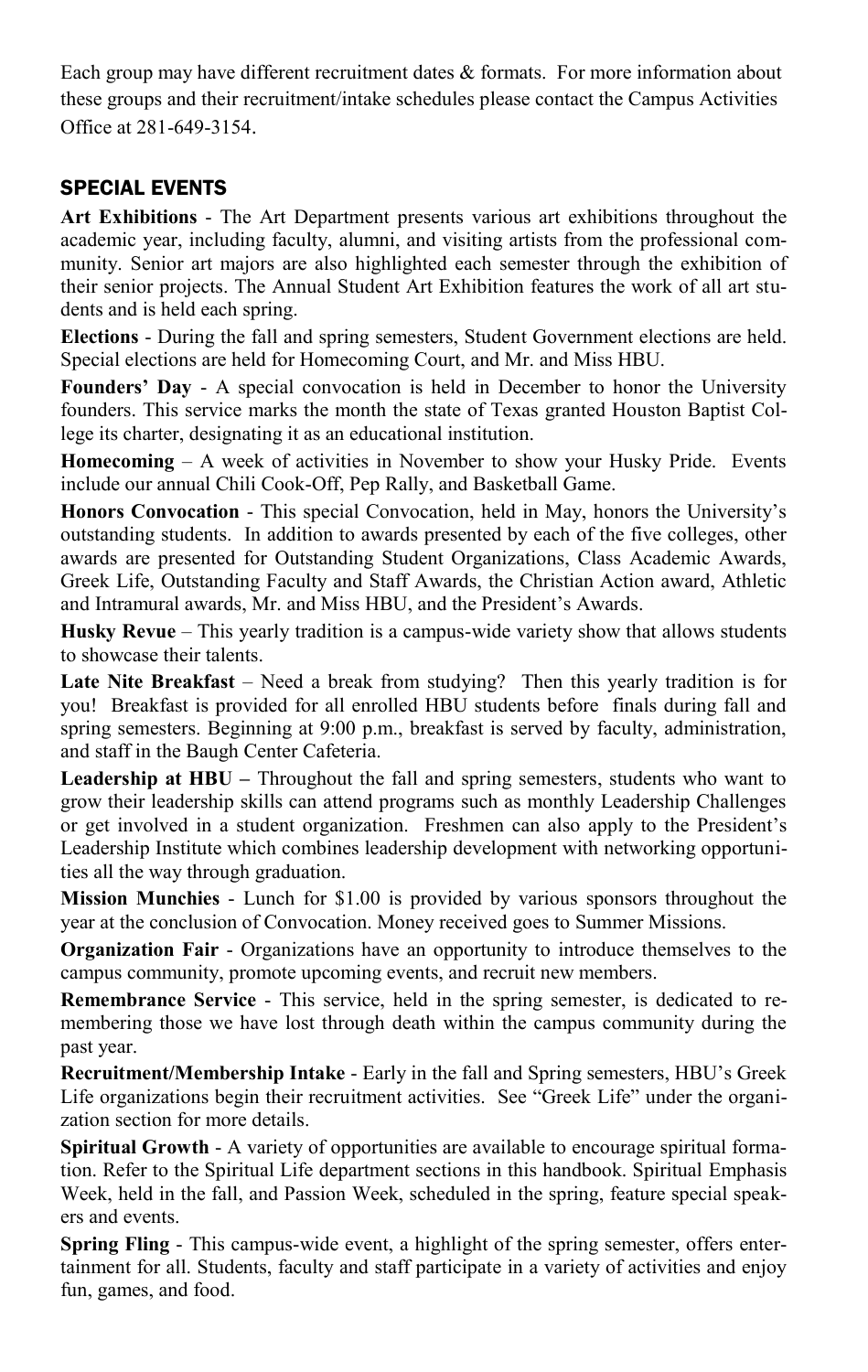**Winter Formal** - One of the special events of the fall semester, the campus-wide semiformal event includes dinner and entertainment.

#### STUDENT GOVERNMENT ASSOCIATION (SGA)

We, the Student Association of Houston Baptist University, by and with the consent of the faculty and administration, in order to govern ourselves more wisely; to promote greater understanding and cooperation with the faculty and administration; to foster the recognition of privileges and responsibilities of the students of the University community; to provide opportunity for responsible individual and collective action; to foster high ideals of conduct and academic standing; and to establish worthy traditions, establish the Student Association and the Student Government Association.

All currently enrolled students of Houston Baptist University shall be members of the Student Association and shall be entitled to all rights and privileges outlined therein. The Student Association members shall come from the Freshman, Sophomore, Junior, and Senior classes; and from all colleges of the University organized under their college dean.

Elections for all SGA positions, except freshman representative, are held each spring. Freshman representative elections are held each fall. For more information or to obtain a copy of the SGA Constitution and Bylaws, you may contact the Campus Activities Office at 281-649-3154.

## STUDENT RESOURCES

#### ADVISING

The advising process is designed to help the student make important decisions related to academic and career progress. All HBU students should become familiar with their advisor and the advising process. Below are some guidelines to follow to make the advising process a successful part of the HBU experience.

A faculty academic advisor(s) is assigned based on the student's major(s). The faculty advisor assists the student in planning educational and career goals.

Students may see advisors to

- discuss academic successes, failures, or other issues that may affect academic progress;
- select courses for each semester;
- file a degree plan;
- discuss educational and career goals; and
- provide personal encouragement and support.

The faculty advisor's responsibility to the student is

- to listen and help solve problems regarding academic or career issues,
- to aid in selecting appropriate courses each semester,
- to serve as a reference to appropriate campus resources, and
- to assist the student in attaining educational and career goals.

The student's responsibility to the faculty advisor is to

- come to the advising sessions prepared and ready to ask questions,
- be knowledgeable about HBU academic policies and procedures,
- know the office hours and location of advisors,
- schedule appointments with advisors,
- keep scheduled appointments on time or cancel in advance,
- accept responsibility for academic decisions,
- seek assistance before experiencing academic difficulty, and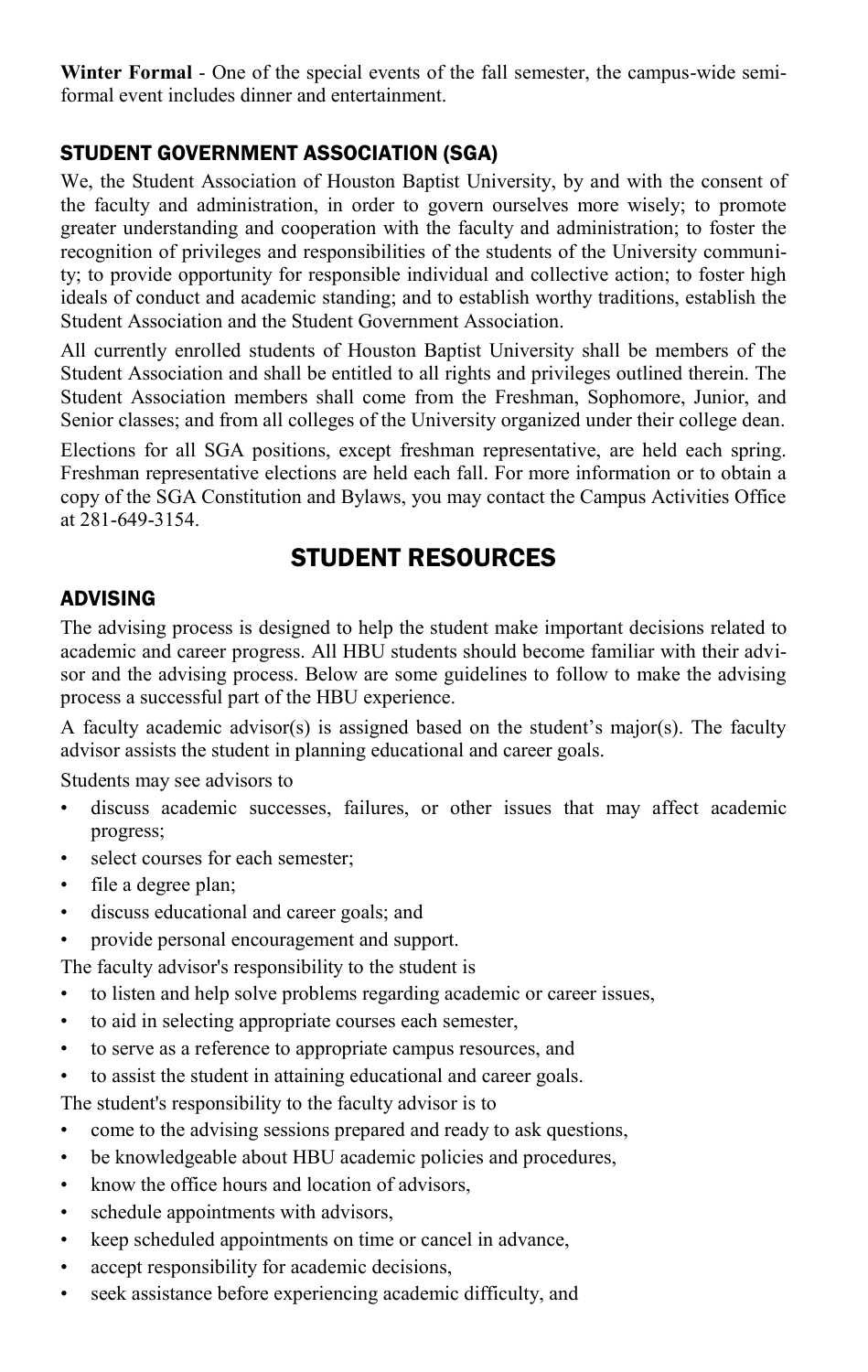share information about educational and career goals.

Students may wish to spend some time investigating fields of interest, majors, and careers. Advisors or staff in the Success and Advising Center (SAC) are available for assistance in exploring majors and careers. Visit the SAC in Hinton 101, call 281-649-3522, e-mail advising@hbu.edu or www.hbu.edu/advising for more information.

#### **BOOKSTORE**

The HBU bookstore is located adjacent to the William L. Moody Library across from The Lake House. Please refer to [www.hbubookstore.com](http://www.hbubookstore.com/) for details on hours of operations, methods of payment, textbook ordering/purchasing/buy-back, refund policies, and other services offered.

#### CAREER SERVICES

Professional counselors are available to assist individuals with developing job search action plans, writing résumés and cover letters, and learning interviewing strategies. Other career and job-search activities include:

- job fairs
- on-campus interviews with prospective employers
- off-campus interviews with prospective employers
- career/job-search counseling
- career seminars
- job vacancy listings
- web-based resume posting service
- mock interviews

For further information, please contact Career Services at 281-649-3359.

#### CENTER FOR EXPLORING MINISTRY CAREERS

The Center for Exploring Ministry Careers is the structure through which Houston Baptist University coordinates its many efforts to assist students who are committed to church vocations. The Center guides, prepares, and elicits support for ministerial students. The BGCT (Baptist General Convention of Texas) provides Ministerial Financial Assistance for students exploring ministry careers. Field-based opportunities through the Supervised Ministry Practicum are also provided through the Center. Job postings connect with churches seeking part-time and full-time staff. Information is available on Church Matching Awards and Ministerial Dependents Grants. Contact the Department of Christianity at 281-649-2212 for more information.

#### COMPUTER LABS

HBU offers a supervised walk-up lab available to all students. It is located in Atwood II, room 102. You must be a currently enrolled HBU student to use the computer lab. Guests and/or children are not allowed to accompany students into the lab.

#### **COMPUTER LAB HOURS**

FALL & SPRING

| Hours: | Monday - Friday | 7:00 a.m. to $12:00$ a.m. |
|--------|-----------------|---------------------------|
|        | Saturday        | 9:00 a.m. to $10:00$ p.m. |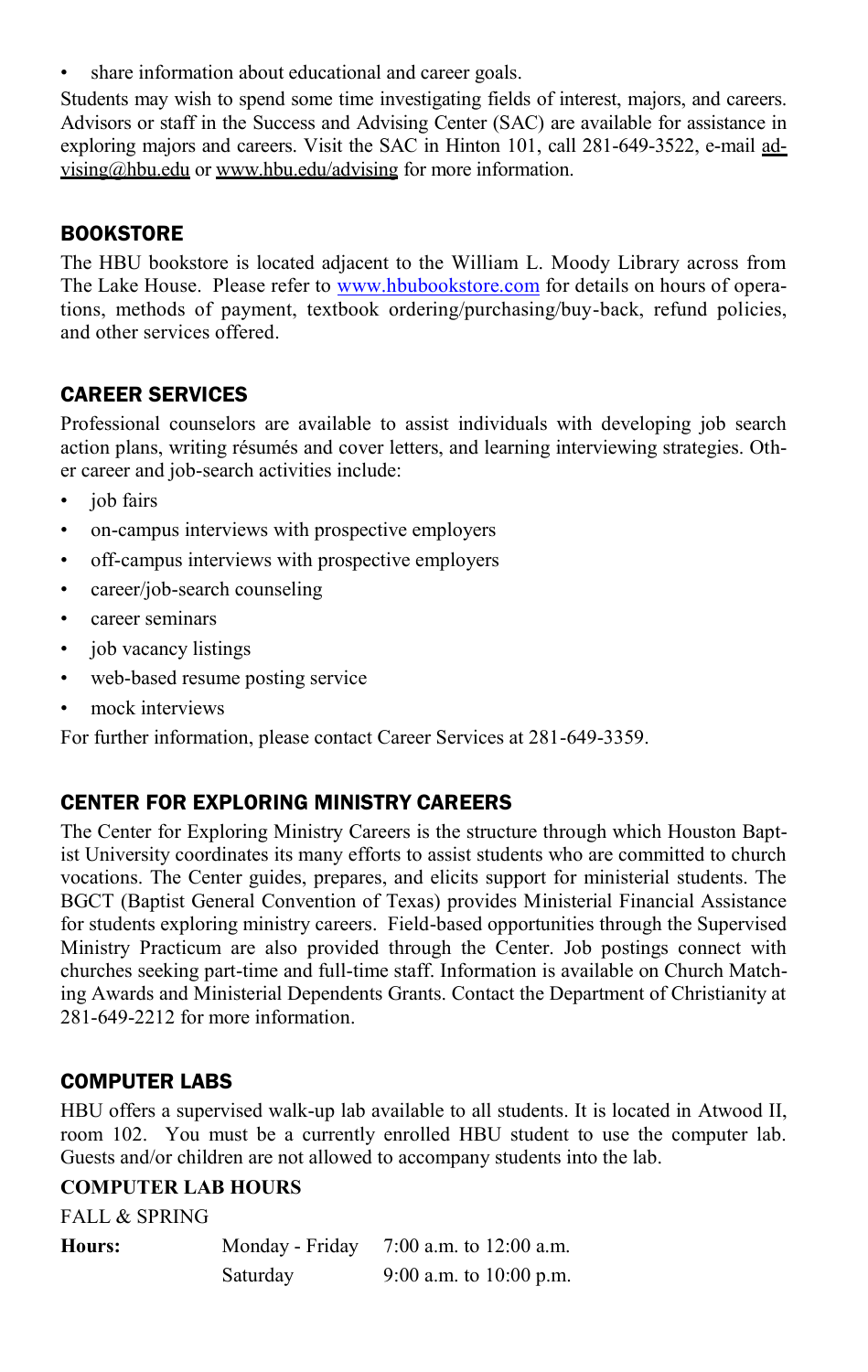|               | Sunday                                        | 2:00 p.m. to $10:00$ p.m.     |
|---------------|-----------------------------------------------|-------------------------------|
|               |                                               | Closed on University Holidays |
| <b>SUMMER</b> |                                               |                               |
| Hours:        | Monday - Thursday $7:00$ a.m. to $10:00$ p.m. |                               |
|               | Friday                                        | 7:00 a.m. to $6:00$ p.m.      |
|               | Saturday                                      | 9:00 a.m. to $6:00$ p.m.      |
|               | Sunday                                        | $2:00$ p.m. to 6:00 p.m.      |
|               |                                               | Closed on University Holidays |
| Equipment:    | • Computers                                   |                               |
|               | • MS-Office (Word, Excel, Access, PowerPoint) |                               |
|               | • Internet connectivity                       |                               |

• Special software requested by professors.

#### E-MAIL

All students are provided an HBU e-mail account once admitted to the university. This then becomes the main means of communicating official HBU business. It is imperative that students check their HBU e-mail on a routine basis. *Failure to read an email will not be an excuse for missing deadlines and other important expectations placed on students.* For assistance with e-mail including directions on how to point your HBU email to another e-mail account contact the ITS Help Desk by calling 281-649-3410, Emailing [helpdesk@hbu.edu,](mailto:helpdesk@hbu.edu) or by visiting their office in room 122 Hinton Center.

#### FINANCIAL SERVICES

The Office of Financial Services provides financial information, advising, and help to University students planning to enter and remain in the University. In order to establish the need of each applicant, the Free Application for Federal Student Aid (FAFSA) should be submitted to the Federal Processor as soon as possible after January 1. HBU's code # for the FAFSA is 003576.

**March 1 is the preferred deadline to submit these documents**. Forms for supplying the information necessary to secure financial assistance are available in the Office of Financial Services. All merit, talent, and off-campus scholarships are coordinated through the Scholarship Office. For further information, contact Financial Services at 281-649- 3471.

#### FOOD SERVICES

HBU dining services through ARAMARK Higher Education is here to meet your dining needs. Call us anytime at 281-649-3259. You can find daily menus, including nutritional information; hours of operation for all our locations, and monthly specials by visiting our website at www.hbu.campusdish.com*.* 

#### **BAUGH DINING**

HBU dining services through ARAMARK Higher Education is here to meet your dining needs. Call us anytime at 281-649-3259. You can find daily menus, including nutritional information; hours of operation for all our locations, and monthly specials by visiting our website at www.hbu.campusdish.com*.* 

#### **BAUGH DINING**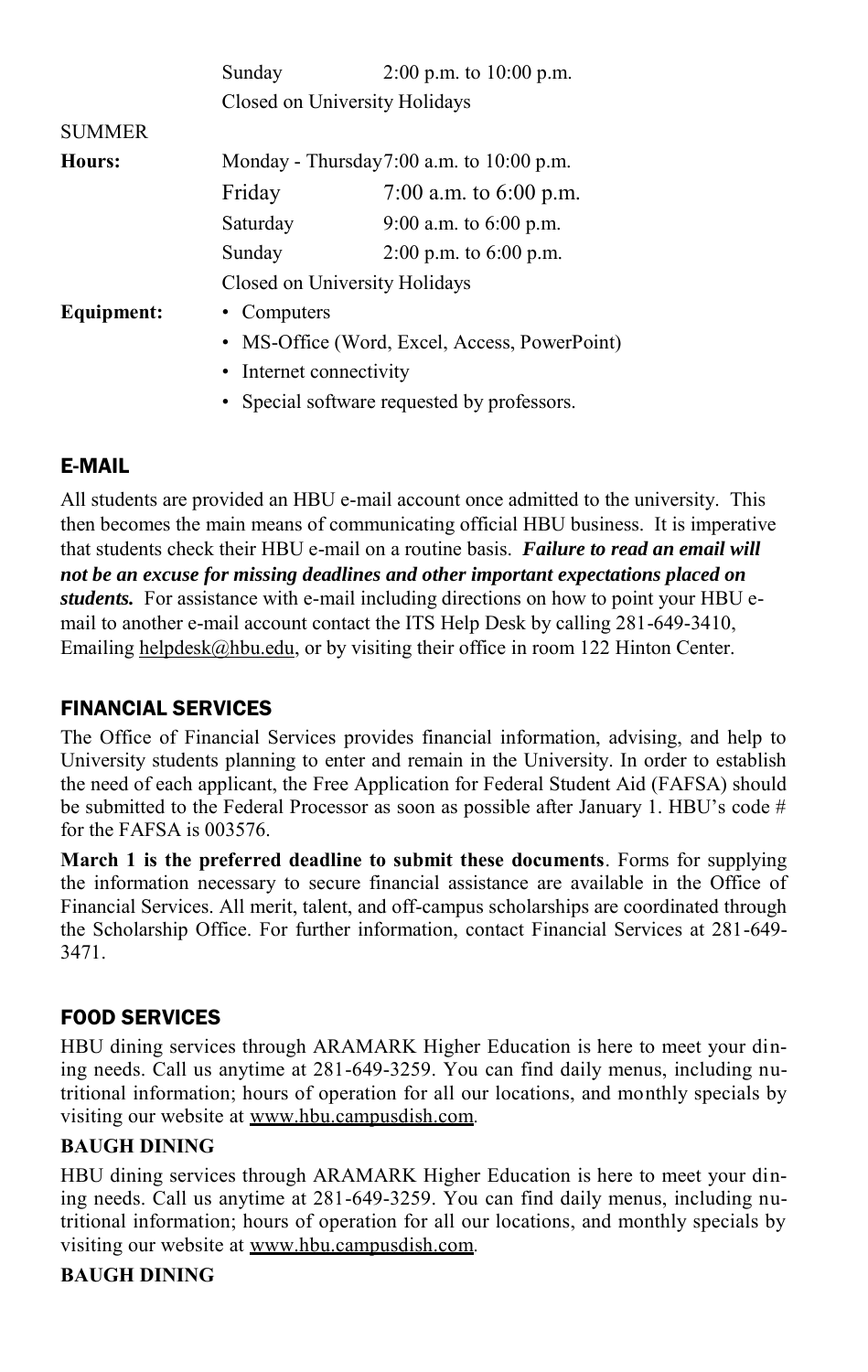Real Food on Campus (RFoC) offers fresh, healthy, and diverse options that are customized to meet your lifestyle needs. Our residential restaurant located on the first floor of the Baugh Center, is about more than your traditional all-you-can-eat dining program; it's about re-inventing your entire residential dining experience. Our menu offerings include fresh produce, vegetarian options, breakfast waffles, exhibition cooking made-to-order, grill favorites, pizza and pasta, sandwiches, home-style options, and much much more! Utilize your all-you-care-to-eat meals per week/semester, cash, credit  $\&$  debit cards and declining balance, all at the Baugh RFoC Residential Restaurant.

#### **BAUGH COFFEE & SMOOTHIE BAR (CORNER PAWKET)**

Relax and enjoy the aroma of Starbucks® Coffee or sip on a fresh fruit smoothie at our Smoothie Bar located on the second floor of the Baugh Center. We also offer grab-n-go sandwiches, fresh fruit cups, energy drinks, snacks, and more. Whether you're on the go or need to relax, stop by and play some pool, surf the web or just enjoy some time with your friends. Utilize your declining balance or cash at the Corner Pawket.

#### **LIBRARY GRAB 'N GO**

Located off the main lobby of the library, this venue offers an array of food options, including Starbucks®, salads, pizza, sushi, and much more. Don't forget you can use your declining balance dollars here too!

#### **HINTON CENTER KIOSK (New for Fall '09)**

Get your caffeine buzz, indulge in baked goodies, and enjoy wireless internet access. You can also use your declining balance dollars here as well.

#### HUSKYNET

HuskyNet is our web-based interface used by students to check and update their personal information (addresses, phone numbers, etc.) or to access various tools, such as registration and add/drop classes, advising, view academic status, class schedules, grades, nonofficial transcripts, view financial account information and accept/decline financial aid awards, and more. The majority of students, faculty and staff will have most of their needs met through these self-service tools. For complete information on all of the services available through Information Technology Services go t[o www.hbu.edu/its.](http://www.hbu.edu/its)

#### ID CARDS

At the initial HBU enrollment, each student receives an ID card with student's student number (H#). Replacement ID cards may be obtained from the Campus Police Office (Hinton Center, Room 118) for a nominal charge. The student ID card is used in a variety of ways, including, but not limited to 1) library resource checkout, 2) dining services (meal plan or declining balance), 3) University Bookstore book buy-back, 4) services at the Student Health Clinic, 5) attendance at Convocation and other Community Life and Worship Events, 6) Wellness Center access, 7) Lake House resident access, and 8) admission to HBU regular season home athletic events. Upon request, students must furnish satisfactory identification to University staff, faculty members, administrative officials, and/or police officers. The Student ID card is the official means of identification. Falsification or misuse of this card is considered a violation of University policy.

#### THE LEARNING CENTER (TLC)

Tutoring is available to students of all majors at the TLC. Please consult the TLC link on the HBU website [\(www.hbu.edu/TLC\)](http://www.hbu.edu/TLC) for campus location and to check specific times for writing, speech, math, science, and other subjects. Workshops are scheduled periodically to address specific concerns. Preparation sessions for the English Proficiency Exam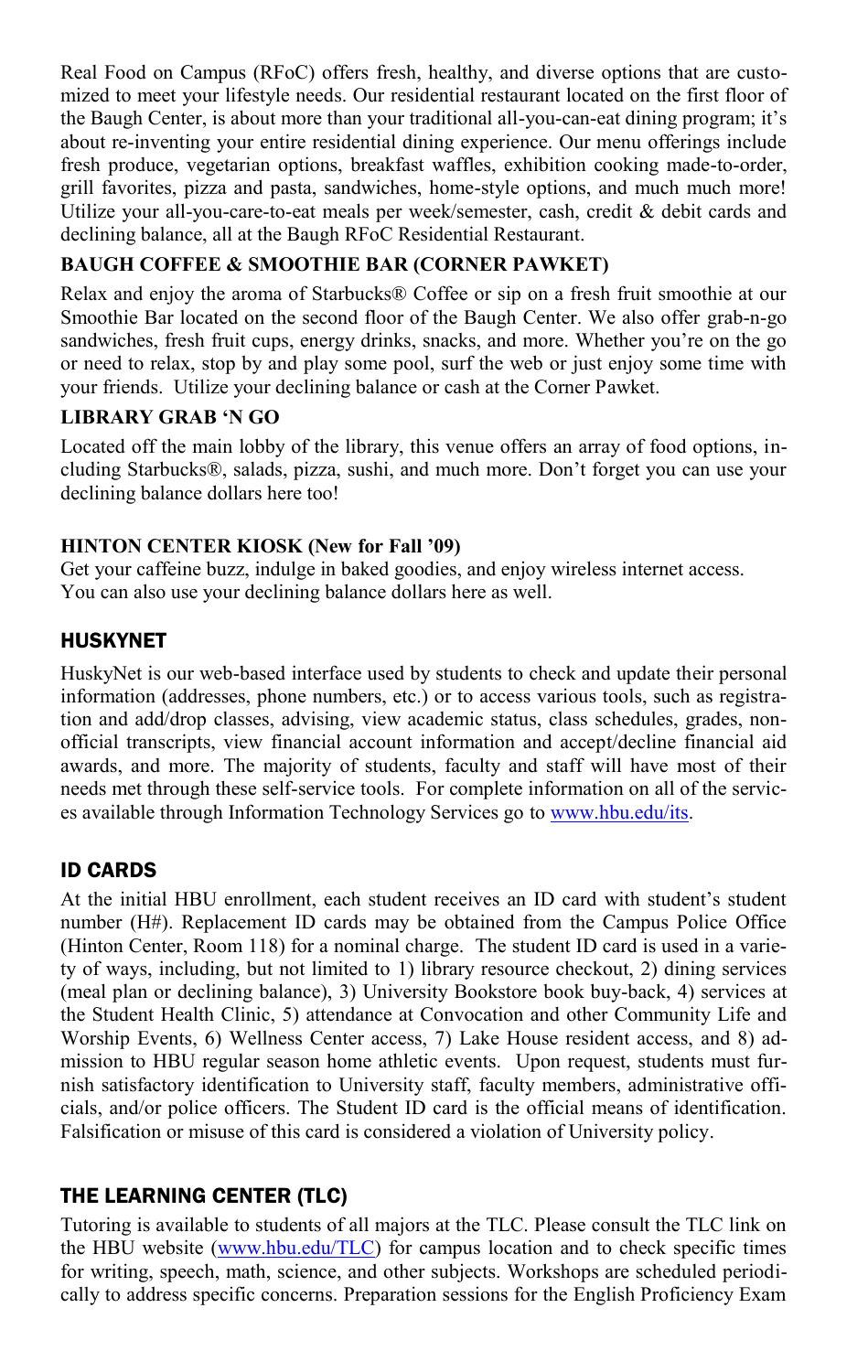#### LIBRARY

The William L. Moody Library is designed, staffed, and operated in order to provide resource materials and research assistance for students, faculty, and staff. The library contains approximately 330,000 books and other items and subscribes to or provides electronic access to over 40,000 periodicals.

Hours: The library is open 83.5 hours per week.

#### **All Semesters**

| Monday-Thursday | 7:30 a.m. $-11:00$ p.m.   |
|-----------------|---------------------------|
| Friday          | 7:30 a.m. $-5:00$ p.m.    |
| Saturday        | $12:00$ p.m. $-6:00$ p.m. |
| Sunday          | $2:00$ p.m. $-8:00$ p.m.  |

Holiday schedules will be posted. The library is not open during Christmas break. Food is not permitted in the building. For more information call 281-649-3304 or visit the University's website at www.hbu.edu/moodylibrary.

**Borrowing Privileges** - Circulating books can be kept for a period of three weeks. To check out books, students must present a validated I.D. card. Books can be renewed twice if no one else needs them and must be returned to the library for renewal. Patrons can place holds on materials that are checked out.

The automated circulation system sends notices of overdue materials via e-mail. Fines for overdue books are 25 cents per day per book and \$5 per day for reserve materials. Unpaid fines and unreturned books can affect registration, receipt of grades, etc.

**Reference Service** - Professional librarians are on duty at the reference desk most hours the library is open. They are available to assist students in the use of the electronic catalog, periodical indexes, reference books and electronic databases, including the Internet.

When faculty make appointments, the librarians can provide group instruction in the effective use of library resources. Open orientations are also available.

**Reserve Books** - Faculty members place heavily-used books on reserve at the circulation desk. Reserve check-out periods range from Building Use Only for two hours to one week.

**Non-Book Materials** - The library maintains collections of CDs, cassette tapes, phonograph records, DVDs, VHS tapes, and media kits. CDs must be used in the library. All other non-book materials can be checked out for varying time periods.

**Off-Campus Resources** - The Houston Public Library issues cards to Houston Baptist University students valid at the Central Library and other branches. The nearest branches to Houston Baptist University are located at Fondren and West Bellfort, Fondren and Clarewood, and Augusta at Westheimer.

HBU students are eligible for TexShare cards which allow them to check out library materials from any participating Texas library. All branches of the University of Houston, the University of St. Thomas, and Texas Southern University participate in the TexShare program. Rice University does not.

Interlibrary loans are available for research materials not located in the University library. Apply at the Reference Desk.

**Photocopiers** - The library provides three photocopy machines. Patrons can use coins  $(15¢$ per 8 1/2" x 11" or 20¢ per 11" x 17") or declining balance cards, available at the circulation desk. The cards provide substantial savings. The library does not provide change.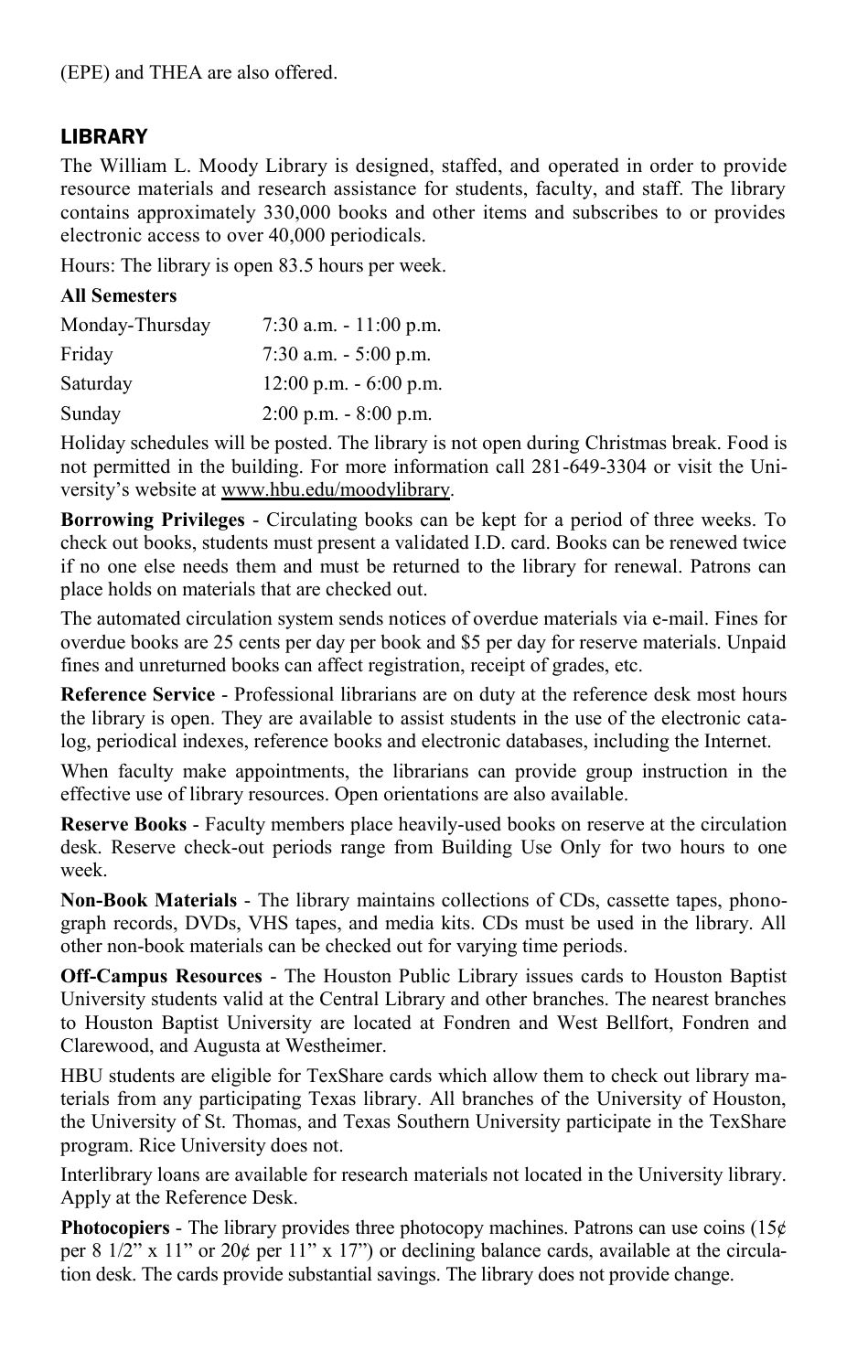**Computers** - Most of the computers in the library require a student log-in and password and are loaded with the same software as computers in the computer labs. Reference librarians are available to assist students in the use of library databases and other libraryrelated online materials. A few computers are provided for the use of the general public and do not require a log-in. Those computers have a limited capability.

#### LOST AND FOUND

All lost and found items are to be taken to the Campus Police Office (Hinton Center, Room 118). Items will be held for only 30 days.

#### MUSIC PERFORMANCE OPPORTUNITIES

The HBU School of Music invites students with musical ability to play or sing in one of the University ensembles. Scholarship help is available for participation. Scholarships are available for non-music majors. A simple audition is required. Contact Dr. John Yarrington at 281-649-3027.

#### **SYMPHONIC BAND, UNIVERSITY ORCHESTRA**

The Symphonic Band and Orchestra present several concerts, including outside engagements, during the year. Students may also play in the Pep Band.

#### **UNIVERSITY SINGERS, SCHOLA CANTORUM**

University Singers and Schola Cantorum present three major concerts a year, lead the Christmas Convocation, and perform in the greater Houston community.

#### STUDENT HEALTH INSURANCE

All degree-seeking undergraduate students and all degree-seeking F-1 international graduate students are required to purchase the HBU Student Health Insurance Plan unless proof of comparable coverage is furnished prior to the waiver deadline. The cost of the insurance will be added to the student billing as an additional fee. In order to have the cost of the insurance removed from the student billing, the student must submit an online waiver prior the waiver deadline.

All other degree-seeking graduate students taking three (3) or more credit hours are eligible to enroll in the HBU Student Health Insurance Plan. All dependents of students enrolled in the HBU Student Health Insurance Plan are eligible to enroll.

Students can get information about the Medical Plan (enrollment forms or waiver) at www.AHPCare.com/hbu or by calling Academic Health Plans at 888-308-7320. For oncampus assisstance contact the Student Life Office at 281-649-3238 or bwoods@hbu.edu.

#### STUDENT HEALTH SERVICES

#### **PURPOSE**

The purpose of HBU's Student Health Services is to promote the wellness of the campus community through health education and provision of basic health care services.

#### **PERSONNEL**

HBU's Student Health Service is staffed by licensed medical personnel: family nurse practitioners, registered nurses, and a family practice physician (four hours per week). All health service personnel are under the supervision of the Associate Vice President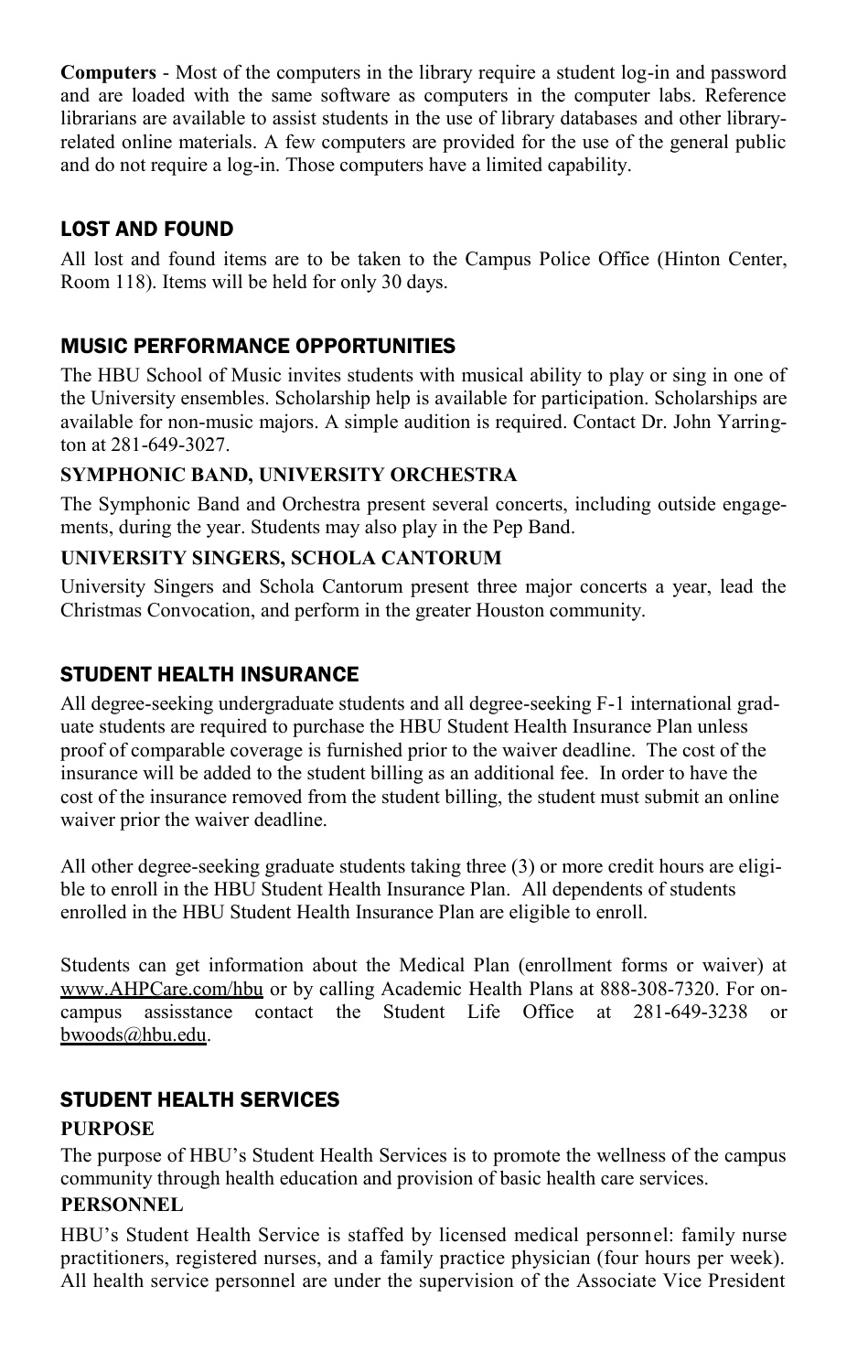#### for Student Life.

#### **CLINIC SERVICES**

All students are expected to present a valid student ID card in order to qualify for services. A nominal fee will be assessed for services rendered. The current fee schedule is posted outside the Student Health Services Office and is subject to change.

Services include, but are not limited to:

- Comprehensive physical examination
- Flu shot administration (in season)
- Immunizations and tuberculosis (TB) screening
- Administration of allergy shots as requested
- Office visits for basic health care
- Health education
- Facilitation of referrals

#### **HOURS OF SERVICE**

Health services are provided on the first floor of The Lake House Monday- Friday, approximately 30 hours a week. The last patient will be seen at 15 minutes prior to the scheduled closing time. Clinic staff will be available to see students on a first-come, first-serve basis.

Non-emergency visits to the Student Health Center should be made at times that do not conflict with the student's class schedule.

Specific clinic hours are posted each semester.

#### **FINANCIAL RESPONSIBILITY FOR HEALTH CARE**

The student is responsible for the payment of all financial obligations incurred for health care. Fees for services are posted outside the clinic and subject to change.

#### **RELEASE OF RECORDS**

A student must sign a formal "release of records" and pay a nominal copying fee to cover cost of materials and postage prior to any release of records, charts, or reports. To maintain confidentiality, records will be released to the patient. A current driver's license is required to verify identification. Telephone requests for out-of-town students may be completed after the student faxes his/her signature and request in writing.

#### **ACCIDENTS OR INJURIES**

In the event of an accident resulting in injury, the University Police should be promptly notified at ext. 3911. This will help ensure maximum protection for students. All accidents and injuries will be handled according to the University Police's Medical Emergency Policy.

#### **INCIDENT/ACCIDENT REPORTS**

Copies of Incident/Accident reports completed by HBU Police according to the protocol established by the Medical Emergency Procedures Team will be retained for an undetermined time by the Director of Student Health Services.

#### STUDENT PUBLICATIONS

#### **HOUSTON BAPTIST UNIVERSITY MEDIA GUIDELINES**

Houston Baptist University, acting through its Board of Trustees and its president, is the official publisher of all student publications, whether in traditional print or web format. All publications, print or web, representing or bearing the name of Houston Baptist University are expected to advance ideals in keeping with the principles of this Christian university, its Preamble, mission and vision statement. Editors of student publications are expected to ensure that their publications uphold these same standards. In their roles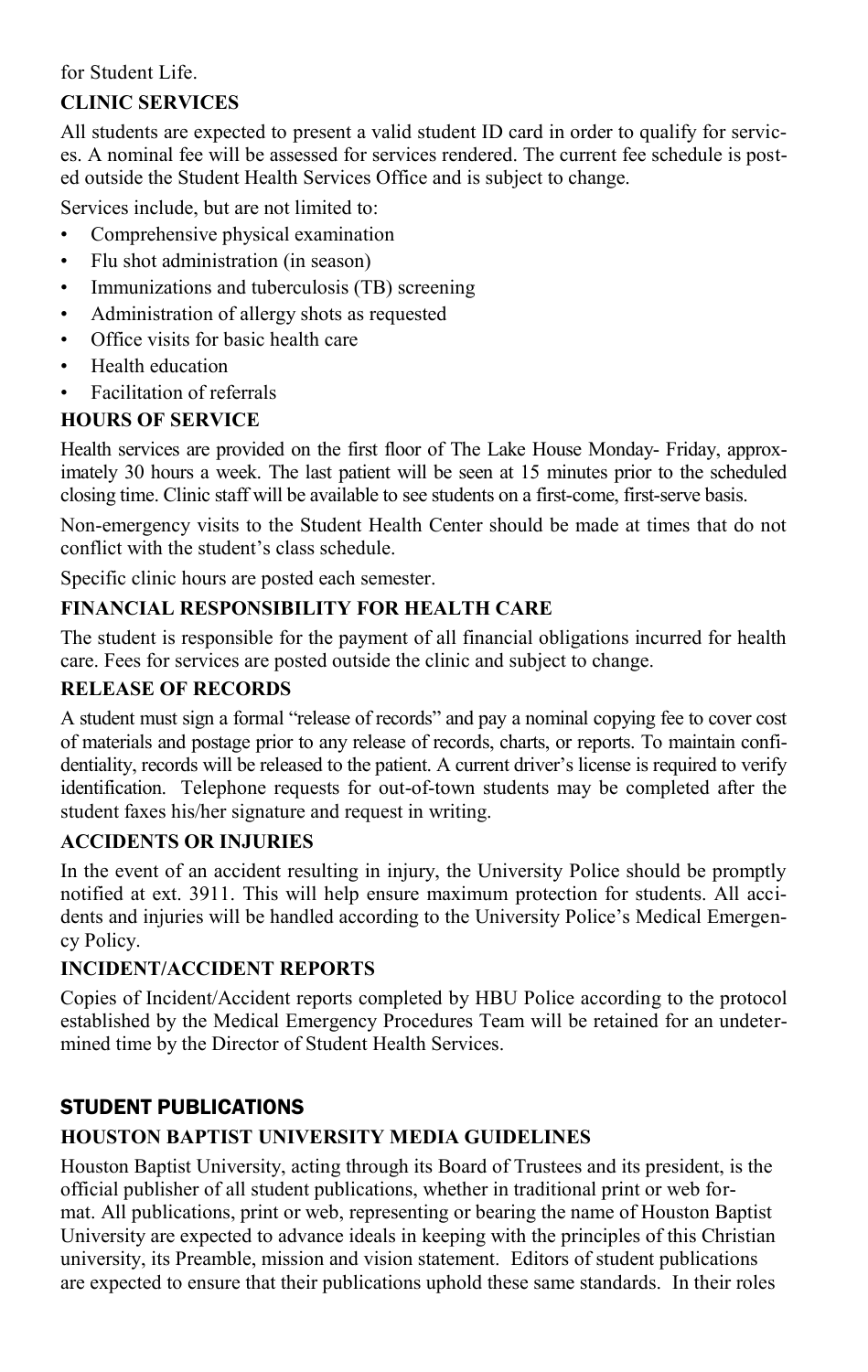as editors, students are also expected to exercise good taste, high ideals and fairmindedness.

#### **THE COLLEGIAN (NEWSPAPER)**

*The Collegian*, the student newspaper, is housed in the Department of Communications and is published without prior restraint. It serves as a tool to prepare students for a professional career in journalism; therefore, students follow the Model Code of Ethics for Collegiate Journalists prepared by the Associated Collegiate Press. It is understood that students must be given the latitude to learn from their successes and mistakes. However, students should understand that the advisor, the department chair, and the dean of the College of Arts and Humanities serve as resources on matters of University policy and journalistic practice. The University's legal counsel is available for libel review. Students enjoy a working relationship with the University president and publisher. This policy allows students to obtain the necessary information to ensure they have the official interpretation of University policy.

#### **THE ORNOGAH (YEARBOOK)**

*The Ornogah*, the official yearbook of the University, is published under the auspices of the Office of University Communications. The yearbook is a student-produced publication that follows the guidelines of the Associated Collegiate Press. The publication's goal is to represent the history of the University for the current school year accurately. A concerted effort is made to include all campus groups, activities and persons. *The Ornogah* is not a journalism lab. Credit may be given for student portfolios in the Department of Communications based on the criteria set up by the department. With the exception of an editorial stipend and minimum-wage compensation for selected positions, staffing is based on volunteer student support.

#### **CROSSROADS**

*Crossroads,* the student literary magazine, is published annually under the auspices of the Department of Languages and the College of Arts and Humanities. The magazine is edited and produced by students (with the help of a faculty advisor) and serves as a showcase for student accomplishment in creative writing. The editor and staff are students recruited from the University's creative writing workshops and from Sigma Tau Delta, the English honor society. The editor and staff, with input from the faculty advisor, select the work to be published from the poetry and fiction submitted by the student body at large. All content submitted for *Crossroads* will be submitted for final review by the Dean of the College of Arts & Humanities for appropriateness.

#### **CHANNEL 16**

Channel 16, the closed circuit campus television channel, is a multi-faceted educational and public service communications resource of Houston Baptist University acting through its Board of Trustees and its president. Productions are expected to advance ideals in keeping with the principles of this Christian university, its Preamble, mission and vision statement. Housed within Instructional Television and under the Office of the Provost, Channel 16 supports the academic programs, students, faculty and staff of HBU. Channel 16 serves the HBU campus through educational, informational, and entertainment programming and outreach activities that foster educational, civic, and personal development. Channel 16 producers/directors are required to provide a written program proposal outlining their concept and process message (intended effect on audience) along with a list of possible crew members and talent and their production experience. The advisor, the Director of Instructional Television, oversees the production as executive producer and is responsible for its activities and content.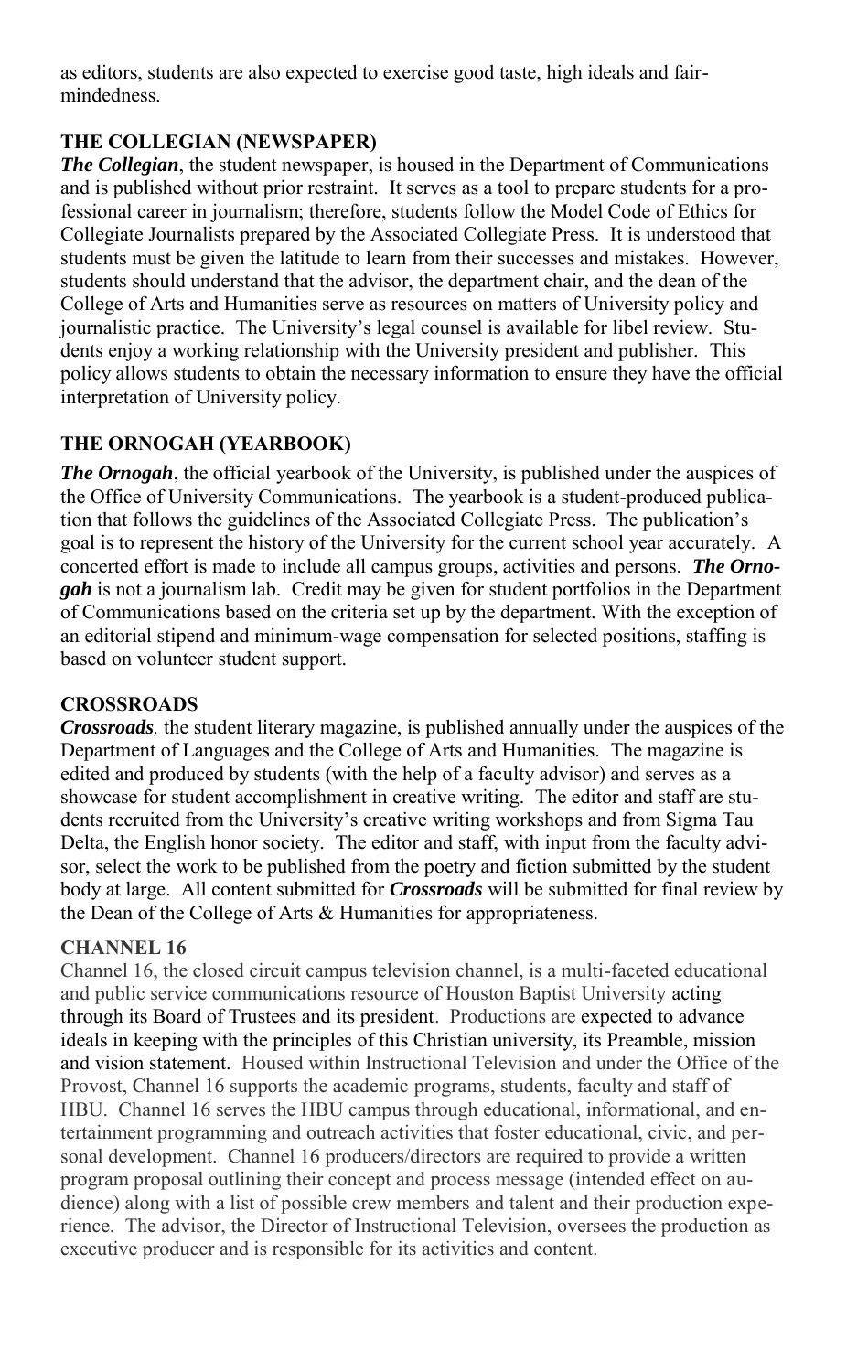#### TESTING SERVICES

Testing Services seeks to provide a secure, professional, supervised testing environment to meet individual, University, and community assessment needs. Institutional testing is currently offered for the following exams: Reading Proficiency (Pre-THEA), THEA Quick Test, CLEP, HESI and ACT Residual. Saturday tests are also held at HBU for SAT and THEA. For more information, including test schedules and registration brochures, visi[t www.hbu.edu/testing.](http://www.hbu.edu/testing) Testing Services is located in Hinton 108. Contact Testing Coordinator, Brenda Woods at 281-649-3236 or [bwoods@hbu.edu](mailto:bwoods@hbu.edu)

#### WELLNESS CENTER

The Memorial Hermann/HBU Wellness Center, located at 7731 Southwest Freeway, provides excellent facilities, personnel, and opportunities that promote total wellness, strengthening physical, social, psychological and spiritual health in individuals of every age. Membership to the Wellness Center is available to all currently enrolled students at HBU for a nominal fee. Enroll from your Huskynet account under "Optional Fes." Two membership options are available:

#### **Limited Membership:**

|                            | Monday - Thursday 9 - 11 AM; $1 - 4$ PM; $8 - 10$ PM |
|----------------------------|------------------------------------------------------|
| Friday                     | $9 - 11$ AM; $1 - 10$ PM                             |
| Saturday & Sunday $1-5$ PM |                                                      |

#### **Full Membership:**

| Monday - Friday | $5 AM - 10 PM$ |
|-----------------|----------------|
| Saturday        | $8 AM - 5 PM$  |
| Sunday          | $Noon - 5 PM$  |

For additional information, visit [www.hbu.edu/wellnesscenter](http://www.hbu.edu/wellnesscenter) or contact Student Life office at 281-649-3238.

## **SAFFTY**

#### UNIVERSITY POLICE

It is the desire of the University to provide a safe and peaceful campus, free from fear or concern for one's personal safety. Although this is a challenge in today's society, the University is well-equipped to meet this and other challenges.

The Police Department in and of itself cannot guarantee every person's safety. It requires the combined efforts of a professional police team along with the awareness and concern of all members in the University community. One of the major functions of the officers is to patrol the University campus 24 hours per day, seven days per week. The officers carry radios. Numerous Emergency Call Boxes, which ring directly to the University Police Department, are located around campus.

Another tool which is absolutely essential in order to maintain peace and safety on campus is the personal awareness of every member of the University community. It is essential that you remain aware of your surroundings and that you report any activity which seems out of the ordinary. The officers would much rather respond to a call that proved not to be of any consequence than to write an incident report after a situation occurs in which they had no opportunity to intervene.

The officers of the Houston Baptist University Police Department are highly committed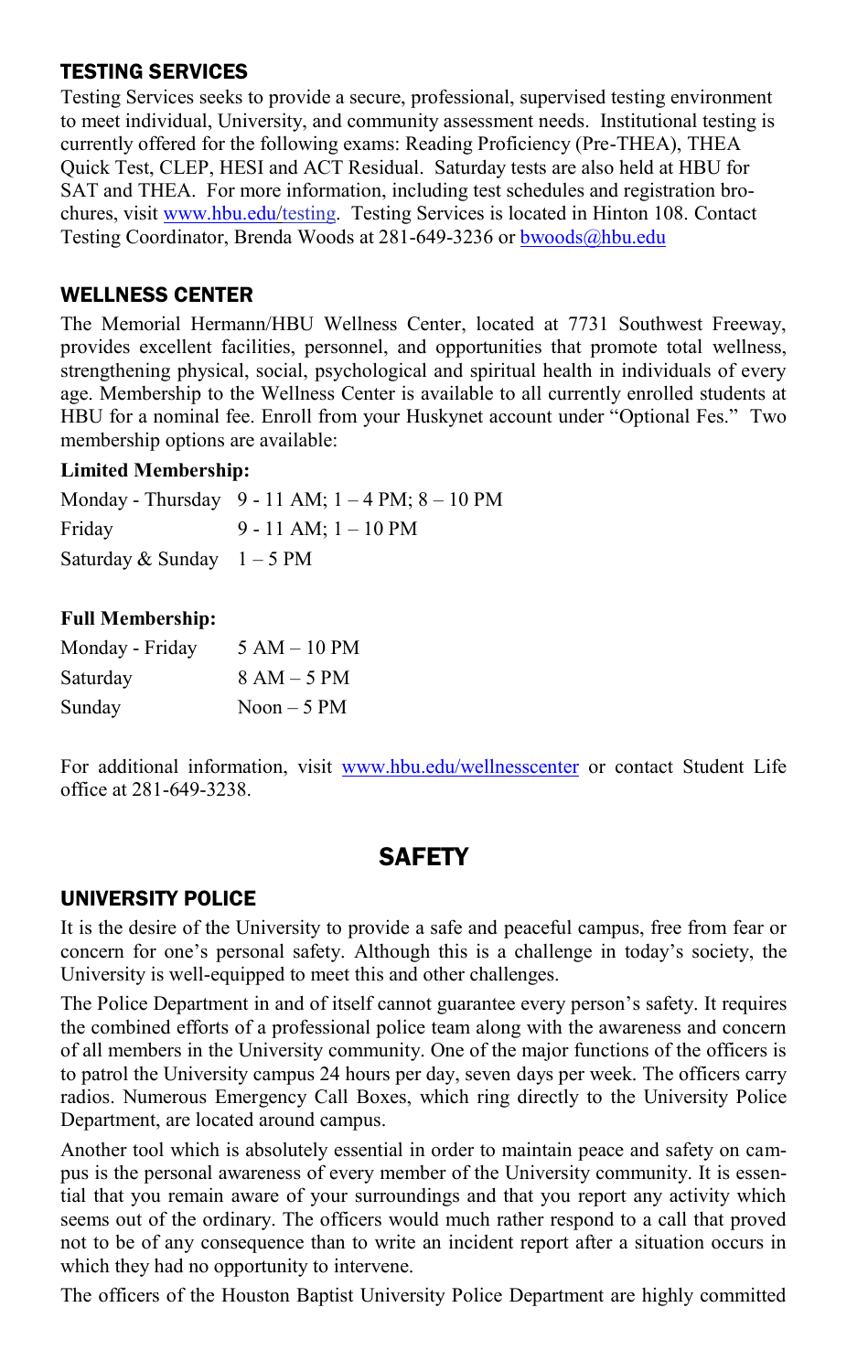to this University and to maintaining the safety of every person. They take a personal interest in each and every person. Please help them help you.

#### **How you can help:**

- Report any suspicious activity by calling the University Police Department at extension 3911 or 281-649-3911, call on the Emergency Call Boxes, or stop by the Police Department in Hinton Center, room H118.
- Allow the Police to be of service to you. Please call if you have a concern or desire a police escort to your vehicle or Residence College, especially at night.
- If you have fears for your personal safety or that of your personal property, talk to the Police Department.
- Take advantage of the crime prevention presentations given on campus. Call the University Police at 281-649-3314 for the time and location of the next presentation.
- If there is an emergency, remain as calm as possible, call ext. 3911, and give the dispatcher the facts as completely as possible. Make sure you give your name, location, and the nature of the emergency. Don't hang up when the conversation is over: wait until the dispatcher hangs up. Remain calm and encourage others to remain calm.
- Report any theft, no matter how minor, to the Police Department.
- Read, understand, and abide by the parking and vehicle regulations. More than anything, they are written to protect you and your property.
- Communicate with the Police.

#### HBU CAMPUS ALERT & EMERGENCY PREPAREDNESS

Houston Baptist University strives to create a safe and secure learning and living environment on our campus. It requires the combined efforts of a professional police team along with the awareness and concern of all members in the University community. **The HBU Alert System** 

HBU has implemented an important communication tool for students, faculty and staff. The *HBU Alert System* can provide quick voice or text messaging to local or cell phones as well as through HBU e-mail accounts in the event of a campus emergency. Phone numbers are taken from information provided through HuskyNet, so it is important that students provide the University with up-to-date contact information. To view contact information students should go to the University portal at **http://my.hbu.edu** and go to "*Click Here to Enter HuskyNet*". Information changes should be reported to the registrar's office.

More detailed information about any emergency situation will be provided on the University website at **www.hbu.edu/alert.** In the event of an emergency, the University will also utilize the following communication outlets:

- **The University Portal:** Emergency information will also be posted for internal audiences at **my.hbu.edu**, the University portal.
- **Local news and radio:** HBU will communicate with local news outlets in order to quickly disseminate news and information. Key media outlets include KHOU (11), KPRC (2), KTRK (13), KRIV (Fox), Univision (45), and KTRH Radio (740 AM, Houston's official Emergency Broadcasting station), as well as the Houston Chronicle Web site.
- **www.school-alerts.com**: This Houston Web site carries emergency notifications for all local public and private schools. You may visit their Web site to receive notifications of school emergencies including school closings, delayed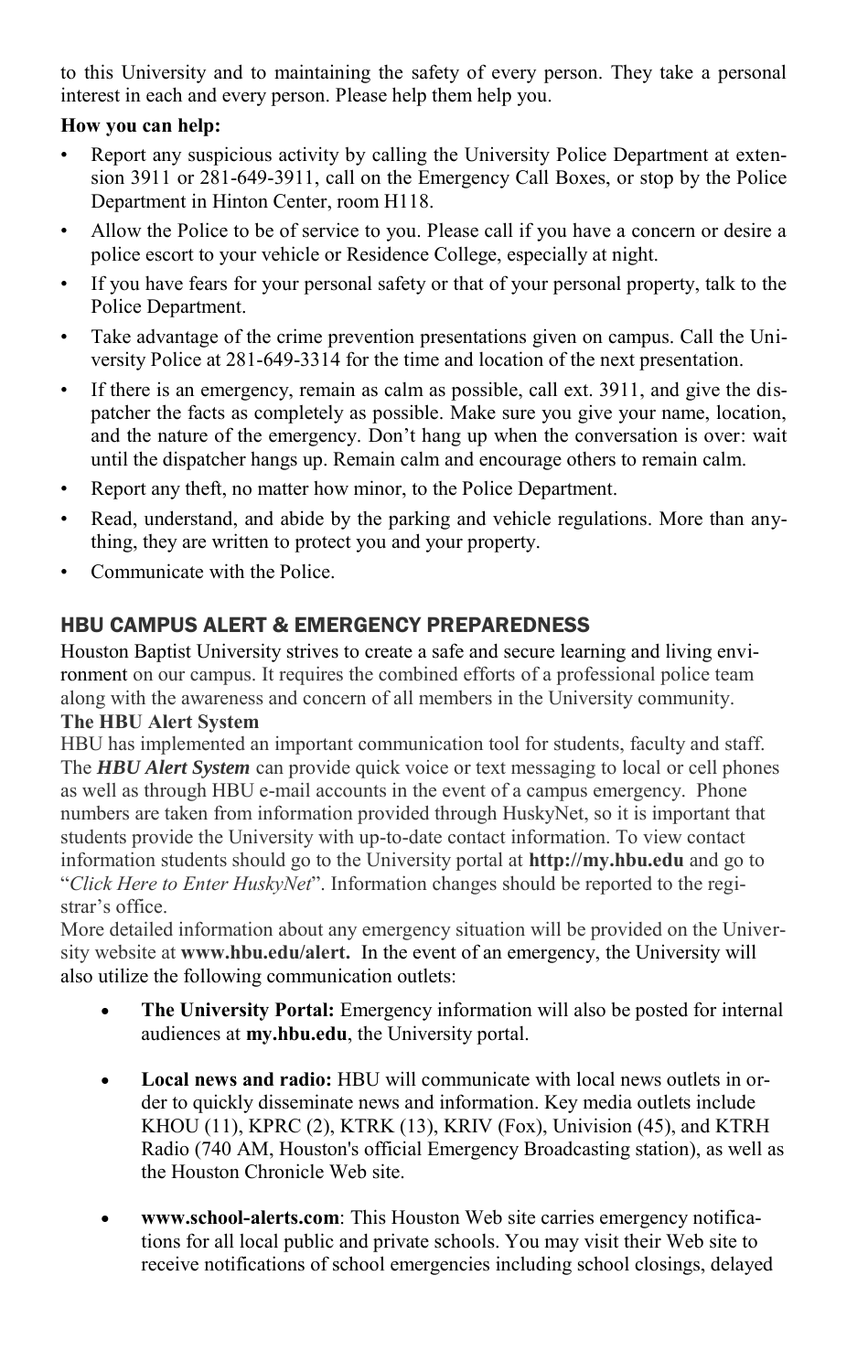openings, early dismissals, reopening announcements, shelter in place announcements, and other special alerts.

#### CAMPUS CALL BOXES

HBU's security system includes numerous emergency call boxes located in different areas on campus. They are generally identified by a blue light on top. These call boxes are available in an emergency situation. As soon as the button on the call box is PUSHED, the University Police are alerted and will respond through the speaker on the call box.

#### **TO REPORT ALL EMERGENCIES (including medical) CALL EXT. 3911 on a campus telephone, or DIAL (281) 649-3911.**

- Police Non-Emergency Line (281) 649-3314 (ext.3314 on campus)
- HBU Switchboard (281) 649-3000
- University Communications (news  $&$  media) (281) 649-3470

#### MEDICAL EMERGENCIES

Should you have any type of medical emergency on campus, call ext. 3911 immediately. HBU has trained officers to provide the quickest and most appropriate attention until the paramedics arrive. Contacting the Houston Fire Department or the University Clinic directly will only delay medical attention. **Please call 3911 for any emergency**.

## HBU CAMPUS LIVING

#### **Purpose Statement**

Living on campus is a significant part of the overall college experience and educational process. Living-learning environments provide opportunities to grow spiritually, develop interpersonal skills, increase understanding of diverse cultures, and learn self-discipline in organizing time for study, work, and social activities. Residential students learn independent responsibility while living among friends and peers. As stated in the HBU Vision document [\(www.hbu.edu/tenpillars\)](http://www.hbu.edu/tenpillars):

## **Pillar Four: Establish a Residential Society of Learning**

You shall love the Lord your God with all your heart and with all your soul and with all *your mind.* **Matthew 22:37 (NASB)** 

*If you look at the architecture of the most venerable European foundations, you see that they were designed for communal practices, a shared life—refectories for common meals, residences, libraries, and lecture halls sharing the quad. A college was a communion and a community, a society of learners.* **Darryl Tippens[,\[i\] P](http://www.hbu.edu/hbu/Pillar_IV_A_Residential_Society.asp?SnID=2102695250#pepperdine)epperdine University**

*When students live together in addition to taking courses together, the learning extends beyond the classroom into the rest of the campus. Professors teach the students, but stu*dents also teach each other by sharing their own understanding of what they learned *during a lecture or a debate between classmates. The students have the capacity to spur*  each other on to deeper thought about the material they study in common. In this way, the *work of teaching and learning integrates itself into the lives of the students. They stay in the place where learning occurs and are constantly inspired to think about what they are studying. The same dynamics apply to their spiritual formation. Living together in a community that consciously seeks to follow Christ as a model helps students take their faith seriously. The campus becomes infused with a combination of scholarship, friendship, and Christian fellowship. Students live and study on the same ground. That unique*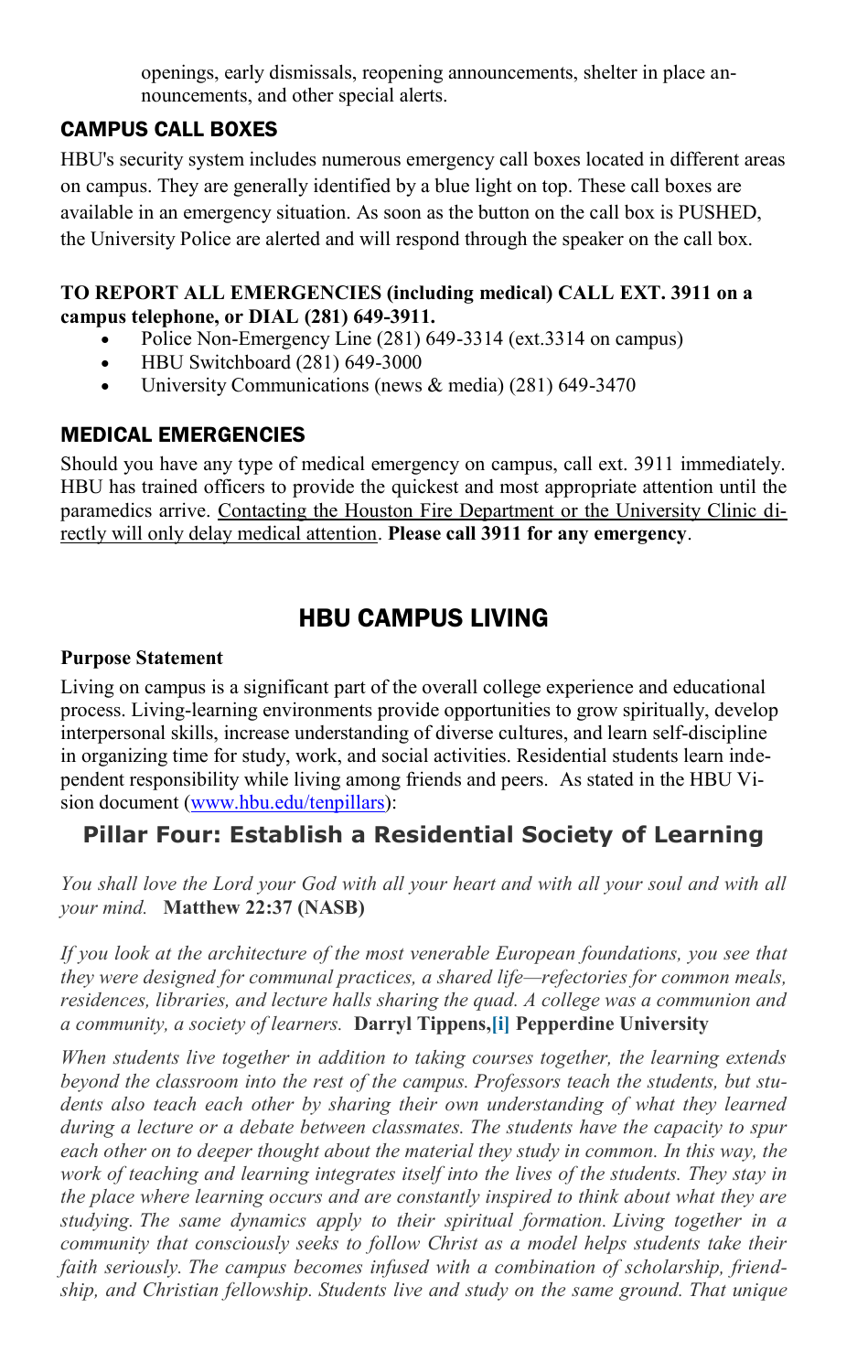*combination is what inspires alumni of many universities to develop powerful bonds to their institutions. Their colleges and their related communities of learning and residence become woven into the tapestries of their lives. They are excited to return and to send their children to the same place to have the same experience* 

#### **Living Areas**

Students may choose to live in one of the following living areas, the Lake House, the Rebecca Bates Philips College for Women (WRC), Mest Wing for Women, the Reuben L. Philips College for Men (MRC), or the Husky Village Apartments (HV).

#### **Campus Living Staff**

The Campus Living staff is committed to providing an atmosphere of learning and growth that will facilitate the educational and spiritual experience in the context of university community. Resident Directors (RD) and Resident Assistants (RA) work together in developing a community conducive to student growth- spiritually, academically, and socially.

#### **Campus Living Expectations**

Because of the University's commitment to the residential experience, students are required to live on campus unless one or more of the following exceptions apply:

- 21 years of age or older prior to September 1
- Completed 96 credits prior to the beginning of Fall Semester
- Married
- Graduate student
- Part-time student
- Living at home with parents/guardians in the Houston area

Any student who does not meet these criteria and desires to live off campus must appeal to do so. Campus Living Appeal forms are available in the HBU Student Life Office or e-mail campusliving@hbu.edu.

#### **Services**

**Laundry** - A laundry room with card-operated washing machines and dryers is provided for the use of the residents in each residential area.

**Lockouts** - If a resident becomes locked out of his or her room or apartment, he or she may call or stop in their building's office for assistance. After hours, students may call the Resident Assistant on-call cell phone for assistance.

**Mail** - Each resident receives a key to a mailbox in his or her housing area. Students are responsible for checking their mailbox regularly.

**Vacuums** - Vacuums are available in the office of each housing area for resident use.

**Residence College Help Desks** - Each Residence College has a help desk in the lobby to serve the residents. The Residence College Help Desks are open daily from 1:00 p.m. to 12:00 a.m. Numbers are also posted at the Help Desk for after-hours emergencies.

**Campus Living Office Hours** - Regular housing office hours are Monday through Thursday, 9:00 a.m. to 6:00 p.m., and Friday, 9:00 a.m. to 5:00 p.m. Business hours may vary during the course of the year due to holidays or variations in the University calendar. When the office is not open, students may call the Resident Assistant's on-call cell phone (281-948-8837) for emergencies.

**Repairs** - Maintenance requests should be reported to the offices located in each living area.

**Pool & Spa** - Please follow posted hours of operation. A lifeguard is not on duty, but an emer-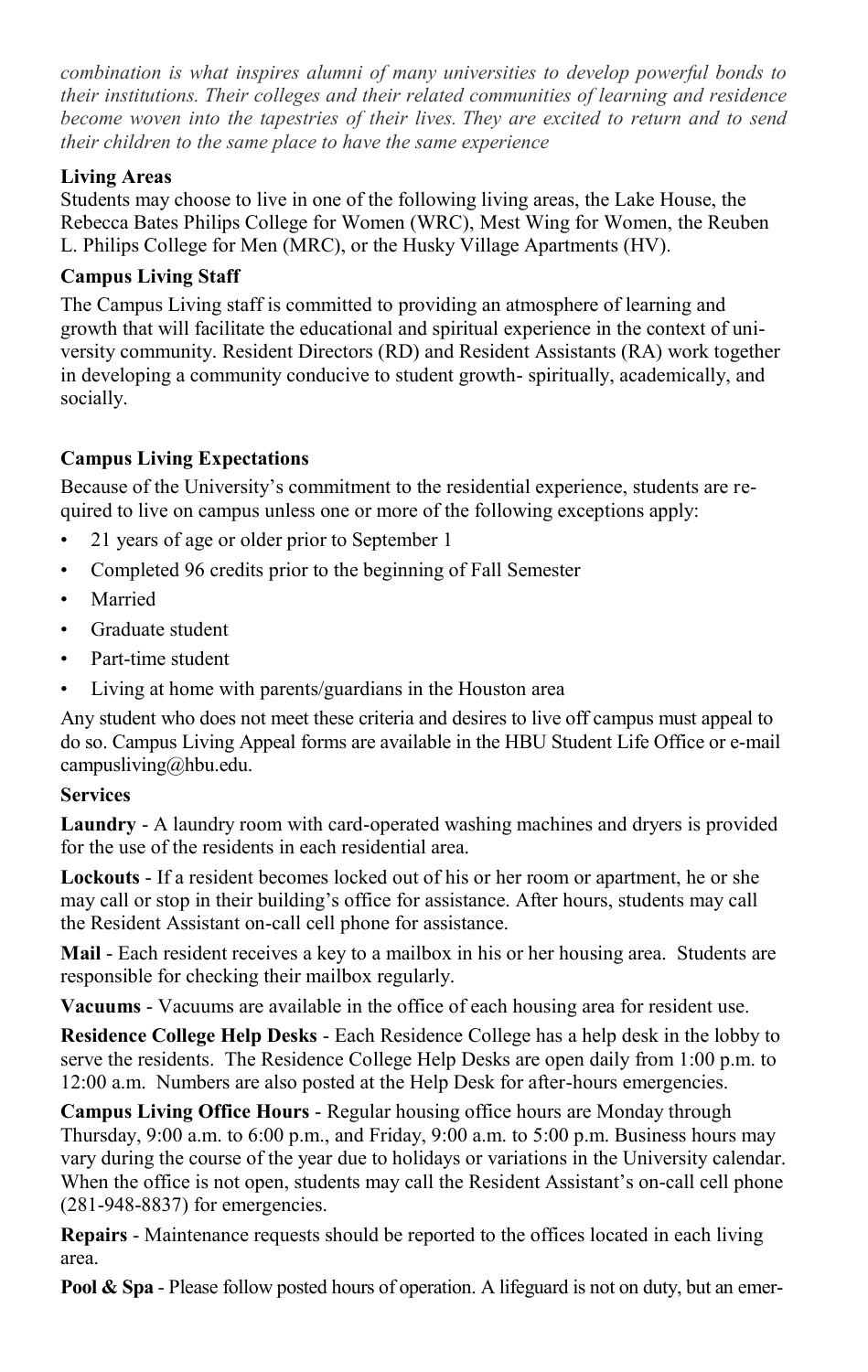gency call box is available for emergencies. Additional rules are posted in this area. Running, irresponsible behavior, loud noise, and public displays of affection are not allowed. Glass containers are not permitted. Modest commercial swim wear must be worn at all times. Residents and guests are expected to use decorum and exhibit appropriate public behavior at all times.

**Safety** - Security features such as six-foot perimeter fencing, dead bolt locks, and limited access gates are provided. Residents should report any incident of theft, vandalism, or unsafe conditions to the University Police and Campus Living Staff.

**Police** - The University employs on-campus police officers on a twenty-four hour basis. They are responsible for maintaining safety on campus. Residents and their guests are expected to fully cooperate with all HBU police officers. In case of emergency call (281) 649-3911 or 911.

**Access to Campus** – A access code is provided for access to the Husky Village gate. Gate remotes are provided for access to campus gates in the Residence College parking lots. Acceptance and use of the remote control is subject to compliance with the following guidelines:

- a. Immediately report lost or stolen remotes to the Campus Living Office. A lost or damaged remote can be replaced for a \$50.00 charge.
- b. Right to use the remote control ends when a resident's Campus Living Agreement ends or is terminated. Remotes must be returned at that time. Failure to return the remote will result in a \$50.00 charge.
- c. Residents should not share their access code or gate remote with anyone else.
- d. Mere possession of a remote does not necessarily confirm right of entry. Residents should not assist someone who appears to be having difficulty gaining entry, someone whose access privileges have been revoked, or guests of other residents.

**Limited Access Gates** - To avoid damage to one's vehicle and to the vehicle access gates, residents should pass through the gates carefully. Tailgating and following other cars through the gate is not permitted. The Campus Living Office is not responsible for damage which occurs to residents' or guests' vehicles. Residents who vandalize the gates in any way whatsoever or who bump the gate will be fined, required to pay the costs of repairs, and may face disciplinary action and/or criminal prosecution.

**Husky Village Call Box** - The front-gate call box for Husky Village provides a resident directory with listings by last name and first initial. To gain entry, visitors may press the "#" button first for a dial tone, then dial the three digit code listed by the resident's name. The resident's telephone number will be dialed. The resident may then open the gate for the visitor by pressing the "9" button on the resident's telephone.

**Residence College Security** - A security code and/or security cards are given to residents for after hours access and the protection of the residents in the building. **The code and/or security cards must not be given out for any reason to anyone not residing in the Residence College.** A fine of \$100 will be assessed to any resident disclosing the code and/or security cards.

#### **Procedures**

**Campus Living Agreement** - In order to reside on campus, students must complete a Campus Living Agreement and return it to the HBU Campus Living Office.

**Meal Plans** - A meal plan is required of all resident students. The meal plan does not include University vacation periods or breaks between semesters. In the event that a resident needs to alter his/her meal plan, a meal plan change form may be obtained in the HBU Campus Living Office during the first two weeks of the semester. All meal change forms must be accompanied by a written and detailed explanation of why the change is being requested, including medical documentation, if applicable.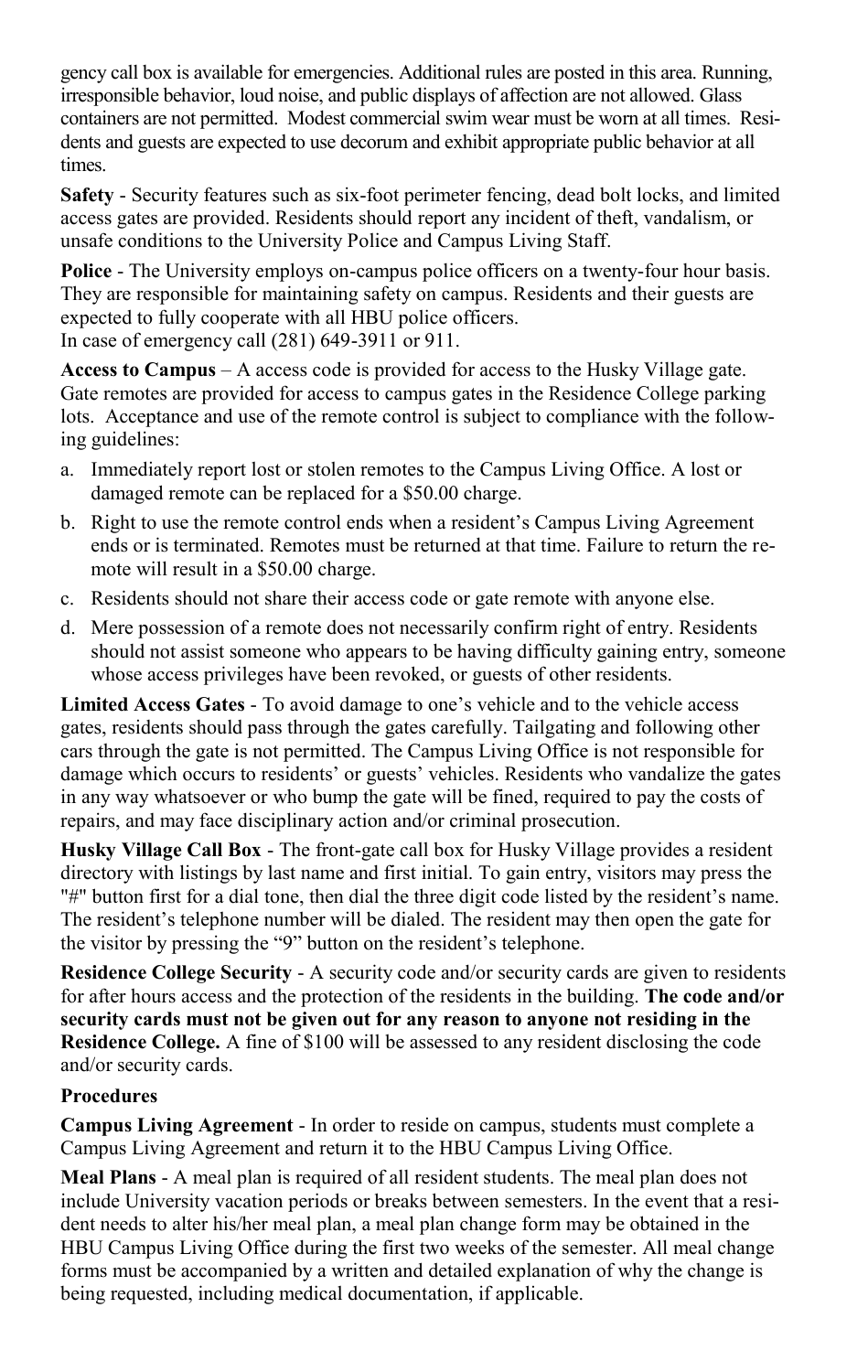**Campus Living Appeal Process** - A resident may appeal the Campus Living Agreement by submitting an appeal form. The following procedures apply:

- Complete a Campus Living Appeal form available from the HBU Campus Living Office located in Student Life Suite.
- Submit the appeal to your Resident Director.
- The Campus Living Office will contact you regarding the outcome of the appeal.

Any resident who moves without completing the appeal process and receiving approval is still responsible for the full terms of the agreement. Until a decision is made the student is still fully responsible for the terms of the Campus Living Agreement.

**Housing Assignment** - All students will receive a notice via e-mail to their University account confirming their move-in date and roommate assignment. If a housing assignment is not received at least 30 days prior to the beginning of the semester, contact the HBU Campus Living Office at campusliving@hbu.edu.

**Keys** - Each resident is provided keys to access his/her room and mailbox upon checking in.

- Lost keys should be reported to the RA or Campus Living Office immediately.
- A replacement charge of \$30 will be assessed for each lost key.
- Duplication of keys is prohibited. It is strongly recommended that rooms are kept locked when not occupied.
- A mail key is required in order to retrieve mail from a resident's mailbox.
- University personnel are not allowed to distribute mail to individual residents.

**Room Consolidation** - Within three weeks after each semester begins, students residing in a room without a roommate are given the option to consolidate rooms or pay the private room fee. Residents in the apartments may be required to relocate during the consolidation period.

**Room or Apartment Transfers** - The following guidelines apply to all room/apartment changes:

- Before requesting a room change, residents must speak with their RA regarding reasons for wanting to move.
- Upon recommendation from the RA, residents may fill out a room assignment change form obtained from the Campus Living Office.
- A resident moving without receiving approval may be sanctioned and required to pay a fine.

*THERE WELL BE NO TRASFERS GRANTED WITHIN THE FIRST TWO WEEKS OF THE SEMESTER.* 

**Residence College Holidays & Semester Breaks** - The Residence College will close at 5:00 p.m. the last day of classes for vacations, recess breaks, and the last day of final examinations at the end of each term. Residence Colleges will open at 2:00 p.m. the day before classes begin each term and following all vacation periods. If a student must stay beyond that time, an appeal must be submitted to the RD at least two weeks in advance. HBU assumes no responsibility for the housing or meals of any student when the Residence Colleges are closed.

**Right of Entry** - Campus Living Staff reserves the right to enter and inspect living areas, including the bathroom, if

- University policy is suspected of being violated;
- an occupant of the room is believed to be physically or emotionally in danger;
- maintenance or repair work is necessary or requested;
- health or safety hazards are suspected;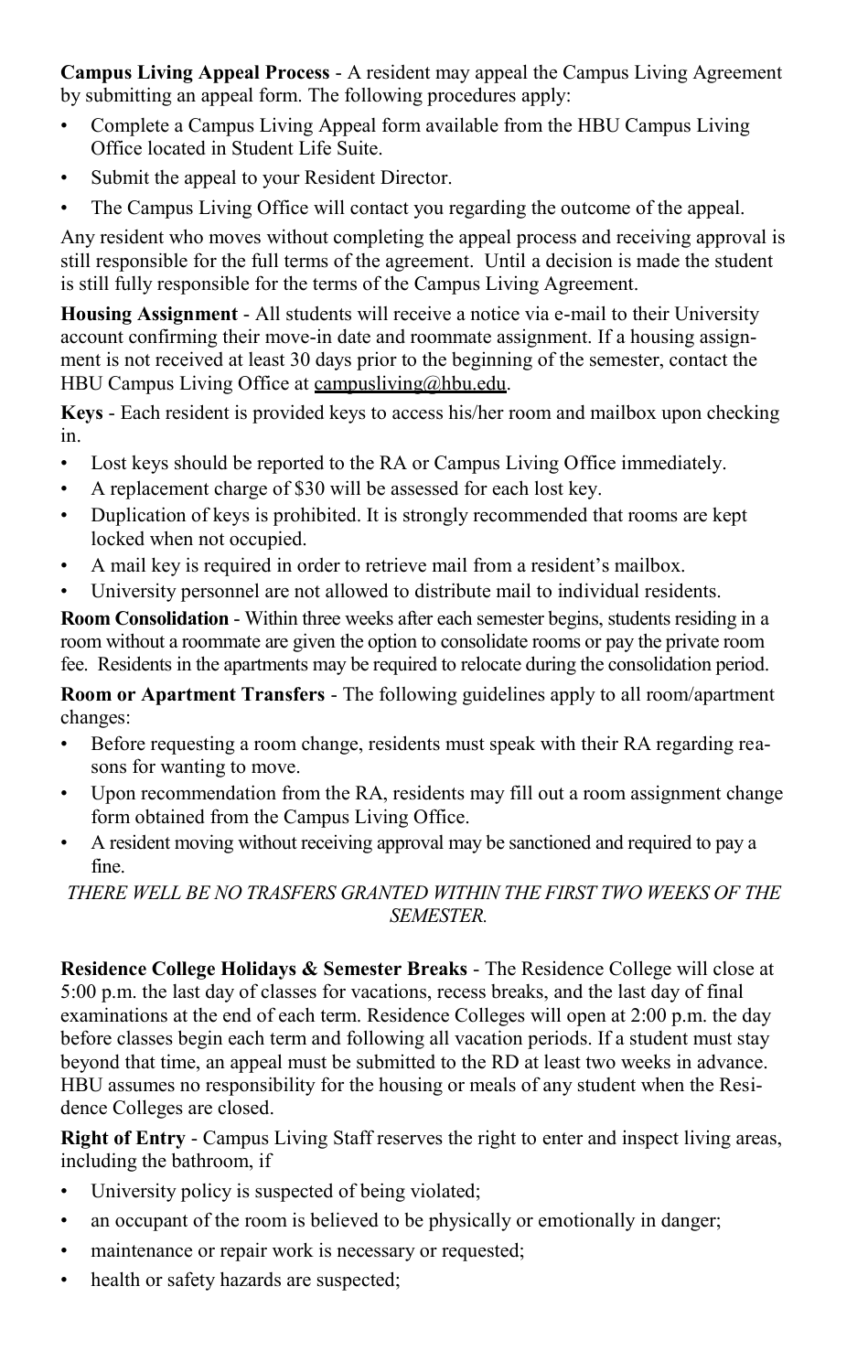- local, state or federal law is suspected of being violated;
- cleanliness inspection is deemed necessary.

The staff member will knock and identify him/herself before entering.

#### **Move-In**

- Residents of each room are responsible upon move-in to arrange a convenient time with their RA to inventory the room and to fill out a Room Condition Form.
- Students are responsible for the appearance and care of their room.
- Any and all defects and damages reported must be noted, and a written work order must be completed. Otherwise, the premises, fixtures, appliances and furniture will be considered to be clean, safe, and in good working condition.

#### **Move-Out**

- The room must be in "Model Ready Condition"; all furniture and University property must be arranged properly and must be cleaned.
- When a student is moving out, it is his or her responsibility to set up a time with his/her Resident Assistant to check out. Prior to check-out, the resident is responsible for emptying the room of all personal belongings and trash.
- Failure to clean or damaged/missing appliances/furniture will result in applicable charges to complete such cleaning, repair, or replacement. A walk-through must be scheduled with Campus Living Staff prior to move out.
- When a resident leaves, whether at or prior to the ending date of his or her lease, the windows, bathroom, patios, balconies, and kitchen appliances in the Common Areas, must be clean and in good repair and condition, reasonable wear expected.
- Failure to schedule a walk-through indicates an agreement to accept assessment of damages and charges upon inspection by Campus Living Staff. The final determination of damages will be made by management staff that may not inspect your room or apartment until after you have moved out.

#### **Visitation Policy**

Visitation policies have been established in each Housing Area in order to create a healthy, safe living environment for all residents.

**Overnight guests of the same sex** may not stay more than two consecutive nights or more than four nights in a month. Overnight guests of the same sex are allowed only with the approval of all roommates.

#### **Residence College**

- HBU students and staff must show their HBU ID to the office worker.
- Off-campus visitors must leave photo identification at the front desk when they sign in and must be escorted by a resident.
- The resident is responsible for the behavior of his/her guest.
- All visitor-occupied rooms must have room doors fully open.
- All visitor-occupied rooms must have lights on.
- Guests of the opposite sex are prohibited from showering in the residents' bathrooms. Guest bathrooms are provided in the lobby of each Residence College.
- Resident Assistants (RAs) will monitor visitation during rounds.

**Visitation of the opposite sex** – The Residence Colleges have established visiting hours for members of the opposite sex as follows:

| Monday – Thursday: | 1:00 p.m. to $10:00$ p.m. |
|--------------------|---------------------------|
| Friday:            | 1:00 p.m. to $12:00$ a.m. |
| Saturday:          | 1:00 p.m. to $12:00$ a.m. |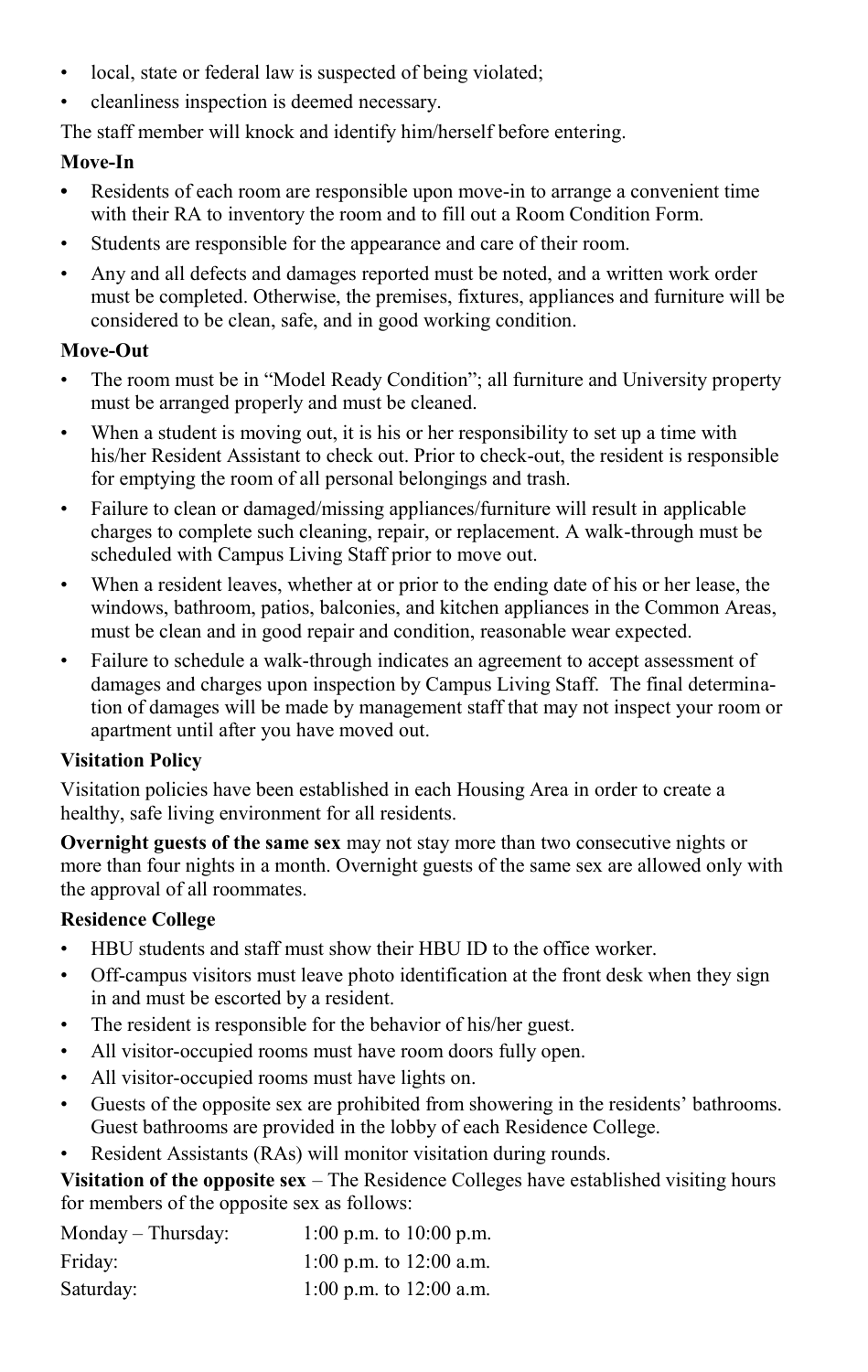Sunday: 1:00 p.m. to 10:00 p.m.

Visitation of the same sex may take place in the Residence Colleges anytime they are open. The visitor must show his/her HBU ID or sign in with a resident and present an off-campus ID. Same-sex guests who stay after 12:00 a.m. will be considered overnight guests and must be registered with the RA on duty.

**No visitation during breaks** – During the University breaks, there will be no one allowed into the building except with advance permission of the Resident Director or the Associate Director of Campus Living.

#### **Husky Village**

#### **Visitors of the opposite sex are not permitted between the hours of 2 a.m. and 1:00 p.m.**

#### **HBU COMMUNITY GUIDELINES**

**Alcohol Policy** - Possession or consumption of alcohol is not permitted anywhere on campus by any individual. Alcohol-related conduct that ignores the rights of others to a quiet, orderly living environment is not acceptable. Alcohol containers, full or empty, are not allowed in student rooms/apartments.

**Chronic Misbehavior** - A student establishes an unacceptable pattern of misconduct when he or she is frequently in trouble, though individual offenses might be minor. A pattern of recalcitrance, irresponsible conduct, or manifest immaturity may be interpreted as a significant disciplinary problem.

**Drugs & Illegal Substances** - Use, possession, and/or distribution of drugs and/or illegal substances is strictly prohibited and may result in eviction from campus and referral to the University discipline officer and/or law enforcement agencies. This includes possession of any drug paraphernalia.

**Failure to Comply** - Students must comply with all written and verbal requests and instructions from University officials. This includes requests to produce valid identification. Failure to comply may result in disciplinary action and/or fine.

**Firearms/Weapons** - Firearms and other weapons are not allowed on the property. All students and their guests must comply with all federal, state, local and University laws and regulations pertaining to all weapons including, without limitation, explosives, bows and arrows, illegal knives, martial arts weapons, air rifles, BB guns, or any other object that can be construed as a weapon.

**Implied Consent** - All students in a room/area will be held responsible for their behavior/objects in that room or area. In addition, residents who are not observed participating in misbehavior or in possession of inappropriate items/objects, but are in the presence of a policy violation, can be held responsible. This is called "Implied Consent." If a resident is not present, he/she will be held responsible unless it can be clearly demonstrated that he/she had no knowledge of the violation.

**Loss of Property** - The University assumes no responsibility for damages and/or loss of personal property due to theft, fire, destruction, acts of God, etc. Students are advised to check with their parents/guardians regarding their insurance coverage. Students are encouraged to get renters' insurance or contact the HBU Campus Living Office for details. Students are reminded that any belongings left in Campus Housing after moving out will be disposed of by the University.

**Minor Children** - Residents are required to supervise at all times any guests on the property who are minor children. Babysitting is not permitted in any on-campus housing. Guests under the age of 16 are not allowed to stay overnight.

**Noise Policy** - Residents and their guests must respect the rights of others at all times by behaving in a manner that is conducive to sleeping and studying. High volume sounds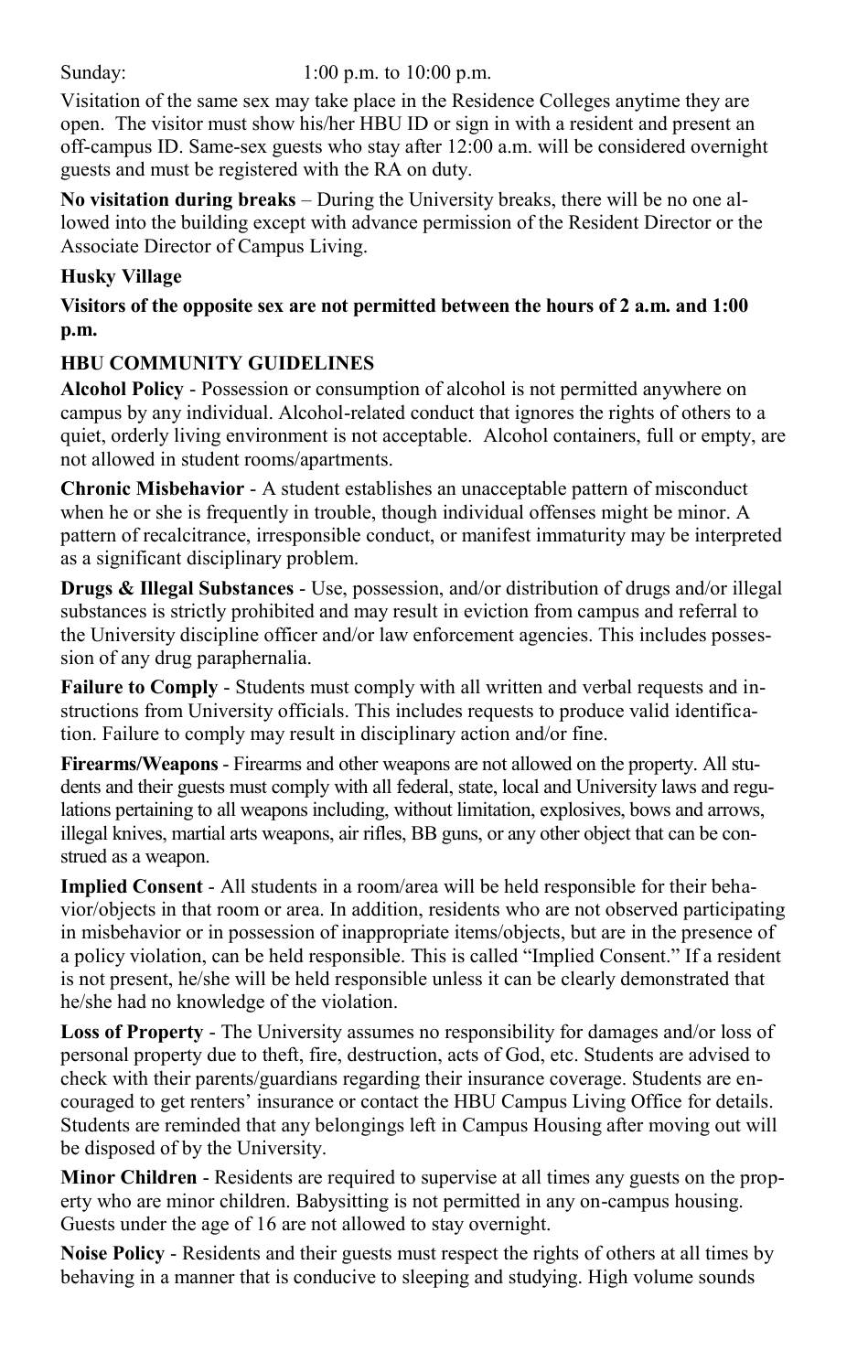from home and car stereos, televisions, electrical instruments, and such are not permitted. Residents are expected to show consideration and courtesy to others at all times.

**Quiet Hours** - In order to meet the many requests of resident students for a better living and learning environment on campus, the hours between 10:00 p.m. to 10:00 a.m. have been set aside as quiet hours for residents to relax, study, and sleep.

**Posting** - All signs and posters must be pre-approved by the HBU Student Life Office before being posted. If approved, posters, signs, and other items should only be posted in designated areas.

**Roommate & Neighbor Conflict Resolution** - All residents agree to abide by the following process:

- a. The complaining resident will discuss the problem with an RA/RD; the staff will give tips on how to talk with the roommate/neighbor; the complaining resident will address the concern directly with the roommate/neighbor.
- b. HBU staff will follow up with the complaining resident. If the problem remains, a resolution meeting will be held among roommates/neighbors and staff. A roommate/neighbor contract may be formulated to help arrive at resolution.
- c. HBU staff will follow-up and revise the roommate/neighbor contract if needed.

Only after the staff feels that the roommate/neighbor resolution process has been given full opportunity to resolve the issue will changes in room or apartment assignments be considered. Failure to get along with roommates/neighbors is not grounds for cancellation of a Campus Living Agreement.

**Solicitation** - No student is to permit his or her room to be used for any commercial purpose. Soliciting in the Residence Colleges or on University grounds is forbidden without the expressed written permission of the Director. Campus organizations must obtain permission from the Student Life Office to sell or conduct meetings in Campus Housing areas.

**Smoking** - HBU is a smoke-free campus. Smoking is prohibited anywhere on University premises except for the confines of private vehicles.

**Verbal and/or Physical Abuse** - Residents and guests are to treat all neighbors, apartment mates, visitors, Residence Life, housing staff, and University officials with courtesy and respect. Verbal abuse will not be allowed, including swearing, name-calling, or any other language offensive or demeaning to the person. Physical violence of any type will not be tolerated.

**Windows** - Students are prohibited from entering or exiting rooms or buildings through the windows.

#### **FACILITY POLICIES**

**Decorations** - Personal decorations are not to be displayed publicly, i.e., outside a room or apartment. Aluminum foil may not be placed in windows as insulation or decoration. Decorations inside the room or apartment must comply with other stated guidelines and be consistent with the morally conservative environment of the University. All decorations should be temporary in nature so as to not permanently deface or cause damage. Posters and other wall decorations are only permitted to be hung with poster putty, as that will not damage painted wall surfaces. No wall papering or painting is permitted.

**Fire Hazards** - Because of the potential for accidents or fires, the following regulations must be observed:

- no open flames (candles, Sterno, liquid fuel, etc.);
- no incense;
- no hot plates;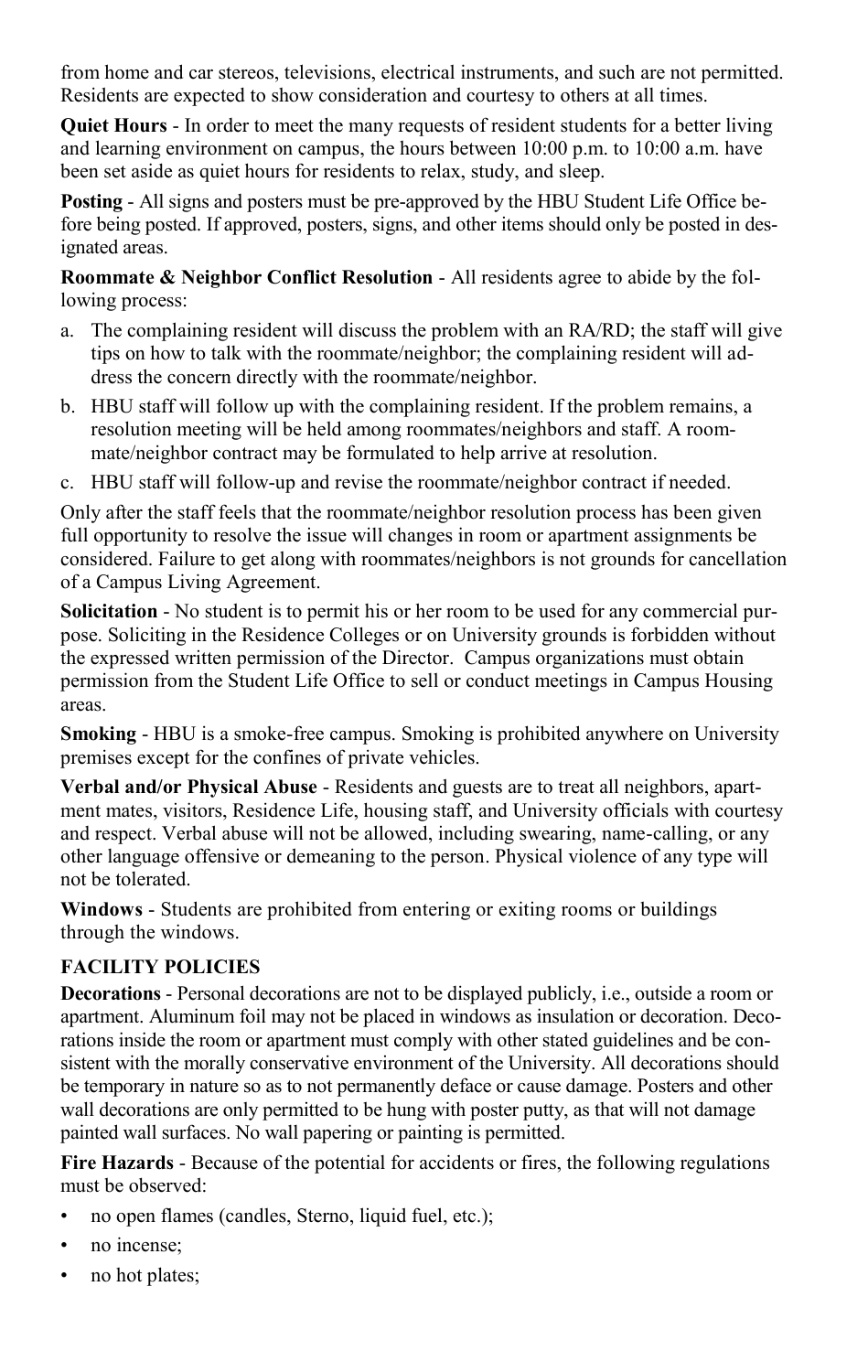- no halogen lamps;
- only UL approved, or listed, electrical lights or extension cords may be used;
- lights are not to be placed around doors or windows with the power line passing through the doorway or window frame to an outlet;
- no multiple-outlet, "octopus" plugs in your room or apartment unless they have a selfcontained circuit breaker;
- only artificial trees are permitted in students' rooms;
- decorations may not obstruct an exit;
- do not hang anything from sprinkler heads; and
- all decorations used on the inside of the University building must be flameproof or flame retardant.

**Antenna Hookups** - Individual outdoor antenna or satellite hookups are not permitted.

**Barbecue Grills** - Fire codes prohibit the storage or use of barbecue grills on the sidewalks in front of each building and on the unit patios and balconies. Students should use the community grills provided. Please leave the equipment, grills, and area clean for the next person. Flammable liquids may not be stored in rooms or apartments.

**Cafeteria Dishes** - All cafeteria dishes (plastic tumbler glasses, hot drink mugs, silverware, plates, bowls, utensils, etc.) must remain in the cafeteria.

**Common Areas** - Residents are expected to use common sense and consideration for others when using these facilities. Use of the common areas is a privilege that can be withdrawn for any reason. Do not make loud noise or play music in the courtyard, clubhouse, pool area, or other common areas. Residents and their guests are required to follow the posted rules and regulations.

**Common Area Furniture** - Public or common area furnishings or equipment must remain in those areas.

**Common Area Damage** - Residents of a wing, hall, or building are jointly responsible for the care, cleanliness, and protection of common areas. Damages may be charged to students of that suite area, apartment, or residents of the entire building if assessment to specific individuals cannot be determined.

**Residence College Courtyards** - The courtyards are for community use. Please do not leave personal property in the courtyard area or common walkways.

**Husky Village Patios & Balconies** - Keep patios and balconies clean and uncluttered at all times. Only appropriate patio furnishings should be used. Do not dry clothing or linens or store unsightly personal property on patios or balconies at any time, including but not limited to boxes, tires, recyclables, and/or broken furniture. No apartment furniture is allowed to be used outside the apartment.

**Bicycles** - Bicycles must be stored in the outdoor bike racks or in an individual's room. Bicycles may not be stored in hallways or access areas. Do not chain bicycles to trees or fences. If a bicycle is kept on the property, it is at the individual's sole risk of loss or damage.

**Pets** - For health and sanitation reasons, students **may not keep any pets**. Mammals, reptiles, insects, and fish of any kind are prohibited.

**Cleanliness** - Residents must maintain their apartment/room in a clean, orderly, and sanitary condition at all times. Unclean conditions may create an unhealthy environment for roommates and/or neighbors. All residents are responsible for the cleanliness of their respective common area(s). If the maintenance staff must clean an apartment to assure sanitary conditions, the responsible resident must reimburse the Campus Living Office for all costs incurred.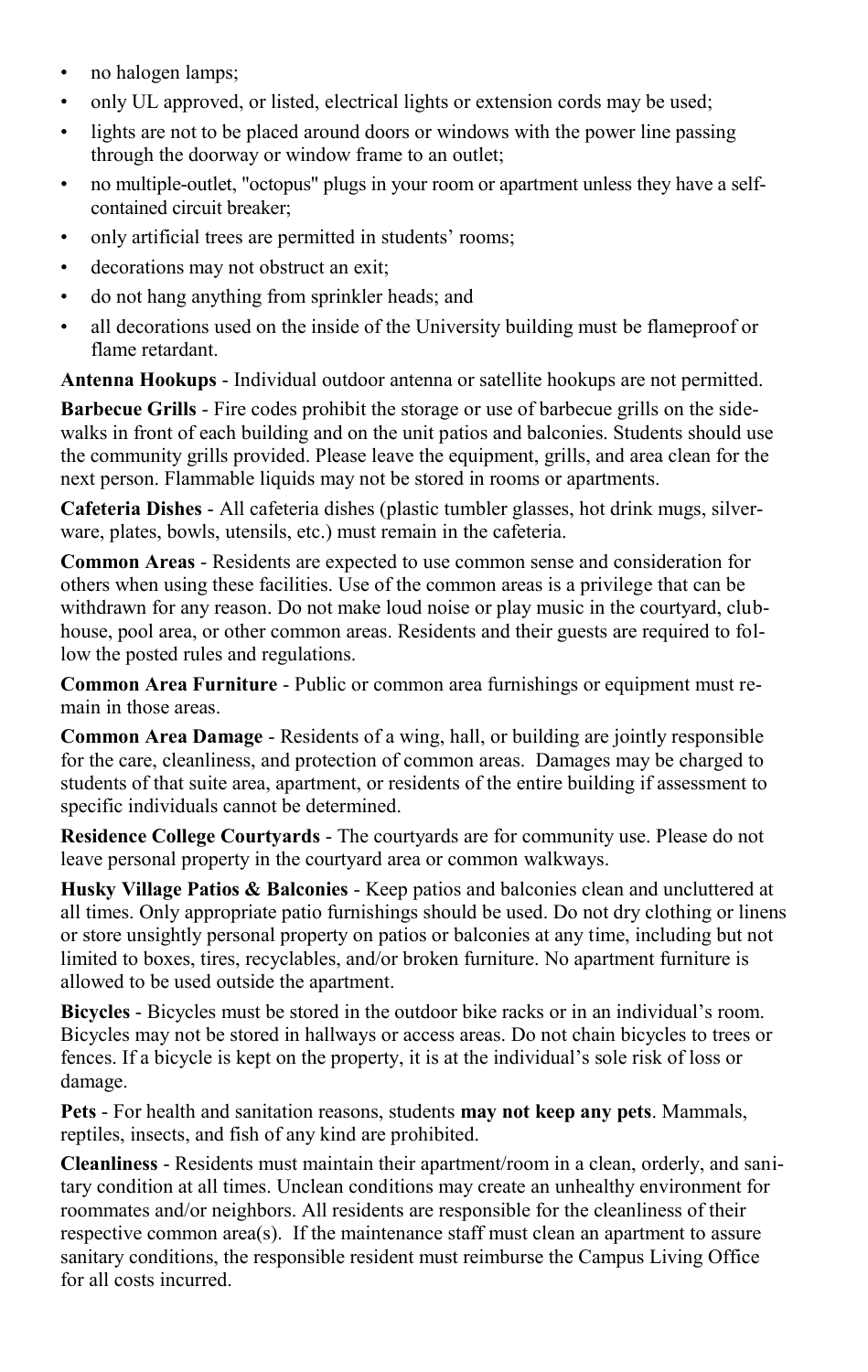**Room Furniture** - University furniture in a given room must remain in that room. Residents are responsible for all University property assigned to their rooms and will be billed at the end of the semester/academic year for missing or disassembled items.

**Street Signs** - Municipal signs (stop, yield, street, interstate, etc.) are not allowed in Campus Housing.

**Trash** - All trash must be deposited by residents in provided trash barrels and dumpsters. Failure to deposit trash in the appropriate place may result in warnings and/or fines.

**Parking Areas & Permits** - All vehicles operated on the University property must be registered at the University Police Department. A resident may have one vehicle registered in his or her name or his or her parent's name parked on-site at any time. Commercial vehicles, boats, campers, trailers or large recreational vehicles may not be stored on the property, even temporarily, without prior written permission. All vehicles that have not been properly registered may be towed at the owner's expense. Vehicles may not be maintained, repaired, or washed on the property.

**Motorcycles** - Motorcycles and all other motorized two or three-wheeled vehicles must be licensed for operation on public roadways and must be registered at the University Police Department. These types of vehicles may not be allowed on the property. However, if permitted, the vehicle must be parked in a parking space.

#### **EMERGENCIES**

**Emergencies** - All emergencies should be reported immediately to the University Police. Please call the University Police at 281-649-3314 (non-emergencies) and/or 281-649- 3911 (emergencies) to report any criminal activity, fire or medical emergency. From a University phone, dial ext. 3911.

**Emergency Fire Procedures** - In order to protect the health and property of residents, the University has established the following procedures for fire safety:

- Before a Fire:
	- a. know the location of fire safety equipment on the floor and,
	- b. know the location of all exits throughout the building.
- Discovering a Fire:
	- a. vacate the building as quickly and safely as possible via the nearest accessible exit,
	- b. if time permits, notify University Police (Ext. 3911) and Campus Living Staff.
- Being warned of a fire when in your room:
	- a. open curtains,
	- b. put on shoes and coat and take a wet towel to cover the face,
	- c. turn off all lights,
	- d. vacate the room, close the door, and lock it if time permits,
	- e. vacate the building as quickly and safely as possible by the nearest accessible exit, and
	- f. if you encounter smoke while exiting, keep as low to the floor as possible.

 NOTE: If your door or doorknob is hot, do not attempt to leave your room. Keep your door closed. Place a blanket or towel along the bottom of the door to keep smoke out of the room. If a window is available, hang something out of it and shout for help to attract attention.

- After Vacating the Building:
	- a. leave the immediate area of the building, and
	- b. remain at least 100 feet from the building until you receive further instructions from emergency personnel and/or staff members.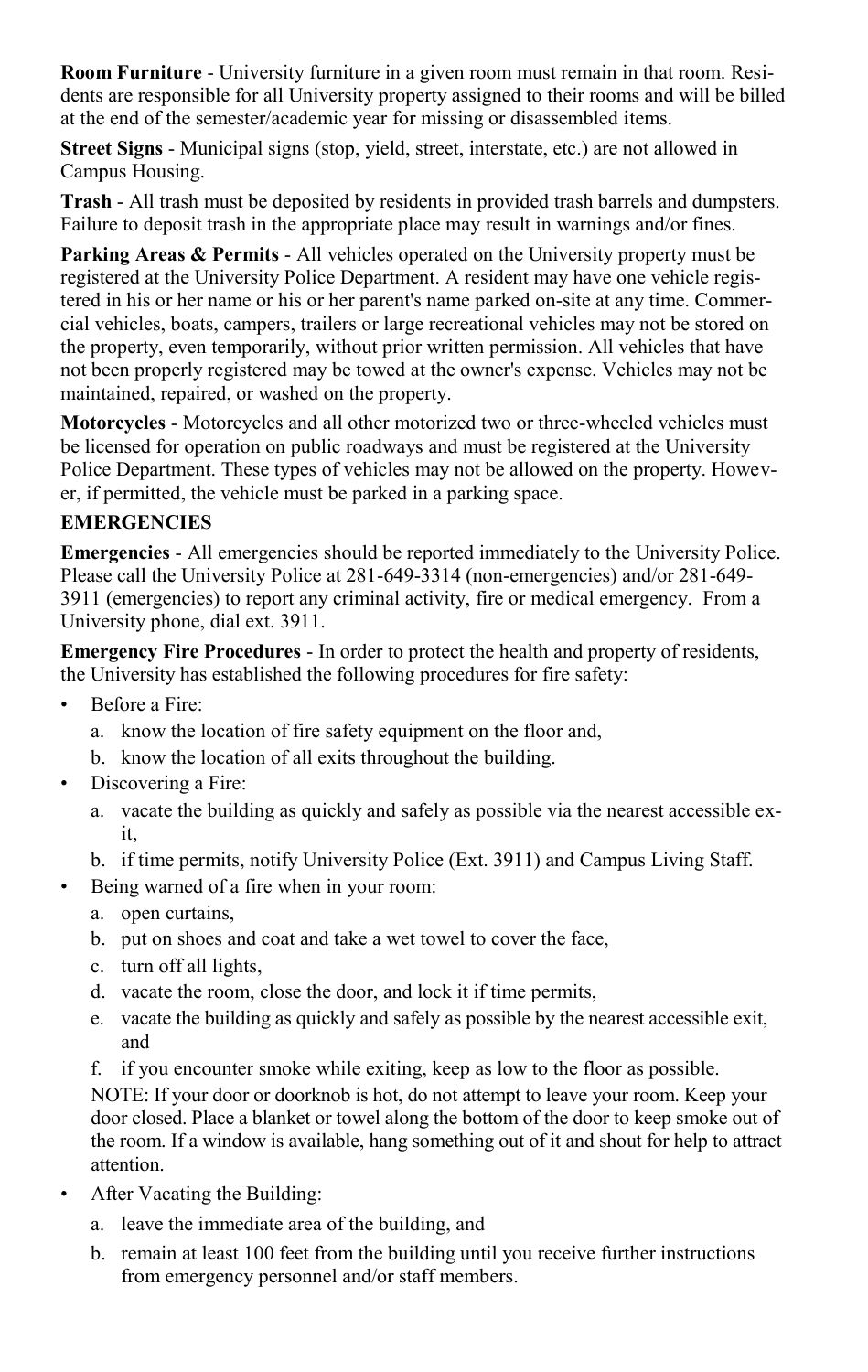NOTE: Tampering with fire equipment or sounding a false fire alarm is against the law. Violators will face a Disciplinary Hearing and could be referred to the civil authorities. If found guilty, violators could be fined up to \$1000 and dismissed from Campus Housing.

## POLICIES

#### AIDS

AIDS is an acronym for Acquired Immunodeficiency Syndrome and is a disease caused by a virus that breaks down part of the body's immune system, impairing a person's natural defenses against a variety of illnesses, many life-threatening. HIV is a medical term for the virus that breaks down the body's immune system. HIV is found in many body fluids and secretions of people who are infected, but respected medical authorities have determined that its transmission is solely through blood, semen, and female genital secretions. Current medical knowledge indicates that students and employees with HIV infection do not pose a health risk to other students and employees in an academic setting. The Public Health Service states that there is no risk created by living in the same place as an infected person, casual kissing, or swimming in the same pool with an infected person.

There is as yet neither a vaccine to prevent HIV infection nor curative therapy for infected persons. Even though knowledge about limiting the consequences of established HIV infection is meager, what is presently known should be communicated through education consistent with the morals espoused by a Christian institution.

#### **POLICIES REGARDING HIV/AIDS**

- 1. **Individual Rights** The individual rights of all people in the Houston Baptist University Community shall be safeguarded. Therefore, a) the uninfected should be protected from undue risk of exposure to the disease, b) the infected should be protected against prejudice and denial of the reasonable opportunity for an education at the University, and c) the University condemns any and all actions of physical or emotional harassment toward the infected or those suspected of infection.
- 2. **Policy Implementation** As stated above, current medical knowledge indicates that people with HIV infection do not pose a health risk to others in an academic setting. Therefore, until medical knowledge indicates a contrary conclusion, or unless health regulations or other laws require a different response, the policy of Houston Baptist University will conform to the following:
	- Admissions No otherwise qualified individual will, solely by reason of his or her HIV/AIDS status, be denied admission to the University.
	- Attendance Students with HIV/AIDS may attend regular classroom sessions. The University reserves the right to restrict a student on a case-by-case basis if a student has a contagious disease (including those associated with or arising from AIDS) or if the individual's behavior is disruptive or endangers the safety of health of other persons. Departments will establish safety guidelines for the handling of blood and bodily fluids in classroom settings in which analysis of these substances may be a part of the coursework, such as in nursing or biology classes.
	- Access to University Housing and Facilities Students with HIV/AIDS will have access to University housing and facilities. Restrictions will only be imposed on the basis of medical recommendations.

#### COMPUTER USE POLICY

The University believes that establishing and maintaining adequate computer hardware and software for both academic and administrative purposes is foundational to the University's goal of becoming a premier Christian academic University. The University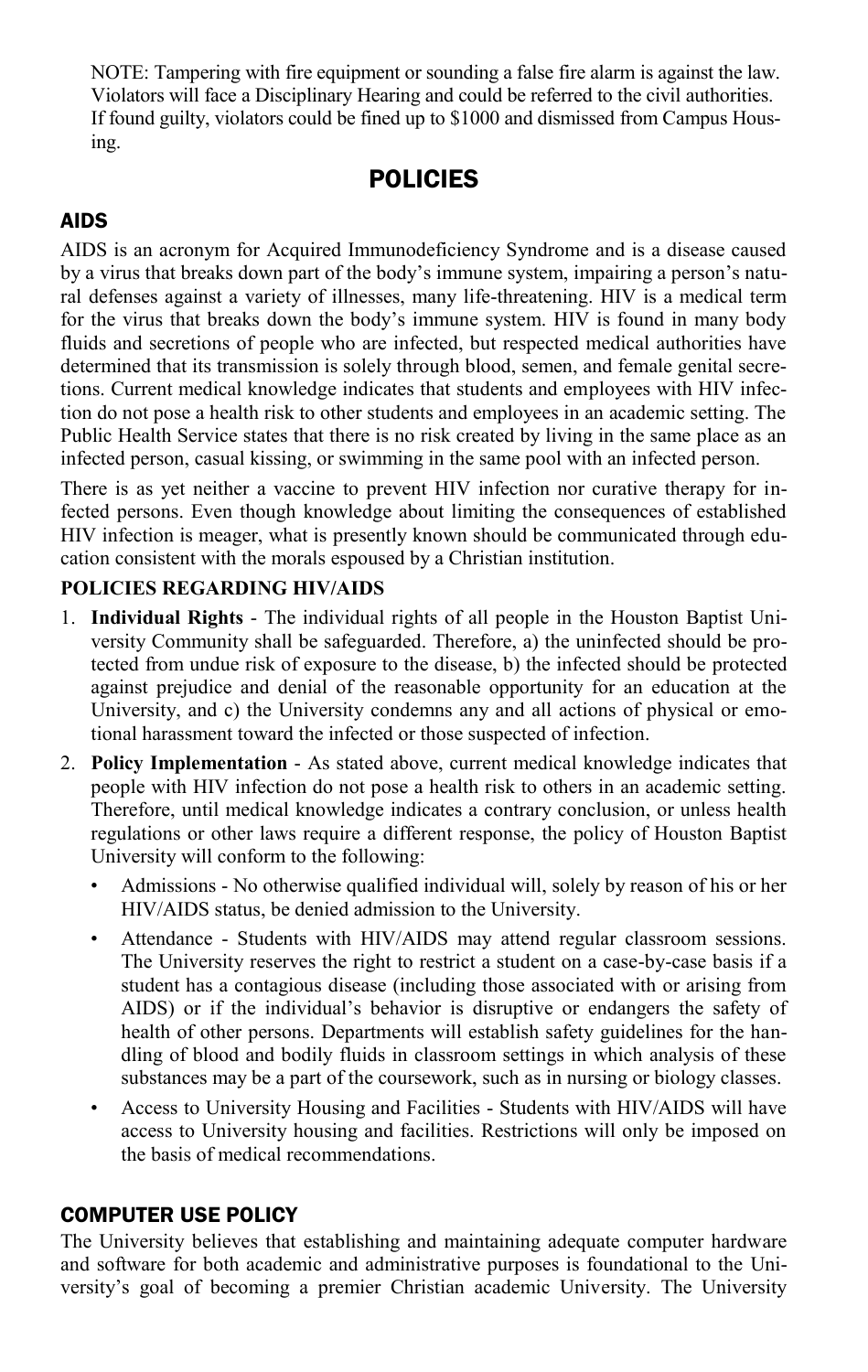makes its computing facilities and network available for the use of undergraduate and graduate students, faculty, and staff of the university. The use of university computing facilities or network is considered a privilege afforded members of the university community. The continued use of the network and computing facilities of the university is available to those students and employees who abide by university policy and procedures related to the use of computing facilities, software and the network. For details of this policy go to [http://www.hbu.edu/images/hbu/publications/IS/Computer\\_Use\\_Policy.pdf.](http://www.hbu.edu/images/hbu/publications/IS/Computer_Use_Policy.pdf)

#### DANCE POLICY-STUDENTS

- Dances must be sponsored by registered student organizations or University departments and may be attended by all currently enrolled HBU students and guests of the HBU student attending the dance. HBU identification cards will be required of all currentlyenrolled HBU students. Guests must show picture identification. Identification will be required of all attendees.
- Dances must be calendared with Student Life at least one month in advance.
- No dances may be scheduled on a Sunday. Dances that begin on Friday or Saturday evening must end by 1:00 a.m. the following morning. Any dances held Monday through Thursday must end at midnight. Only one on-campus dance will be allowed per week.
- University staff members will determine reasonable capacities for all facilities to be used during on-campus dances. These capacities must be strictly enforced. They may require limiting admission of latecomers until an appropriate number of persons currently in attendance at an event have departed.
- The University will determine the nature and extent of security required for each dance scheduled on campus by a student organization. The sponsoring organization shall reimburse the University for the cost of staffing and security, including overtime pay as required. The organization is responsible for security for the event, including issues related to tickets, parking, etc. The number of police needed will be based on the size of the facility and the number of people expected. The guideline to be used will be one officer for every 100 people or potential audience members. At least one officer is required for any event in the Morris Center.
- Representatives of the student organization sponsoring a dance must meet with the Director of University Events and Conferences prior to the event and must agree to adhere to any special requirements that are imposed. Those present at the meeting should include, but should not be limited to, the president and faculty advisor of the organization, the Chief of HBU Police, and the Director of Campus Activities. Failure of the organization to comply with pertinent University requirements, rules, and regulations, including those involving security and financial obligations related to the event, may result in the forfeiture of the privilege of scheduling events on campus.
- Signage with the rules of the dance must appear at every entrance. On the signs, there must be special notice that no alcohol or other drugs will be permitted.
- At the beginning of each dance, the student leaders and faculty advisor of the organization sponsoring the dance will introduce themselves to the police officers on duty and go over any special procedures for the given event. They will cover notification procedures in case of emergencies or incidents needing assistance. Members of the organization will be responsible for cleaning the facility at the close of the event.
- If an attendee or organization violates a University policy, the sponsoring organization leaders and advisor will inform the violator to leave. If ignored, then the HBU Police officers can order departure or the violator may be arrested for criminal trespass. If anyone chooses to violate state laws (e.g., fighting, intoxication, trespass, re-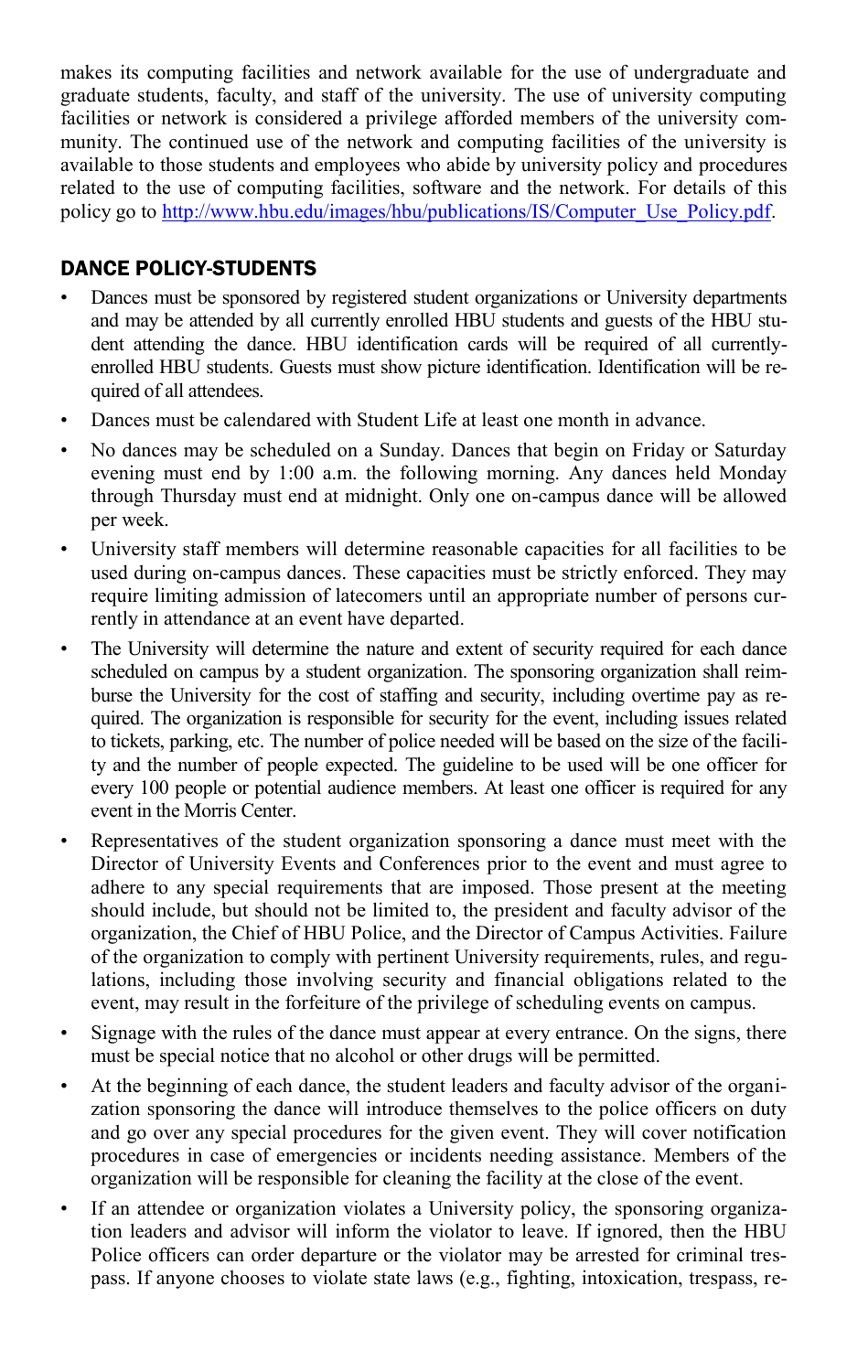fusal to leave upon order of the HBU Police), he or she may be arrested and transported to jail. Appropriate reports will be filed with the criminal courts system and the University.

- All participants will conduct themselves in a manner consistent with the Christian mission and purpose of the University. Attire must be modest and not sensual in any way. All dancing (individual, couples, group/line, etc.) shall be in good taste and should not be sexually suggestive, profane, or in any other way inappropriate. Students and/or their guests will be asked to leave for non-compliance. Students' actions may also be addressed via the University disciplinary process.
- The faculty advisor and student leaders of the organization must be present for the duration of the dance.
- The sponsoring student organization will be held responsible for the conduct of all attendees.
- An appropriate covering for the floor must be used for all indoor dances, regardless of the location of the dance. The sponsoring organization is responsible for contacting University Events and Conferences to rent a dance floor. Outdoor dances (parking lots, grass areas, etc.) do not require a rented floor.

#### FACILITIES

University facilities are well-maintained and their security given consistent attention in the interest of students, staff, and faculty. Cultural, educational, professional, and athletic events are held in University facilities that are open to the public. Other facilities such as the Bookstore and HBU Dining Services are likewise open to community visitors.

At our campus, administrative and academic buildings are open from 8 a.m. until 10 p.m., Monday through Friday. Student organizations are to terminate their meetings held on weeknights by 10 p.m. Academic buildings are scheduled to be open on weekends only as needed. Access to individual classrooms and laboratories is limited to those enrolled. Access to University Residence Colleges is limited to residents through a code lock system. During the times that the University is officially closed, University buildings are locked and only faculty, staff, and students with proper I.D. are admitted. Clearance to others is granted through the University Police Office.

#### **USE OF UNIVERSITY FACILITIES**

HBU recognizes a fundamental responsibility to its community and, therefore, when possible, leases its available facilities when not required for use or work by the University. Recognized student organizations may schedule space without cost. Non-university sponsored events may include:

- legally established organizations for presentation of educational, professional, cultural, and musical programs
- conferences, workshops, seminars
- individual recitals, weddings, receptions
- camps, athletic events

HBU complies with all applicable federal and state non-discrimination laws and does not engage in prohibited discrimination on the basis of race, nationality, ethnic origin, gender, age or disability in either employment or the provision of services. All events on campus must be in alignment with the vision, mission, and purpose of the University.

With the exception of classroom assignments facilitated by the Provost, ALL use of campus facilities must be scheduled on the University Calendar.

If there is any damage to the scheduled facility (conference rooms, classrooms, athletic complexes, buildings, grounds, etc.) during the event, the individual or organization will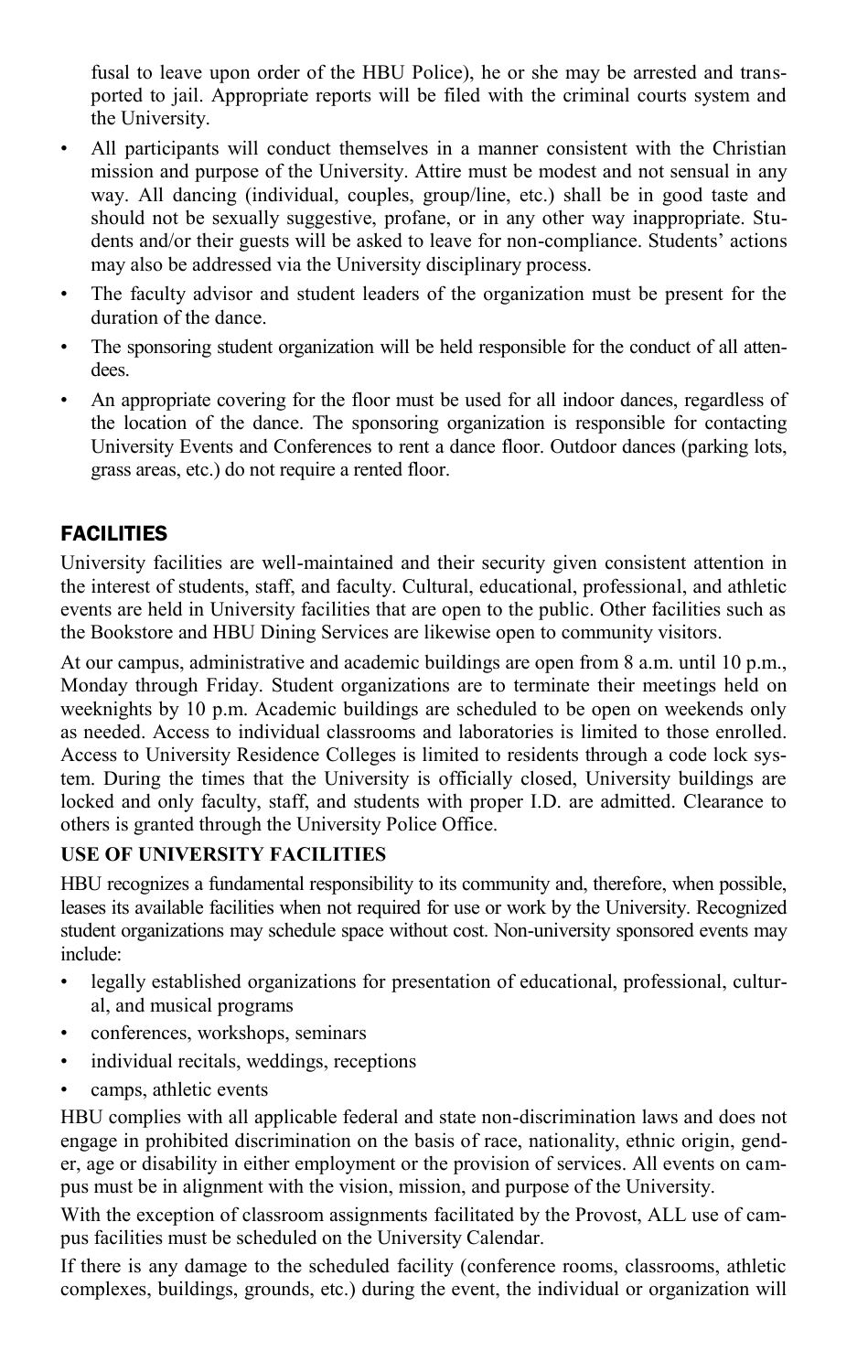be held liable for costs incurred by the University to make repairs. The University is not liable for items lost during or in connection with these activities. Aramark Higher Education Food Services has exclusivity on campus and must be given first right of refusal for any and all food service on campus at events.

For external groups scheduling an event, the Office of University Events and Conferences provides the following services:

- reservations on the University master calendar for all use of campus space when not in use by academic courses, or University initiatives
- event planning and consultation
- assistance with arranging services for events
- coordination of event logistics, including:
	- Aramark Services (food service, catering, linens)\*
	- Media Services (audio/visual)\*
	- Operations (facility set up, equipment rental, summer lodging)\*
	- Police support (parking, security coverage)\*
	- Information Technology
	- Maintenance/Custodial support

\*Fees are charged for food service, equipment rentals, media service needs and extra police support.

#### **SCHEDULING OF FACILITIES**

All facilities and meeting spaces on campus are calendared and scheduled through the Office of University Events & Conferences. Student events must be approved by the Office of Student Life prior to receiving confirmation on the University Calendar. Student Life organizations should calendar their meeting space each semester, and all regularly scheduled student organization meetings should be held in classrooms. Special events may be scheduled in one of the custom halls.

#### **Calendar requests are to be made at least five working days in advance.**

1. **Calendar Request** - When planning an event/meeting, you must first calendar the event on the University calendar. The calendar request form may be accessed at http://my.hbu.edu. After logging in, the University calendars box is in the top right corner. The last link in the box is "Submit your calendar event requests." When you click on the link the first time, you will need to select "H" as the campus. From there, you will be prompted to "Start your event request here," which will take you through a series of screens to facilitate the scheduling of a facility. A tutorial is also available on the hbu.edu website*.* At the top of the page is a link for "Calendar." On the "University Calendar" page is a blue link to "Schedule an event." When you click on the link the first time, you will need to select "H" as the campus. From there, you will be prompted to "Start your event request here," which will take you through a series of screens to facilitate the scheduling of a facility.

 To schedule an "off campus" event on the calendar: Once you reach the screen to submit an event, click on the campus link under "select a campus." Select the offcampus option, and then click on "request events." After you fill out the form, it will give you the option to pick the room and in the case the selection that says "describe a room." Describe the location and press submit request. You will receive a confirmation just as you would for an on-campus event once it has been scheduled.

A tutorial is also available to explain the process.

 Notification of change/cancellations should be made by calling the Office of University Events and Conferences at 281-649-3047 or e-mailing a notice to events@hbu.edu.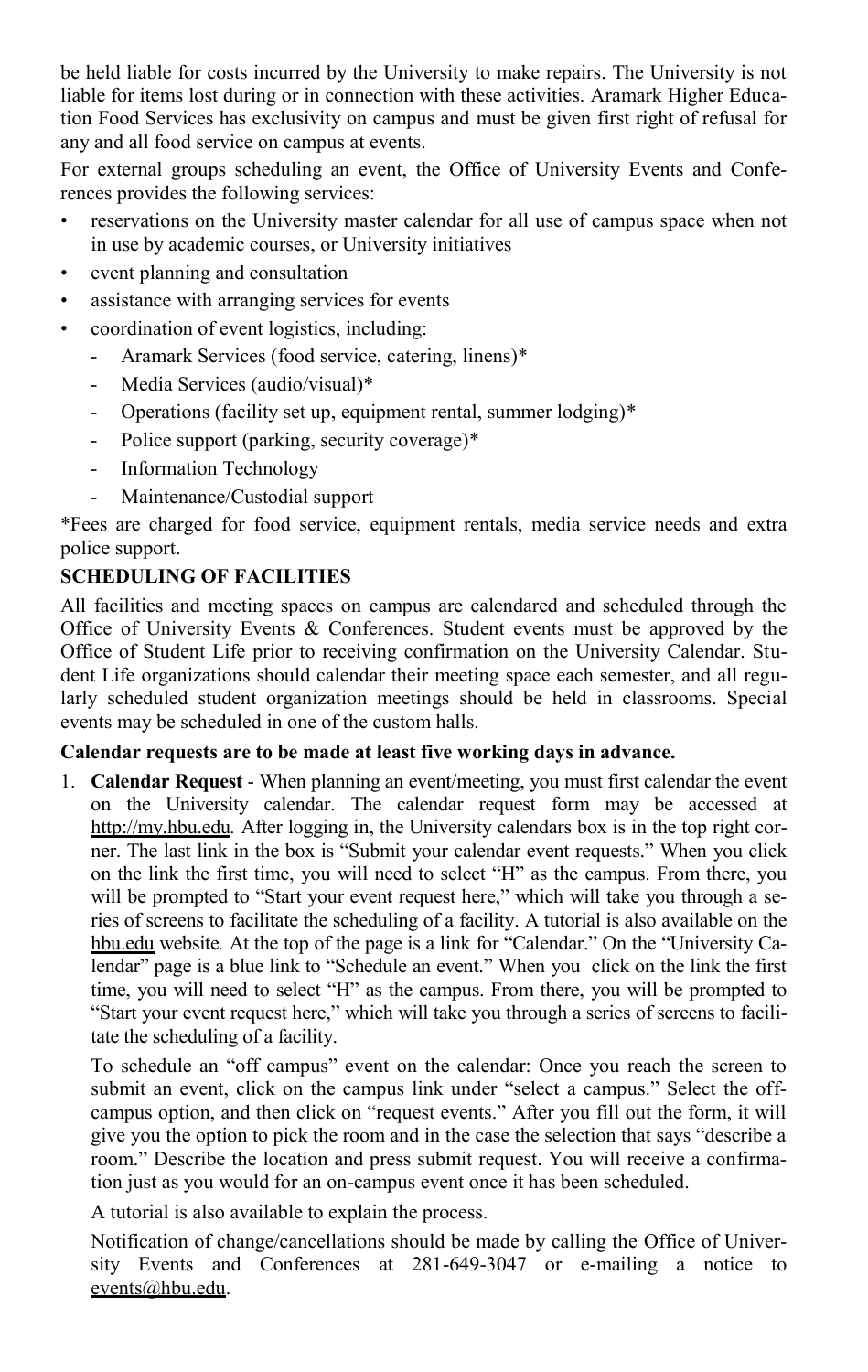- 2. **Facility Set-up Request**  This request is made in addition to the calendaring for any event requiring special arrangements/set-up. The facility set-up request form is available on the portal, under HBU forms and must be submitted to the Office of Events and Conferences at least five working days prior to the event.
- 3. **Media Request** Student organizations must have their faculty/staff sponsor make arrangements through Media Services for any audio visual need.
- 4. **Food Services/Table Linens** Contact ARAMARK Services Catering at 281-649- 3366. ARAMARK Service has exclusivity on campus and must be given first right of refusal for any and all food service at events on campus.

### FAMILY EDUCATIONAL RIGHTS AND PRIVACY ACT (FERPA)

In compliance with the Family Educational Rights and Privacy Act (FERPA), HBU cannot release personally identifiable information to any person other than the student, unless written permission is given for the University to do so. Students may give permission for their educational records to be released to designated parties by completing the "Transcripts Request Form" in the Registrar's Office.

In general, no personally identifiable information from a student's education records will be disclosed without written consent from the student. This includes, but is not limited to, grade reports, academic schedule information, and transcripts. Two exceptions may, however, be made: (1) directory information may be released unless the student requests that it be withheld, as explained in the section below; (2) records may be disclosed to parents of students who depend upon them as defined by Internal Revenue Code 1986, Section 152.

HBU has designated the following student information as public or "directory information:" name; local and permanent addresses; telephone numbers; e-mail addresses; date and place of birth; classification; major field(s) of study; classification; dates of attendance; degrees, honors, and awards received; most recent educational institution attended; participation in officially recognized sports and activities; weight and height of athletic team members; and photographs.

At its discretion, the institution may disclose such information for any purpose. Any new or currently enrolled student who does not want his/her directory information disclosed should notify the HBU Registrar in writing by using the FERPA Request to Withhold/Release Directory Information form. Such notification must be received by the end of the first full week of classes for any term to ensure that the student's directory information is not released except to officials with legitimate educational purposes as authorized by FERPA.

The request to withhold directory information will remain in effect as long as the student continues to be enrolled or until the student files a written request with the HBU Registrar to discontinue the withholding. To continue nondisclosure of directory information after a student ceases to be enrolled, a written request for continuance must be filed with the HBU Registrar during the student's last term of attendance.

HBU assumes that failure on the part of any student to specifically request the withholding of categories of "directory information" indicates individual approval for disclosure.

#### GRIEVANCES

Houston Baptist University seeks to be aware of and try to resolve problems concerning its students.

> For academic concerns, refer to the Academic Grievance Policy [\(http://www.hbu.edu/images/hbu/publications/academic/AcademicGrievancePr](http://www.hbu.edu/images/hbu/publications/academic/AcademicGrievanceProcess.pdf) [ocess.pdf\)](http://www.hbu.edu/images/hbu/publications/academic/AcademicGrievanceProcess.pdf) managed by the Office of Academic Affairs.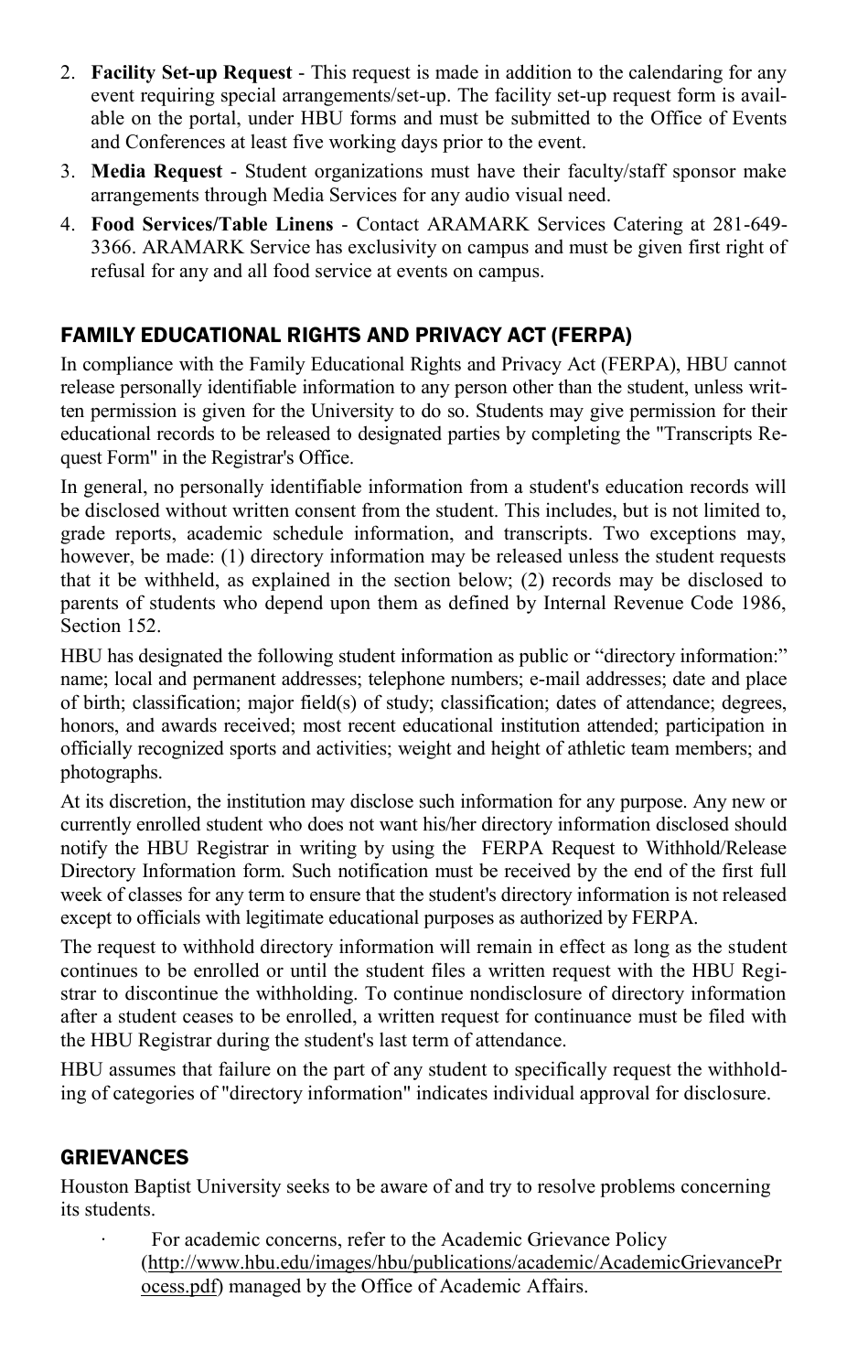- For concerns in regards to custodial, facility, food, maintenance, parking, or police services contact the Vice President for Operations.
- For concerns about campus activities, housing, recreation, Student Life policies , or other areas in Student Life, contact the Associate Vice President for Student Life in Hinton 101.
- To report another student for unacceptable behavior, refer to the Student Code of Conduct in the Student Handbook [\(www.hbu.edu/studenthandbook\)](http://www.hbu.edu/studenthandbook)
- · For concerns about non academic employees contact the supervisor of the employee or the Human Resources Department.
- · To send a suggestion to HBU administration please complete the form at <http://husky.hbu.edu/forms/suggestions/>

Students who wish to file a grievance or lodge a complaint but are unable to determine what procedure to follow should write the Associate Vice President for Student Life who will refer action to appropriate personnel.

#### **HAZING**

Hazing refers to any intentional, knowing, or reckless act by one or more persons that occurs on or off campus, and is directed against a student for the purpose of joining, being initiated into, or maintaining full status in a group. Such acts include but are not limited to the following: any type of physical brutality, such as, beating, striking, branding, sleep deprivation, exposure to the elements, calisthenics, any activity involving the consumption of a food, liquid, alcoholic beverage, drug, or other substance or any other activity that subjects the student to unreasonable risk or harm or that adversely affects the mental or physical health or safety of the student or any activity that intimidates or threatens the student or that subjects them to extreme mental stress, shame, or humiliation. Consent to hazing is not a defense against hazing. Hazing is a violation of both HBU policy and Texas State Law and may subject a violator to both criminal prosecution (punishable by fines and/or jail time) and HBU disciplinary action.

#### STUDENT HEALTH RECORDS

Please refer to the HBU web site [www.hbu.edu/studentlife](http://www.hbu.edu/studentlife) for current information on immunization and health record requirements.

#### NOISE POLICY

In a community environment, the right to participate in or enjoy a particular activity ends when that activity or by-product infringes on the rights of others, particularly their right to sleep, study, or spend time in a peaceful setting. It expected that students be aware of how their actions may be affecting others and maintain reasonable noise levels 24 hours a day. Thus, music and noise may not be projected from residence hall rooms, classrooms, or vehicles to any other area of the building or to the outside of the building unless permission has been granted from the Office of University Events and Conferences or the Office of Student Life.

## PARKING REGULATIONS

#### **GENERAL REGULATIONS**

Houston Baptist University has adopted a parking and traffic program to create an orderly traffic flow and equitable parking conditions on campus. Your personal safety, the recognition of the needs of others, campus appearance, and applicable laws were considerations in the formulation of these regulations. The program is administered by the Houston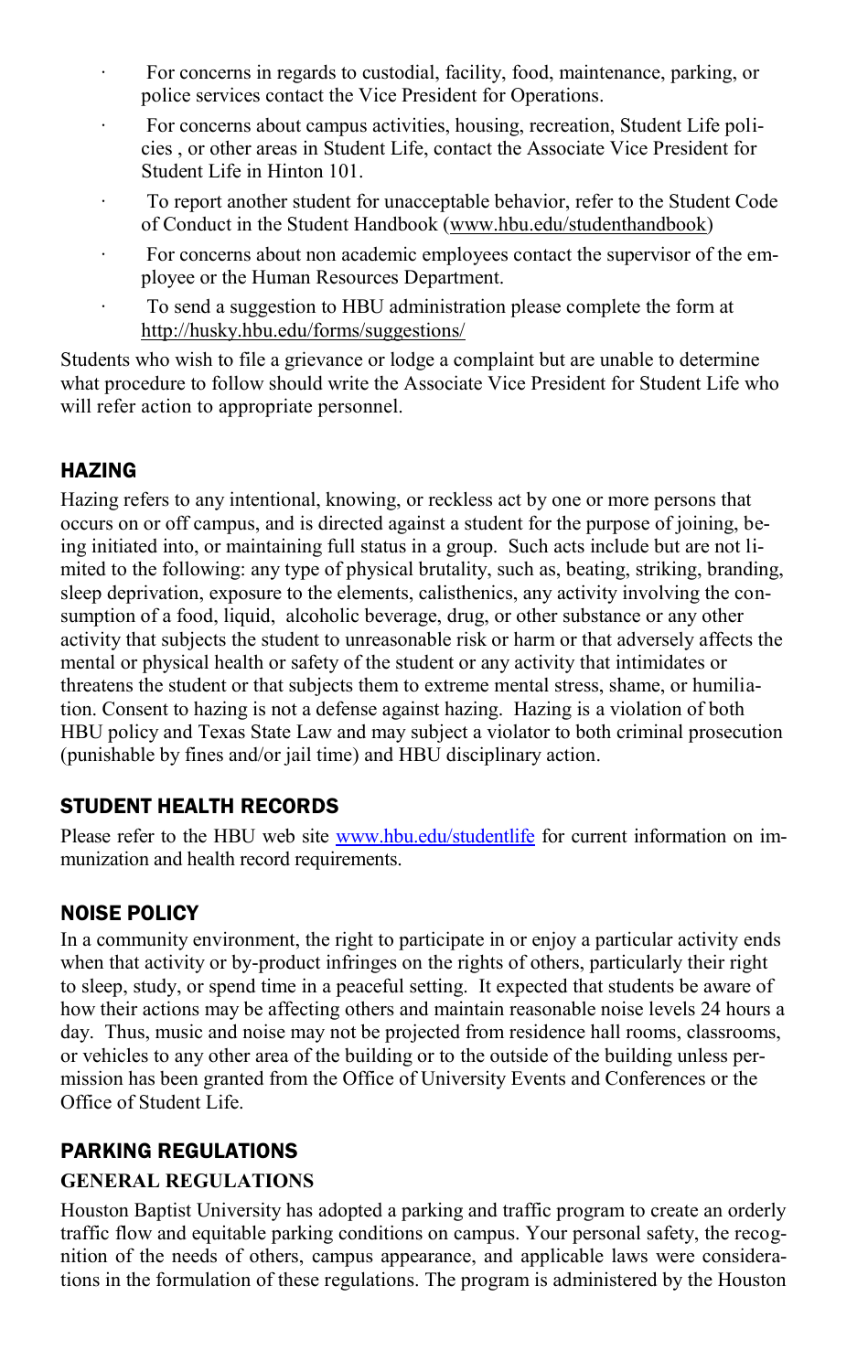Baptist University Police Department, Hinton Center, Room 118 (281-649-3314).

Every vehicle on campus must be registered. Short-term registration is available through the University Police Department. For details on permit fees and registration process, go to www.hbu.edu/parking.

Possession of a parking permit is not a guarantee of a parking place in a specific lot. To park on University property you must have a permit. You may park only where your permit allows. A faculty/staff permit allows you to park in any available, unassigned space. Parking regulations are enforced Monday-Friday from 6 a.m. to 8 p.m.

Visitor parking is available in several locations. Failure to display either a permanent or temporary permit does not allow parking in visitor places. License plate numbers of vehicles parked in visitor parking will be monitored and citations for parking in a visitor space and failure to secure a parking permit will be issued to vehicles belonging to students or their families.

Handicapped parking is available in designated parking spaces. Parking in handicap parking places is not allowed without the handicap permit. A University permit is also required where the vehicle is issued special handicap identification by the state.

No Parking Areas include the loading dock behind the M.D. Anderson Student Center, fire lanes, no parking zones, the grass, sidewalks, along curbs or any spot that would disrupt pedestrian or vehicular traffic.

Emergency Call Boxes are located in lots 1, 2, 3, 5 and 6. You may use Emergency Call Boxes for auto assistance as well as emergencies. For assistance, please call ext. 3314.

Only construction personnel may park in construction areas.

#### **VEHICLE REGISTRATION**

Anyone (except visitors) who operates a motor vehicle on Houston Baptist University property must register that vehicle. Motorized wheelchairs and authorized University vehicles and equipment are exempt.

#### **SPECIAL AREAS**

**Sharp Gym** - Parking is restricted to special permits issued by the Athletic Director. All others are subject to towing.

**Glasscock Center** - Parking behind the Glasscock is restricted to maintenance personnel only. All others are subject to towing.

**Loading Zones** - These areas are reserved for loading and unloading objects into and from your vehicle. All loading zones are restricted to a maximum 20-minute time limit. Student or faculty usage requires prior approval from the University Police; call 281-649- 3314 to request approval.

**Bicycles and Motorcycles** must be parked in designated areas.

#### **CAMPUS TRAFFIC**

**Sidewalks** - Only emergency and University vehicles authorized by the University Police are permitted access to the sidewalks. Policies pertaining to vehicular use of sidewalks are in effect 24 hours per day, seven days per week.

#### **ENFORCEMENT**

University police officers have the authority to issue citations 24 hours per day, seven days per week. Citations can be a warning citation or a University citation. Both warning and University citations are recorded in the Police Office. Citations can be issued for any of the following violations:

#### **TYPICAL PARKING AND/OR TRAFFIC VIOLATIONS AND ASSOCIATED FINES**

**Group A**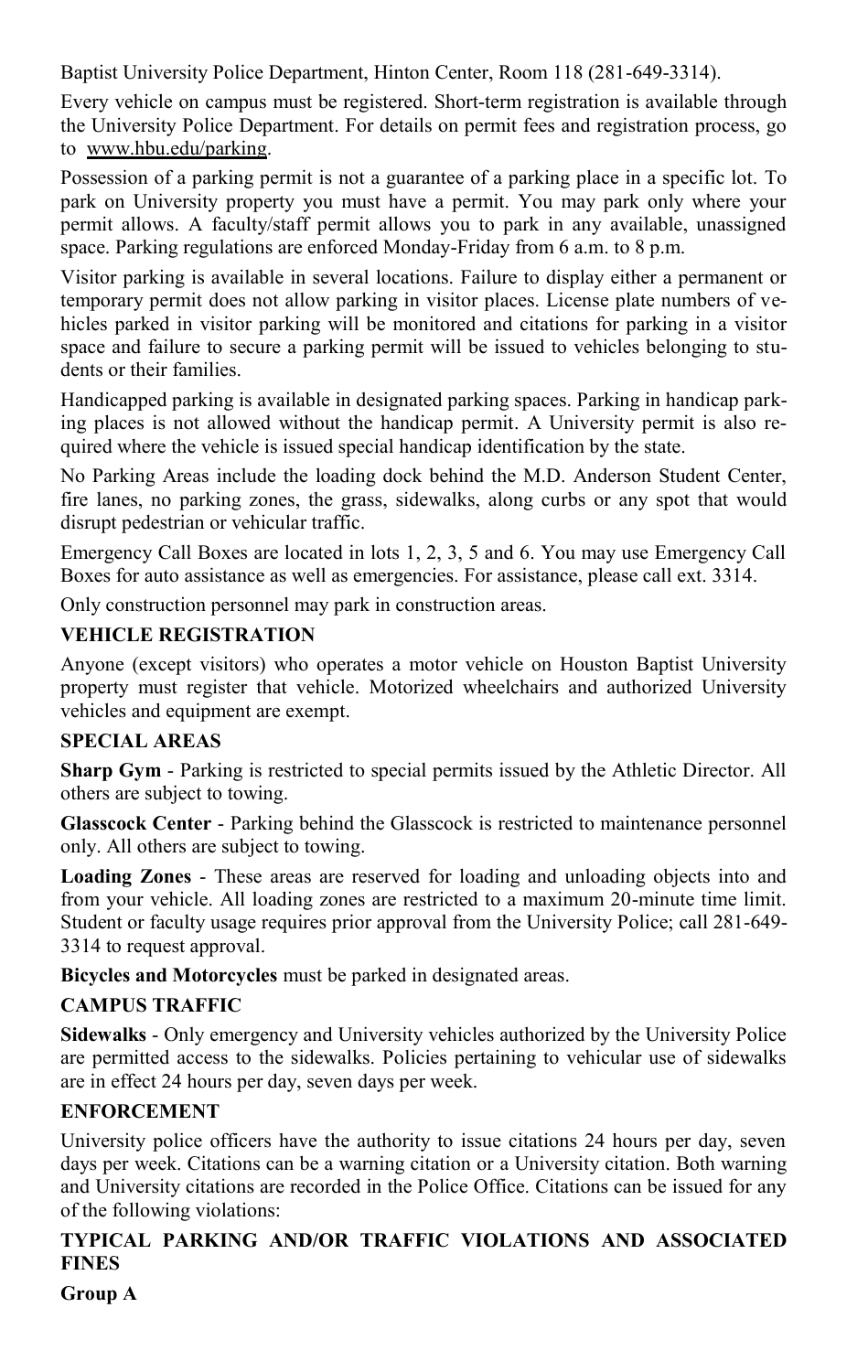Fire lane zone Handicapped zone **Fine \$100** 

#### **Group B**

 Faculty/staff restriction Proper permit not displayed **Fine \$30** 

#### **Group C**

 Loading zone No parking zone Blocking traffic way Blocking two spaces Parked on grass, sidewalk **Fine \$50** 

#### **Group D - Moving Violations**

#### **Fine:**

#### **Towing**

University Police Officers are authorized to have a vehicle towed at the owner's expense for the following reasons:

- 1. Vehicles which block the access or egress of others
- 2. Parking in one location in excess of 30 days
- 3. Parking of other than a conventional vehicle without University Police approval
- 4. Unauthorized parking in handicapped zone
- 5. Excessive unpaid violations
- 6. Parking which creates a hazard

#### **Additional Violations**

- 1. Changing, damaging, or moving any University traffic sign or signal
- 2. Removing citations from other vehicles
- 3. Providing false information on vehicle registration documents
- 4. Disobeying traffic direction given by a police officer
- 5. Failure to obey traffic signs or barricades.

Fines levied by citations must be paid within 10 ten working days. Failure to do so will result in a doubling of the fine and a charge for the higher amount will be placed on the student or staff member's account. All fines are paid in the Financial Services.

#### **APPEAL PROCEDURES**

Any citation may be appealed by completing an appeal form in writing available from the University Police Department. Appeals must be filed within 10 working days of the issuance of the citation.

Appeals will be reviewed by the Chief of Police or designee. A grace period of 10 working days will be allowed for the payment of citations where the appeal is denied. The University reserves the right to withhold the issuance of grade reports, verification of enrollment, or University transcript until arrangements have been made with Financial Services for the payment of citations.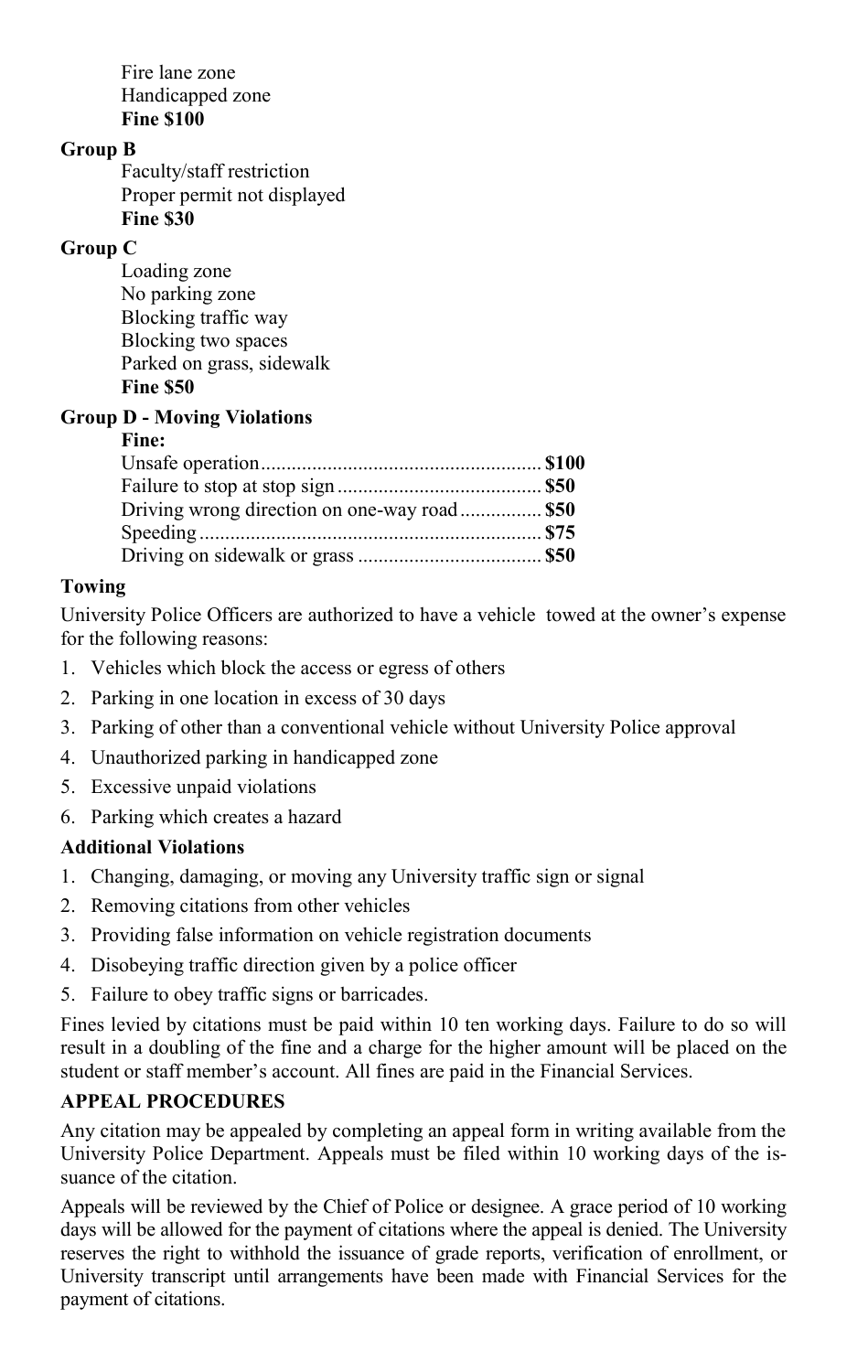#### POSTER/FLYER POSTING POLICY

The policies listed below were written and implemented in an effort to communicate news, events, opportunities, and policies on campus with minimum clutter. Failure to observe these guidelines may result in a minimum \$25 fine and/or other disciplinary measures, including removal of flyers.

- All posters/signs must be stamped "Poster Approved" by the Campus Activities Office on the second floor of the Baugh Center.
- Posters will be posted in appropriate bulletin board spaces only.
- Information may not be posted in bathrooms, on glass doors, stair steps, columns, or on any painted surfaces.
- Kiosks will have only HBU-related information posted. Information to be posted in the kiosk can be submitted to Campus Activities. Please provide 3-5 copies.
- Posters/signs should be in good taste and not include references to alcohol, tobacco products, inappropriate sexual references, or connotations.
- All information posted must be consistent with the Christian mission and purpose of the University.
- Posters/signs should give accurate information regarding events (place, date and time) and be consistent with the University Calendar.
- Because of limited space, the sign/poster should be no more than 8 1/2" x 11."
- The maximum banner size is 4'x8'. These may be hung on the cable along the upstairs railing in the Hinton Center.
- Distributing flyers on car windshields is prohibited. Police should be notified immediately if this is detected.
- All posters must be removed as soon as the event is over.
- Chalk messages may be posted/created only in open, uncovered areas.

### SEARCH AND SEIZURE

Institutional searches may be authorized by the Associate Vice President for Student Life if there is reason to believe that it is more likely than not that items which are in violation of University policy (re. drugs, alcohol, master keys, guns, weapons, stolen property, etc.) are present in a specified location. The University also reserves the right to use a search warrant issued by civil authorities if deemed necessary or appropriate.

### SEXUAL HARASSMENT

#### **WHAT IS SEXUAL HARASSMENT?**

Sexual harassment is a form of discrimination in violation of Title VII of the Federal Civil Rights Acts of 1964. Such behavior has the potential of threatening an individual's academic performance, economic livelihood, career advancement, psychological and spiritual wellbeing, as well as Houston Baptist University community life. The Federal Equal Opportunity Commission guidelines clearly define sexual harassment:

Unwelcome sexual advances, requests for sexual favors, and other verbal or physical conduct of a sexual nature constitute sexual harassment when:

- submission to such conduct is made either explicitly or implicitly a term or condition of an individual's employment or academic advancement,
- submission to or rejection of such conduct by an individual is used as the basis for employment decisions or academic decisions affecting such individual,
- such conduct has the purpose or effect of unreasonably interfering with an individual's work or academic performance or creating an intimidating, hostile, or offensive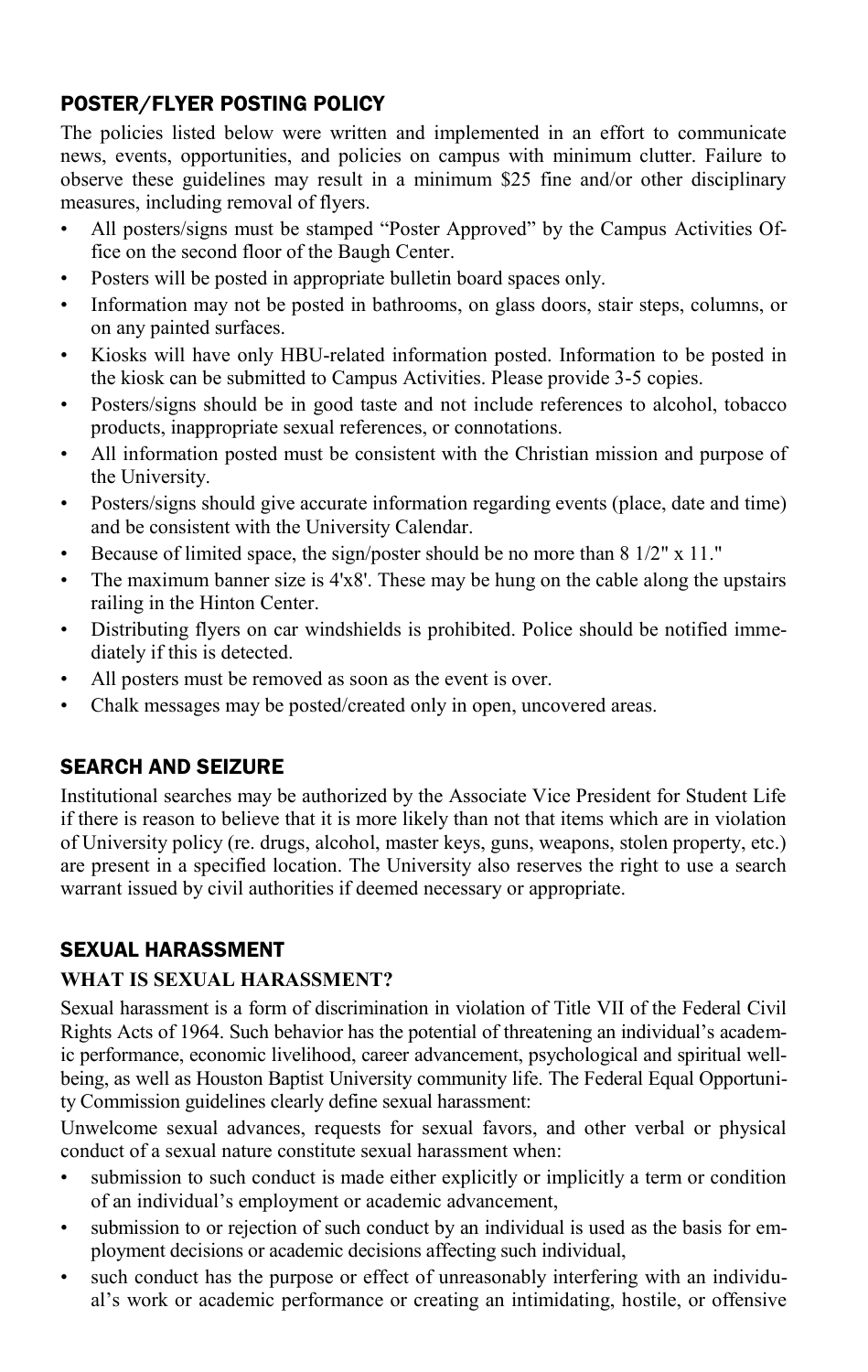working or learning environment.

Sexual harassment most often occurs in situations where one person abuses the power he or she has over another person, thereby violating the boundaries and trust implicit in that relationship. However, harassment can also occur between equals (i.e., student to student). Any member of the Houston Baptist University community is a possible victim of sexual harassment, although historically women are most often victimized.

#### **SEXUAL HARASSMENT CAN INVOLVE**

- Professor and professor
- Professor and student
- Supervisor/superior and employee
- Employee and employee
- Student and student
- Other relationships among colleagues, peers, and co-workers

#### **SEXUAL HARASSMENT CAN TAKE MANY FORMS**

- **Verbal harassment** may include innuendo, humor, and jokes about sex or genderspecific traits and implied or blatant verbal threats.
- **Physical harassment** may include offensive contact (patting, pinching, brushing against the body, etc.), blocking movement, attempted or actual fondling or kissing, or any other form of coerced sexual contact. (A separate section on sexual assault follows the harassment information.)
- **Non-verbal harassment** may include insulting whistling, gestures, or leering.

#### **HOW TO DEAL WITH A SEXUAL HARASSMENT SITUATION**

HBU takes sexual harassment complaints by students, faculty, administration, and staff very seriously. Sexual harassment hurts our whole community when it occurs. In addition to violating the law as well as University policy, it violates the University goal of developing a community where relationships are based on trust and mutual respect.

Any student who believes he or she is being harassed, or who otherwise feels in need of advice or support, is encouraged to immediately see one of the following people:

- Vice President for Enrollment Management and Student Life
- Associate Vice President for Student Life
- University Chaplain/Director for Spiritual Life
- Director of Student Ministry
- Director of Residence College
- University Counselor
- Appropriate personnel in the Office of Human Resources

Faculty, administrators, and staff who believe they are being harassed or feeling in need of advice are encouraged to see the University General Counsel or appropriate personnel in the Office of Human Resources as soon as possible, preferably within three work days.

Students are encouraged to seek assistance even if they are unsure that what they are experiencing is sexual harassment. Do not allow sexual harassment to jeopardize your rights and opportunities as a student here at Houston Baptist University for work or education. The University wants to work with students to attempt to resolve sexual harassment issues but cannot do so unless reports are received by the appropriate personnel listed above.

Reprisals or retaliation towards any person for alleging sexual harassment or for filing a sexual harassment complaint or charge is illegal and a violation of University policy.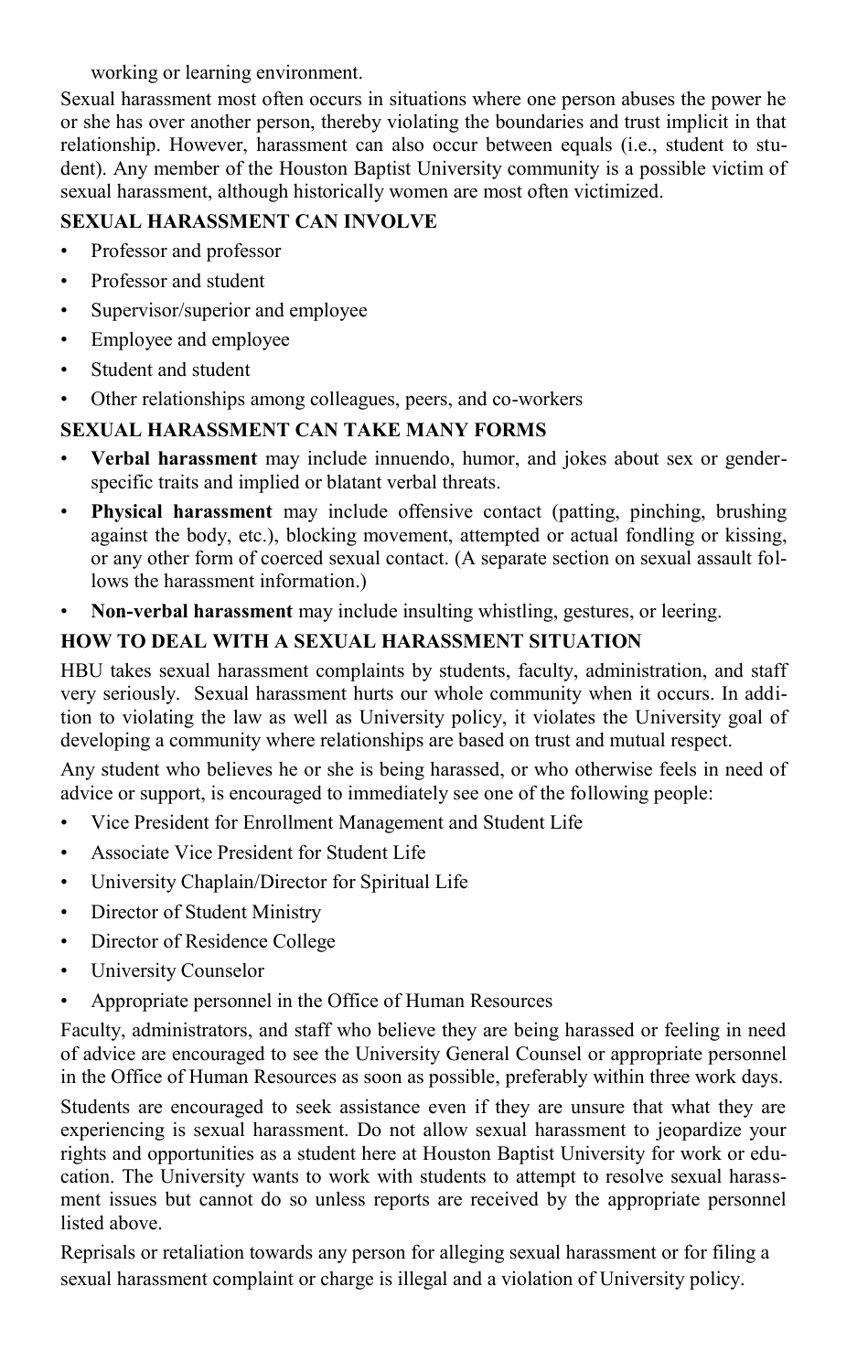Any person who retaliates against a complainant will be subject to disciplinary action up to and including, in the case of a student, expulsion, and in the case of an employee, termination of employment.

Knowingly making false allegations of sexual harassment or providing evident with the knowledge that it is false is also a violation of University policy and will subject a person to disciplinary action up to and including expulsion or dismissal.

Those persons responsible for investigating and resolving complaints of sexual harassment will make reasonable efforts to protect the privacy of both the complainant and the respondent.

All complaints of sexual harassment, investigation documents, and documents relative to the resolution of the complaint will remain confidential. In cases in which it is determined that sexual harassment occurred, the University will take appropriate action with or without concurrence from the complainant.

#### SMOKE FREE CAMPUS POLICY

The University has elected to strengthen the Smoke Free Campus Policy. Effective September 1, 2006, the new policy prohibits smoking anywhere on University premises except for the confines of private vehicles.

#### STUDENT ORGANIZATIONS Relationship Statement

**Section 1. Purpose Statement** Houston Baptist University (HBU) is strongly committed to providing students opportunities for involvement in student organizations operating on campus. By maintaining a statement of relationship between the University and the student organization, the University establishes a clear set of privileges and responsibilities for student organizations to foster their success. These policies and procedures shall conform to the policies and regulations of Houston Baptist University.

#### **Section 2. Definitions**

- A. Fee-Funded Student Organization: A student organization created by a University department or division to support the on-going interests of the University community and is considered to be critical to the mission and culture of the University and routinely presents events for the University and surrounding community. A fee-funded student organization has an advisor that is paid by the University to specifically advise the organization. Other privileges may be granted to a fee-funded student organization by the sponsoring University department or division, which may or may not be extended to other student organizations.
- B. Honors Groups: Policies regarding honor organizations are currently under review.
- C. Student Organization Leader: A person meeting all of the following criteria shall be officially recognized as a student organization leader:
	- 1. An undergraduate or graduate student enrolled in at least one course at the University; the student need not be enrolled during the summer semester.
	- 2. A member in good standing of a student organization currently registered with the University.
	- 3. A student whose name appears in a student organization's registration materials as an officer or authorized representative.
- D. Faculty/Staff Advisor: A person meeting all of the following criteria shall be officially recognized as a Faculty/Staff Advisor:
	- 1. Must work for the university at least part –time (20 hours).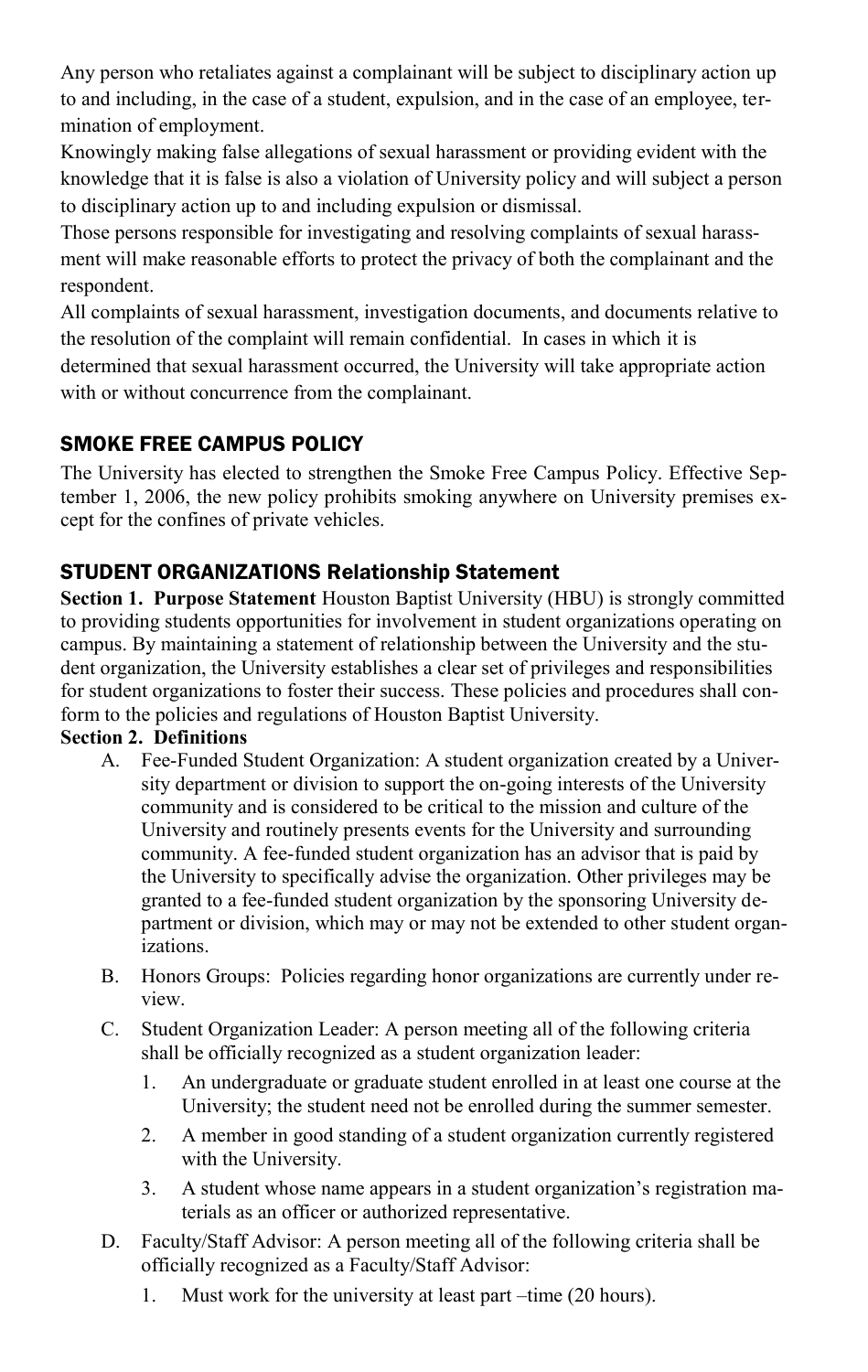- 2. Must not advise more than 2 student organizations unless it is otherwise stated in his/her job description.
- 3. Must not be on sabbatical.

#### **Section 3. Process for University Recognition for New Organizations**

- A. Registered status will be considered for any student organization that meets the following criteria:
	- 1. Membership is limited to HBU students, or combination of students, faculty, and/or staff.
	- 2. The petitioning group's purpose, actions, or activities do not conflict with the Christian or educational missions of the University; in particular, they do not conflict with the Preamble or the University's bylaws.
- B. The petitioning group can meet three  $(3)$  times to create a constitution & bylaws & to secure a faculty/staff advisor.
- C. Submit initial paperwork (recognition packet) including constitution, bylaws, preliminary roster, and faculty/staff advisor contact information to the Director of Campus Activities.
- D. Paperwork will be forwarded to the Student Government Association (SGA) for comment.
- E. SGA will forward comments and paperwork back to the Director of Campus Activities for review with the Associate Vice President for Student Life.
- F. Office of Campus Activities will notify in writing the petitioning group of the final decision.
- G. If the group is granted recognition, the three (3) highest ranking officers must attend an Organization Training and Risk Management Training.
- H. General Social Greek Organizations: The HBU Expansion Policies for Social Greek Organizations may be obtained through the Office of Campus Activities.

#### **Section 4. Appeal process for New Student Organizations Denied Recognition**

- A. In the event that the request for recognition is denied the following steps can be followed:
	- 1. Notify in writing the Associate Vice President of Student Life of the intent to appeal and resubmit the initial Recognition packet.
	- 2. The Associate Vice President of Student Life will meet with representatives from the group along with their faculty/staff advisor.
	- 3. After consulting with members of the President's Executive Council, the AVP for Student Life will render a final decision.
- B. The Associate Vice President of Student Life is the final appellate review.

**Section 5. Privileges, responsibilities, and judicial procedures for student organizations can be found at [www.hbu.edu/studentlife,](http://www.hbu.edu/studentlife) in the student organization registration packet, or in the Student Life Office.** 

### STUDENT ORGANIZATIONS EVENTS

Student Organizations must adhere to the following when planning an event.

- 1. If a student organization event meets any of the following criteria, an officer of the group must meet with an advisor within the Department of Campus Activities prior to reserving space:
	- a. the event has a target audience from off campus
	- b. the event will be outdoors
	- c. the event is a dance
	- d. the event will have over 60 people
	- e. the event will be funded with university money (i.e. SGA funding or other funding from campus)
- 2. All events must be calendared with The Office of University Events and Conferences at least one week in advance.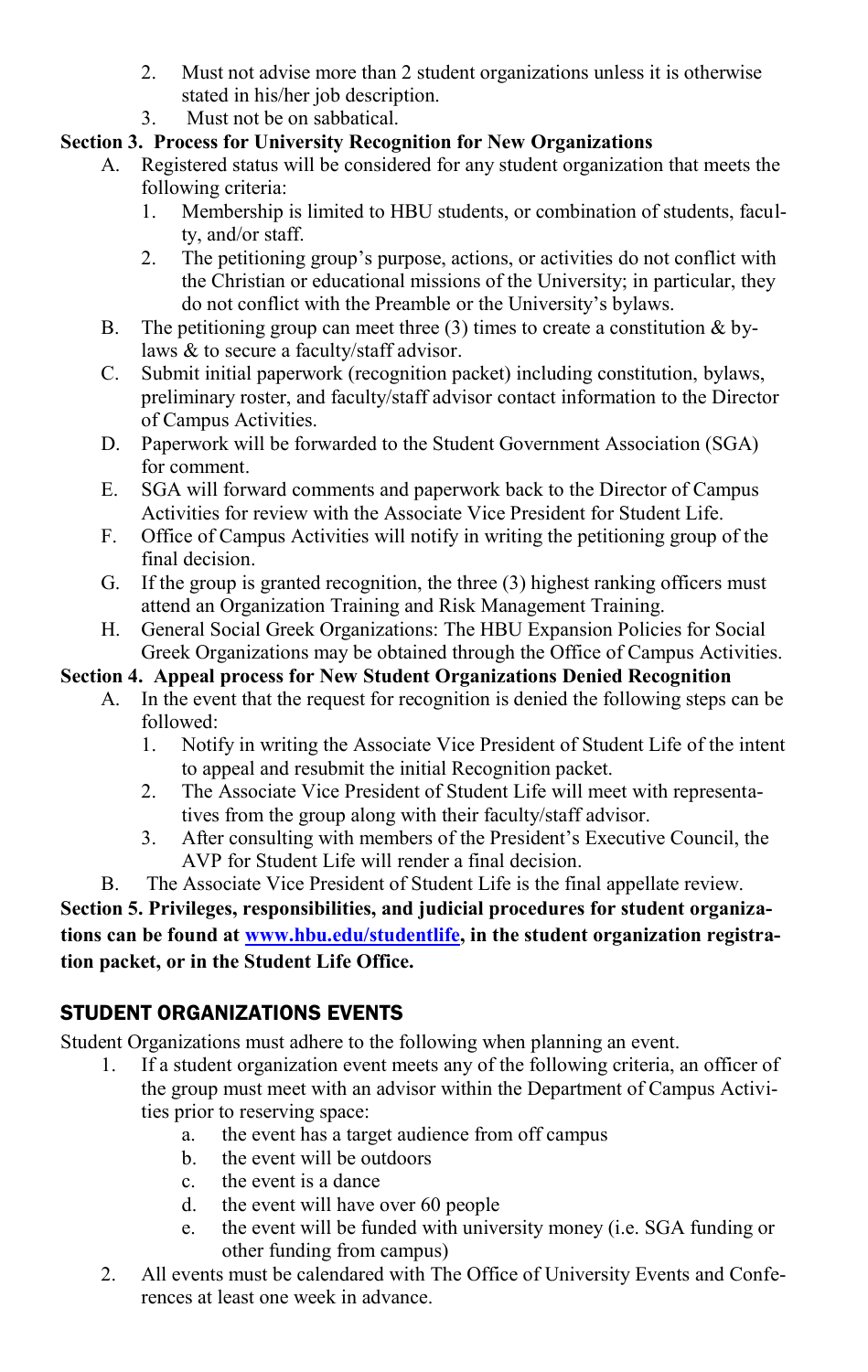- 3. No events may be scheduled on a Sunday before 1:00pm. Events on Friday and Saturday evening must end by 1:00 a.m. the following morning. Any event held Sunday through Thursday must end at midnight.
- 4. University staff members will determine reasonable capacities for all facilities to be used during on-campus events. These capacities must be strictly enforced. They may require limiting admission of latecomers until an appropriate number of persons currently in attendance at an event have departed.
- 5. Based on the site reserved for an event, specific facility related policies must be adhered to. These may include decorating guidelines, floor covering requirements, furniture set up options, food and beverage restrictions, etc. The Office of University Events and Conferences oversees these details and student organizations are expected to follow all requirements stipulated by this office.
- 6. The University will determine the nature and extent of security required for each event scheduled on campus by a student organization. The sponsoring organization shall pay for the cost of staffing and security, including overtime pay as required. The organization is responsible for security for the event, including issues related to tickets, parking, etc. The number of police needed will be based on the size of the facility and the number of people expected. The guideline to be used will be one officer for every 100 people or potential audience members.
- 7. No alcohol is allowed on the HBU campus or at events held on campus. Student Organizations are not allowed to have alcohol at any event on or off campus.
- 8. All participants will conduct themselves in a manner consistent with the Christian and educational mission and purpose of the University. Examples include but are not limited to:
	- a. Attire must be modest and not sensual in any way.
	- b. All dancing (individual, couples, group/line, etc.) shall be in good taste and should not be sexually suggestive, profane, or in any other way inappropriate.
	- c. Language must be appropriate. No foul language or profanity will be acceptable at events.
- 9. The student leaders of the organization must be present for the duration of the event. In some cases the organization's faculty/staff advisor may also be required to attend the event (to be determined in meeting for events described in No. 1 of this policy).
- 10. The sponsoring student organization will be held responsible for the conduct of all attendees.
- 11. Members of the organization will be responsible for cleaning the facility at the close of the event.
- 12. Failure of the organization to comply with pertinent University requirements, rules, and regulations, including those involving security and financial obligations related to the event, may result in the forfeiture of the privilege of scheduling events on campus.
- 13. Students and/or their guests will be asked to leave for non-compliance of HBU policies and standards. Students' actions may also be addressed via the University disciplinary process.
- 14. HBU Police has authority for enforcing HBU policies, local, state and national law as appropriate. Violators and uncooperative attendees are subject to arrest. Appropriate reports may be filed with the criminal courts system and the University.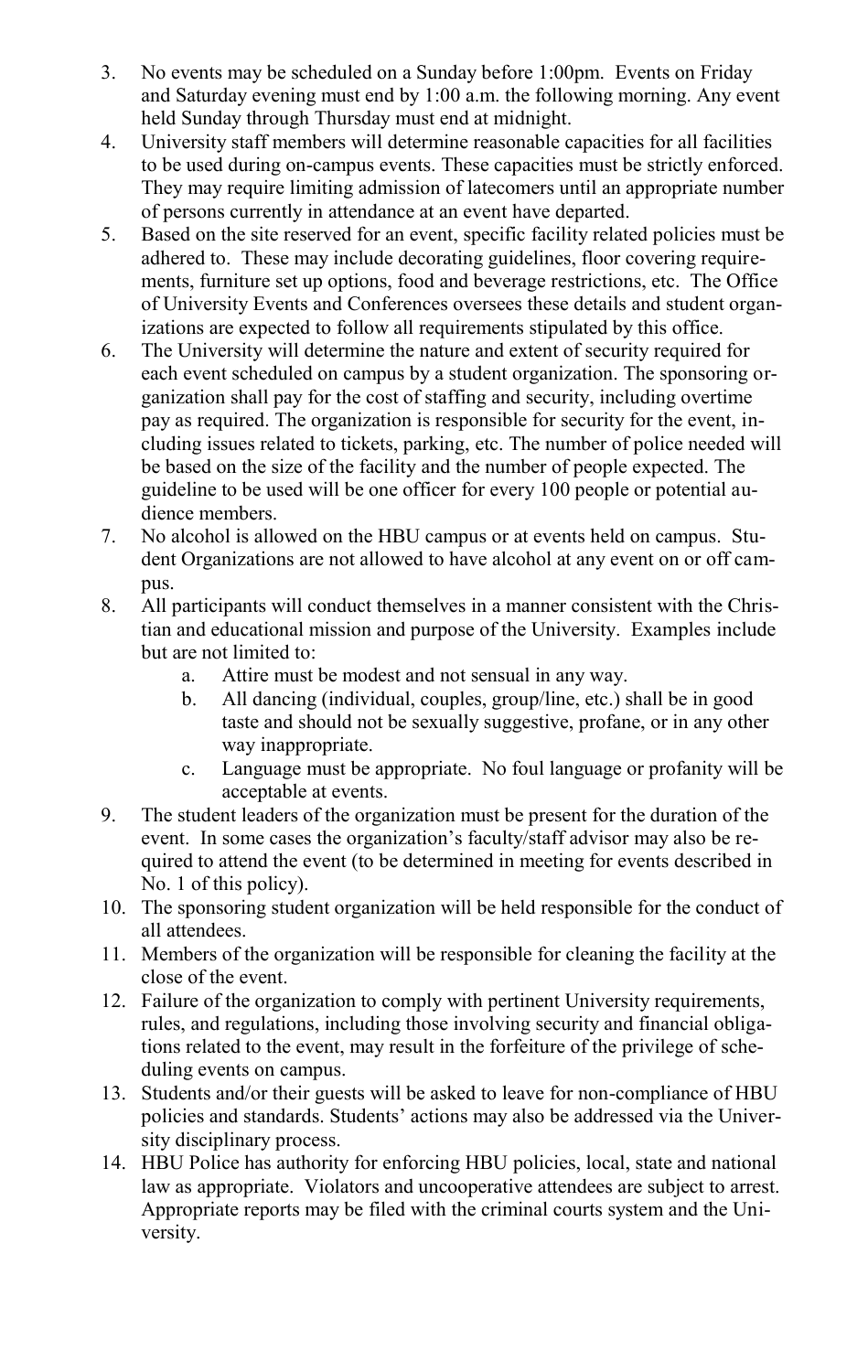## UNIVERSITY VEHICLES - SCHEDULING

#### **GENERAL STATEMENT**

University-owned vehicles are available on a first-come, first-served basis provided the request for use has been made in a timely manner and in accordance with the guidelines established by Student Life. When multiple requests have been made, priority will be given to the time stamp on the received request, whether via e-mail or in person.

#### **GUIDELINES**

University-owned vehicles are available for activities initiated or required by the University. The use of University Vehicles is restricted to approved drivers who have completed the required training and certification and have filed a current copy of their driver's license including their H number with a representative of the Student Life office. An approved driver is a faculty/staff member or currently enrolled student that is a member of the requesting organization or student worker. Passengers of the vehicles must be employees or students not family members or hitchhikers unless special permission has been granted in writing by the Associate Vice President for Student Life.

- The organization must reserve a vehicle no later than 5 working days prior to travel by submitting a written request in person, via Campus mail or via e-mail to Student Life.
- The request must include date(s) of travel, type of vehicle requested, approved driver(s), and destination.
- When you receive your confirmation email, download and submit a "Travel Log" to the Student Life office 24 hours before your departure.
- A University faculty/staff member must accompany the student group any time a vehicle is used (whether the vehicle is University-owned or rented).
- All drivers must be at least 21 years of age to drive a vehicle, whether HBU-owned or rented.
- A reservation may be made when the following criteria are met:
	- a) A copy of the individual driver's license and H number is on file in Student Life
	- b) The driver has taken and passed an online driving test, and
	- c) The driver has a clear Motor Vehicle Record (will be run by HBU Police)
- If the trip exceeds 200 miles, a minimum of two approved drivers per vehicle is required.
- Drivers will obey all federal, state and local laws, ordinances, etc. in operation of University vehicles.
- Please refer to "HBU Vehicle Policy" on the Portal for the full policy.

Any questions should be directed to Student Life, 281-649-3154.

## STUDENT CODE OF CONDUCT

#### PREAMBLE

#### **A. Philosophical Approach**

 Houston Baptist University has chosen to set itself apart for the purpose of preparing students for meaningful lives and work and for service to God and the peoples of the world. The University is dedicated to the development of moral character, the enrichment of spiritual lives, and the perpetuation of growth in Christian ideals. Spiritual maturity, strength of character, and moral virtue are considered foundational for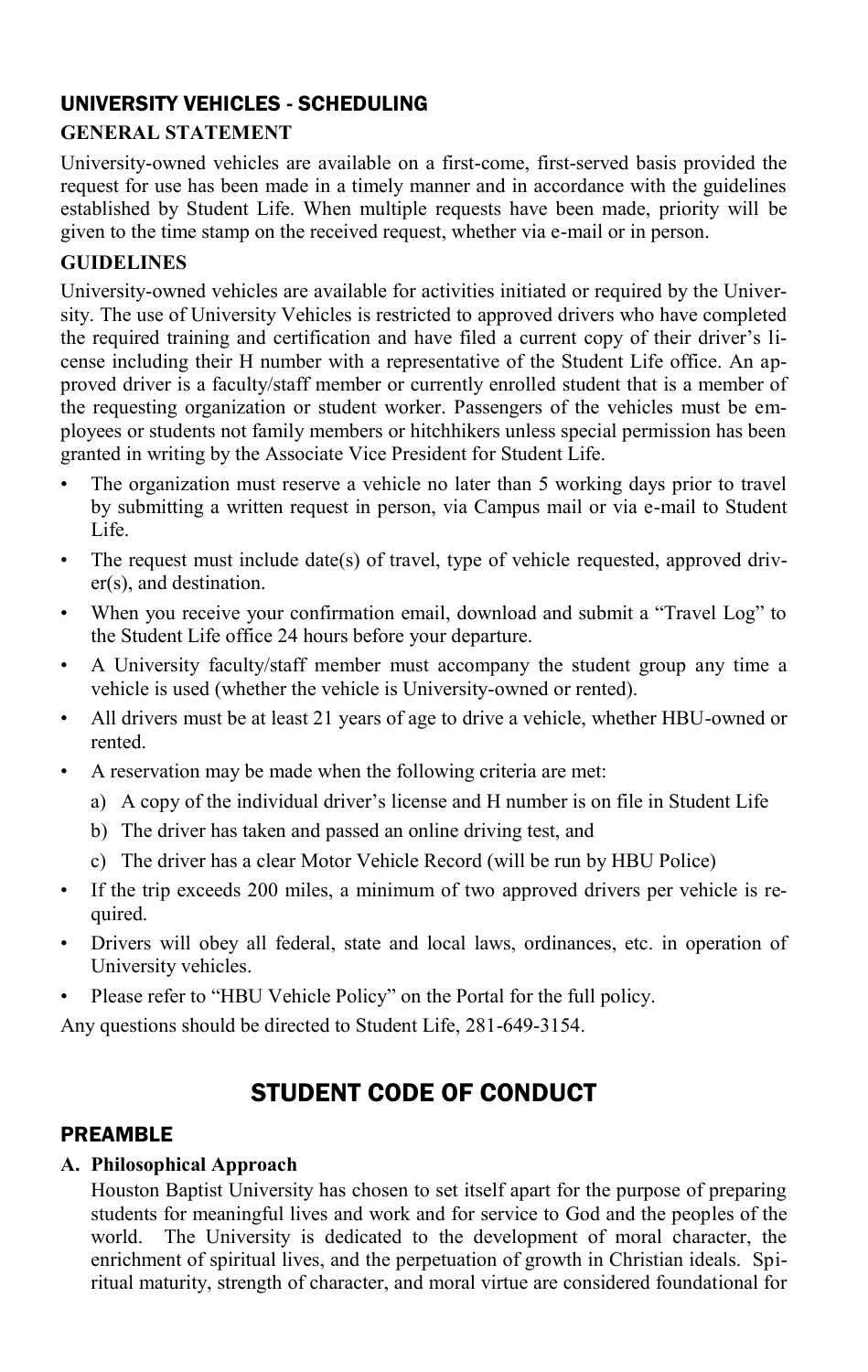successful living. The University shall stand as a witness for Jesus Christ expressed directly through its administration, faculty, and students.

 Students, by their voluntary membership in this Christian community, assume responsibility to abide by all the standards, rules, and regulations of the University, as well as to use personal discretion involving any activities which may be morally or spiritually destructive or reflect poorly on the campus community. All members of the campus community share mutual responsibility for confronting actions that violate established standards for conduct or reflect poorly on the University. It is essential that this confrontation is exercised in a spirit of love and gentleness-a hallmark characteristic of biblical Christianity.

 The Student Code of Conduct serves the educational mission of the University in achieving the aforementioned objectives. Community standards, policies and regulations, and the Student Discipline System are in place for the expressed purpose of moving students towards personal maturity and creating an environment that is conducive to academic learning, personal development, and spiritual growth.

 The Student Discipline System is an educational process, not a legal proceeding. The disciplinary process always attempts to confront misconduct in an educative posture that the student might learn from the experience, respond to the correction, and be reconciled to the community whenever possible. The disciplinary system provides University personnel opportunities to educate students and to help them attain better decision-making, character formation, and spiritual maturity. The effectiveness of these *teachable moments* requires that each student be treated with equal care, concern, honor, fairness, and dignity.

#### **B. Biblical Principles**

 It is our natural inclination as human beings to resist discipline and accountability, but the Bible admonishes its reader to embrace them both as beneficial and an essential attribute of a Christian community. The following scriptures are among only a few that speak on this topic:

 *My children, do not despise the Lord's discipline and do not resent his rebuke, because the Lord disciplines those he loves, as a father the child he delights in. Proverbs 3:11-12*

*Do not make light of the Lord's discipline, and do not lose heart when he rebukes you, because the Lord disciplines those he loves, and he punishes everyone he accepts as a son. Hebrews 12:5-6* 

 *No discipline seems pleasant at the time, but painful. Later on, however, it produces a harvest of righteousness and peace for those who have been trained by it. Hebrews 12:11* 

 *If any person is over-taken in misconduct or sin of any sort, you who are spiritualwho are responsive to and controlled by the Spirit - should set him right and restore and reinstate him, without any sense of superiority and with all gentleness, keeping an attentive eye on yourself, lest you should be tempted also. Galatians 6:1*

#### ARTICLE I: DEFINITIONS

- 1. The term "University" means Houston Baptist University.
- 2. The term "student" includes all persons taking courses at the University, either fulltime or part-time, pursuing undergraduate or graduate studies. Persons who withdraw after allegedly violating the Student Code of Conduct of Conduct Code, who are not officially enrolled for a particular term but who have a continuing relationship with the University or who have been notified of their acceptance for admission are considered "students" as are persons who are living in University housing, although not enrolled in this institution. This Student Code of Conduct of Conduct Code applies to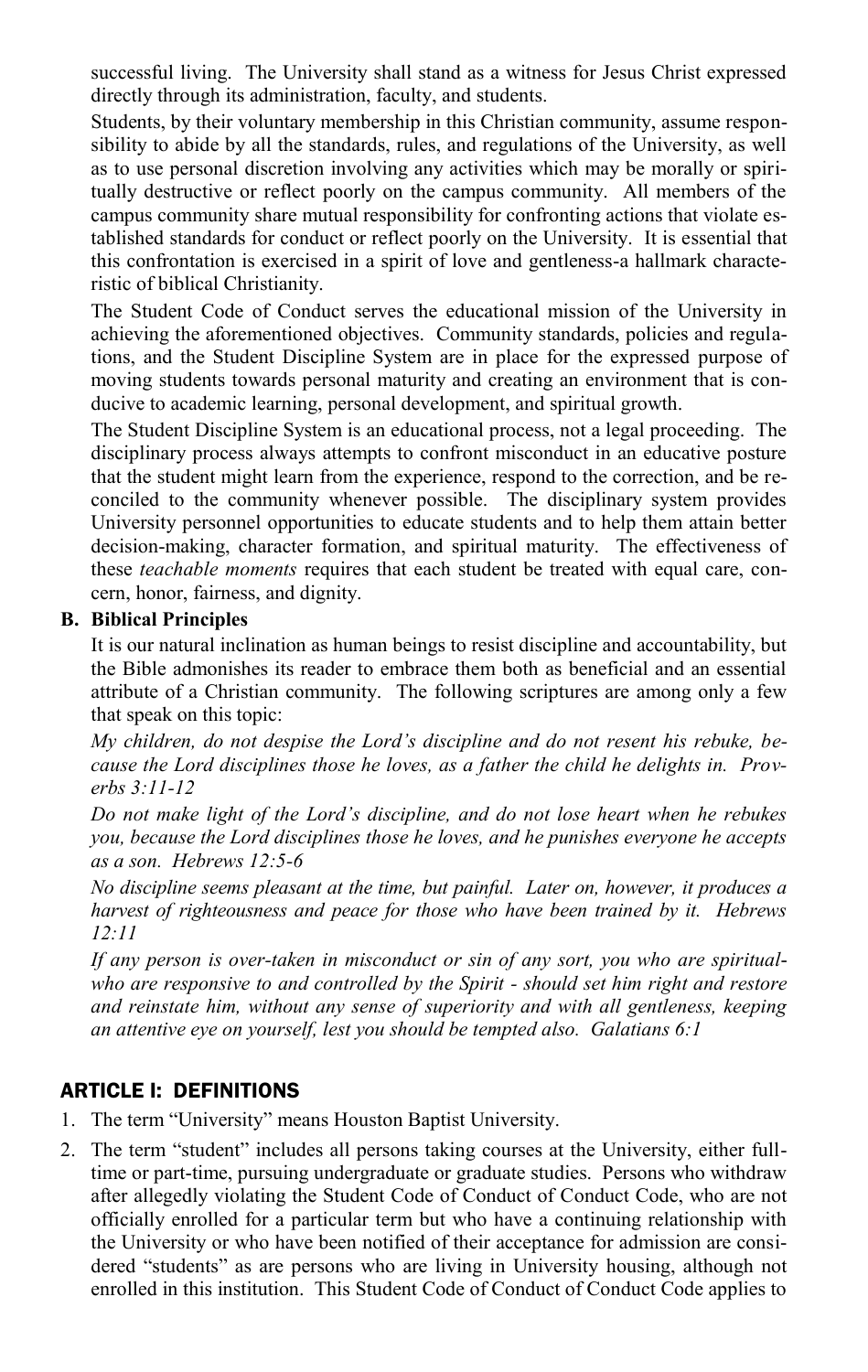the main campus, University-sponsored events, and activities at which the University is substantially represented.

- 3. The term "faculty member" means any person hired by the University to conduct classroom or teaching activities or who is otherwise considered by the University to be a member of its faculty.
- 4. The term "University official" includes any person employed by the University, performing assigned administrative or professional responsibilities.
- 5. The term "member of the campus community" includes any person who is a student, faculty member, University official, enlisted volunteer, or any other person employed by the University. A person's status in a particular situation shall be determined by the Associate Vice President for Student Life.
- 6. The term "University premises" includes all land, buildings, facilities, and other property in the possession of or owned, used, or controlled by the University (including adjacent streets and sidewalks).
- 7. The term "organization" means any number of persons who have complied with the formal requirements for University recognition or charter.
- 8. The term "Student Discipline Administrator" means a University official authorized by the Associate Vice President for Student Life to impose sanctions upon any student(s) found to have violated the Student Code of Conduct. A Resident Director may serve as the Student Discipline Administrator in less severe violations involving residents under his or her supervision.
- 9. The term "Appellate Administrator" means a University official authorized on a caseby-case basis to consider an appeal from a student, either the complainant or the respondent. The Associate Vice President for Student Life will serve as the Chief Appellate Administrator.
- 10. The term "Appellate Board" means a committee of persons authorized to consider an appeal as to whether a student has violated the Student Code of Conduct or from the sanctions imposed by the Student Discipline Administrator. The Appellate Administrator, the Chairperson for the Student Discipline and Appeals Committee, or an alternative designee from the Student Discipline Appeals Committee may serve as the chair of the Appellate Board. Members of the board also come from the Student Discipline and Appeals Committee.
- 11. The term "Student Discipline and Appeals Committee" refers to an appointed committee of faculty, staff, and students available to serve as members of an Appellate Board at the request of the Appellate Administrator. Faculty and staff nominees are confirmed by the University President. Student members are nominated by the Student Government Association President and appointed by the Associate Vice President for Student Life.
- 12. The term "shall" is used in the imperative sense.
- 13. The term "may" is used in the permissive sense.
- 14. The term "customary( $i|y$ )" is used to provide the prerogative to diverge from the typical action.
- 15. The term "community standards" refers to general or overarching guidelines and biblical principles represented in University policies, rules, regulations, codes of conduct, and other reasonable expectations for Student Code of Conduct.
- 16. The term "policy" means the written regulations of the University as found in, but not limited to, the *University Catalog*, Student Code of Conduct, *Student Handbook*, Housing Agreement, web site, or other relevant publication.
- 17. The term "Complainant" means any person who submits a charge alleging that a stu-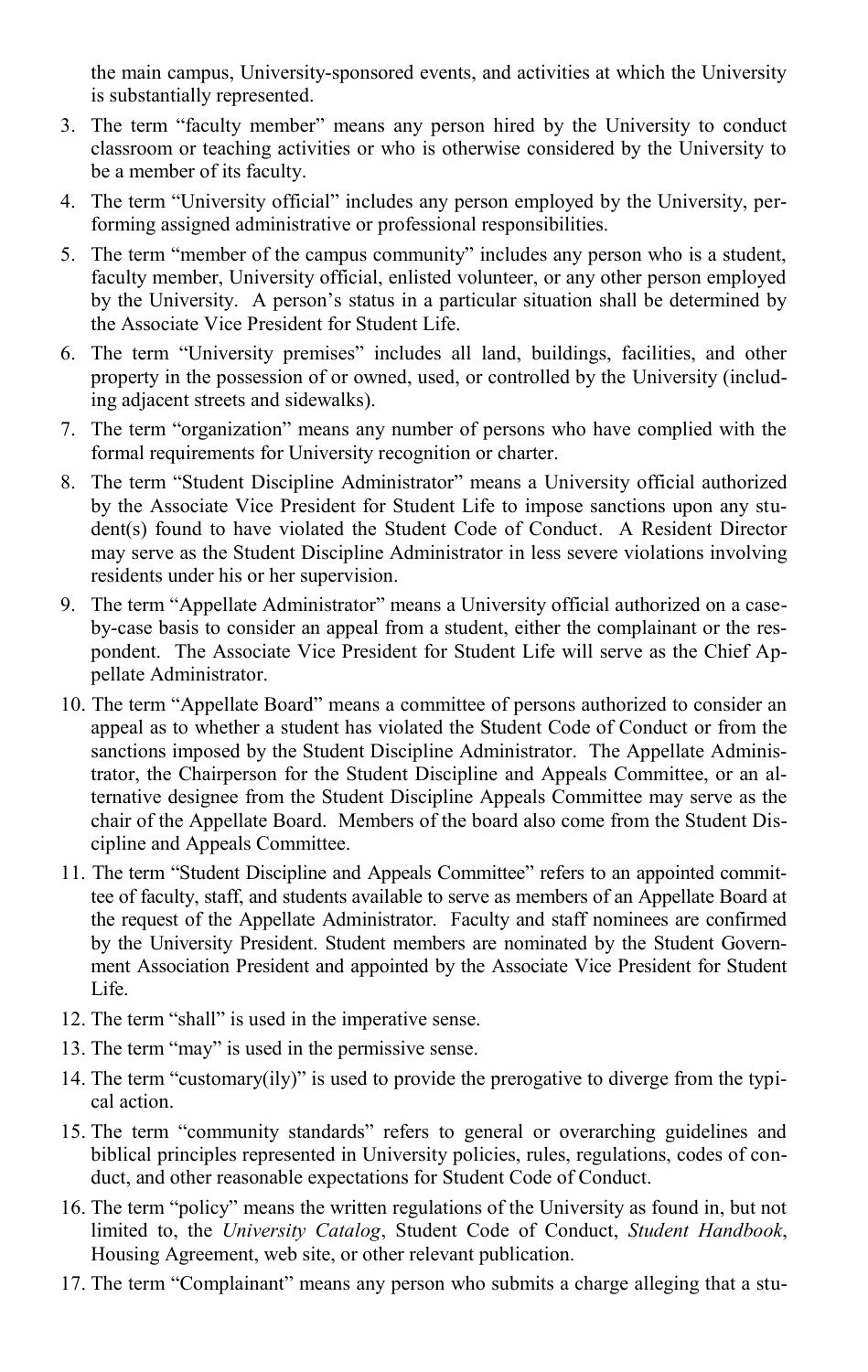dent violated this Student Code of Conduct. When a student alleging the violation believes that he or she has been a victim of another student's misconduct, the student who believes he or she has been a victim will have the same rights under this Student Code of Conduct as are provided to the Complainant, even if another member of the University community submitted the charge itself.

18. The term "Respondent" means any student accused of violating the Student Code of Conduct.

#### ARTICLE II: STUDENT DISCIPLINE AUTHORITY

#### **A. Authority and Responsibility**

 The Associate Vice President for Student Life is that person designated by the University President to be responsible for the administration of the Student Discipline System. The Provost is that person designated by the University President to be responsible for the administration of the academic policies and procedures addressing academic dishonesty (see the Houston Baptist *University Catalog*, section entitled "Dishonesty in Academic Affairs"). Faculty are designated by the Provost to be responsible for general classroom conduct management.

#### **B. Student Discipline Hearing Oversight**

 The Associate Vice President for Student Life is the person designated to appoint Student Discipline Administrators and/or convene the Student Discipline and Appeals Committee when needed.

#### **C. Procedural Authority**

 The Associate Vice President for Student Life with input from the Student Discipline and Appeals Committee shall develop policies for the administration of the Student Discipline System and guidelines consistent with provisions of the process.

#### **D. Finalizing a Decision**

 Decisions made by a Student Discipline Administrator complete the disciplinary process, unless a formal appeal is petitioned. Decisions made by the Chief Appellate Administrator shall bring to conclusion the formal student disciplinary system protocol.

#### ARTICLE III: PROSCRIBED STUDENT CODE OF CONDUCT

#### **A. Jurisdiction of the University Student Code of Conduct**

 The University Student Code of Conduct and Community Standards shall apply to conduct that occurs on University premises, at University-sponsored activities, and to off-campus conduct that is deemed to adversely affect the University community and/or the pursuit of its objectives. Each student shall be responsible for his or her conduct from the time of application for admission through the actual awarding of a degree, even though conduct may occur before classes begin or after classes end, as well as during the academic year and during periods between terms of actual enrollment (and even if his or her conduct is not discovered until after a degree is awarded).

 The Student Code of Conduct shall apply to a student's conduct even if the student withdraws from school while a disciplinary matter is pending. The Associate Vice President for Student Life shall decide whether the Student Code of Conduct shall be applied to conduct occurring off campus, on a case-by-case basis, at his or her discretion.

#### **B. Community Standards**

 "Community Standards" refer to general guidelines or biblical principles that are represented in University policies and expectations for the conduct of community members. They may be articulated in written or spoken directives or may be implicitly understood as "common sense" or basic to Christian teaching or practice. The fol-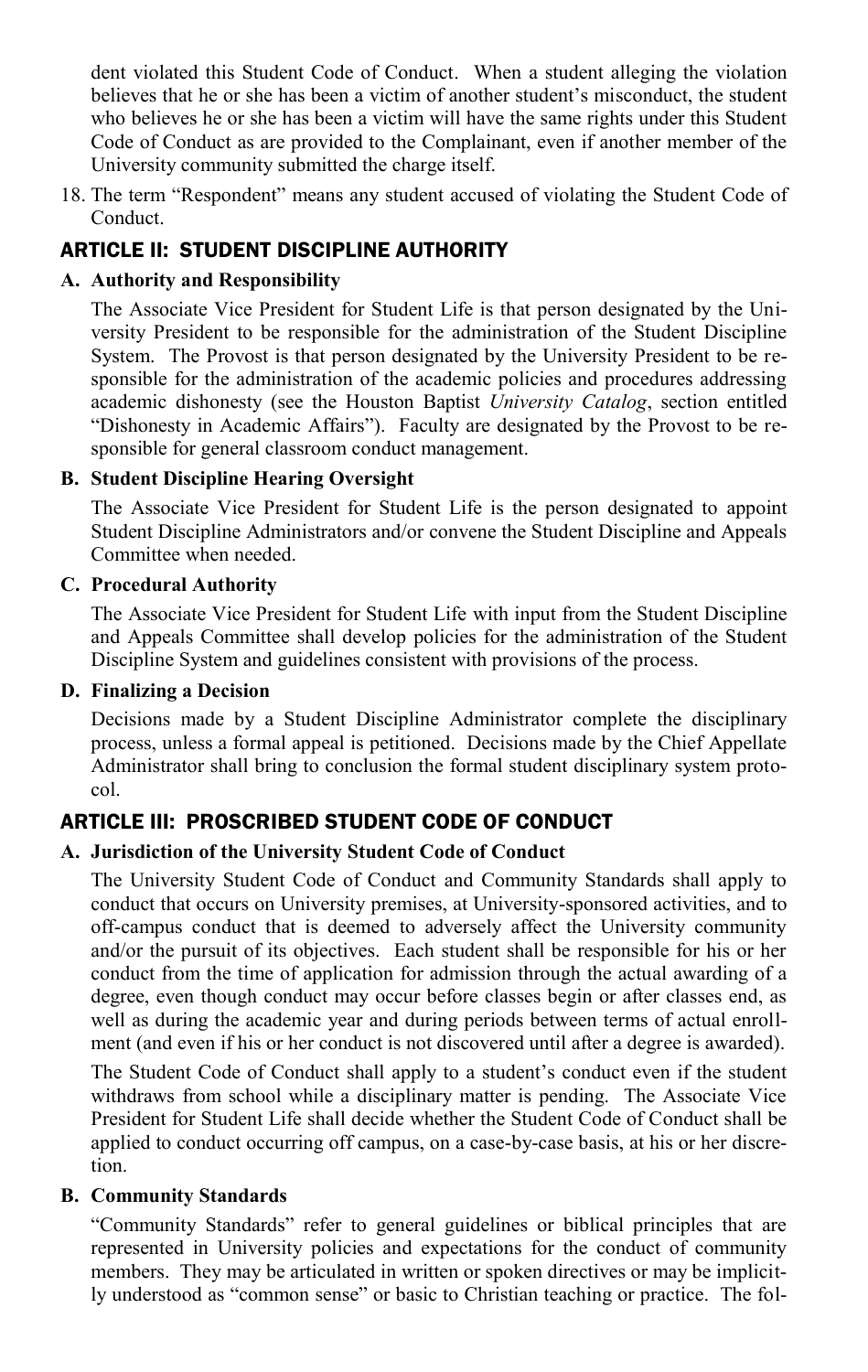lowing Community Standards are not meant to be an exhaustive list, but rather touch on topics of particular concern, interest, or conflict with contemporary culture.

- 1. *Respect.* Students are expected to demonstrate respect for those in authority including faculty, staff, and student leaders/workers. Respect is also expected to be extended to policies, procedures and regulations established by the University for the orderly administration of University activities and the welfare of the members of the HBU community. Furthermore, respect for the rights and human dignity of others, especially in the conduct of relationships; Respect for the rights and needs of the community to develop and maintain an atmosphere conducive to academic study and personal development; and, Respect for Federal, State, and Local laws and ordinances is expected.
- 2. *Integrity and accountability.* Members of the campus community are expected to maintain lives of integrity regarding biblical principles and standards of conduct adopted by the campus community. The University firmly believes that mature individuals submit themselves to accountability within a community of persons and take responsibility for actions that violate that covenant relationship. Members are equally responsible to bring to bear accountability where there is knowledge that fellow members are violating community standards for conduct and should exercise such action in humility with concern for the offender.
- 3. *Affirmation of diversity.* The University recognizes the influence that diversity has in shaping the unique contributions of community members. The University is committed to affirming these contributions and creating opportunities for synergistic reasoning and insights. This commitment is based on a belief that community members should be able to maintain their unique distinctiveness while sharing mutual respect and dignity for the experiences and beliefs of others. Consistent with its educational objectives, the University refrains from endorsing or permitting conduct deemed to be in conflict with biblical principles or expressions of non-Christian religious worship or ceremony on University premises or at University-sponsored gatherings.
- 4. *Sanctity of life.* The University embraces a biblical position which honors the sanctity of life. Consequently, the University cannot support actions which encourage or result in the termination of human life through suicide, euthanasia, or abortion-on-demand. The University's belief in the sanctity of life influences its response to those students who are involved in a crisis pregnancy. The campus community is prepared to stand with both the father and mother of the unborn child as they consider the results of their actions and experience forgiveness that comes from genuine repentance. Subsequently, abortion is not advised or entertained as an alternative solution. The University is committed to assisting the student(s) with other alternatives. Continuity of on-campus student residency will be considered in light of what is best for all those impacted by the pregnancy. As always, persons in such a crisis will find University officials supportive and redemptive.
- 5. *Sexual harassment.* The University desires to maintain a working and learning environment free from the sexual harassment of its community members and guests. Any behavior determined to constitute sexual harassment will be viewed as neither complimentary nor humorous and will be subject to disciplinary action. The University recognizes that the perception of sexual harassment behavior is often subjective and that the circumstances surrounding the conduct, as well as its pattern, frequency, and severity need to be considered in assessing the behavior. Although statistical analysis has shown that sexual harassment is usually committed by an individual in a position of power or influence, sexual harassment can occur between any two individuals regardless of gender, employment status, work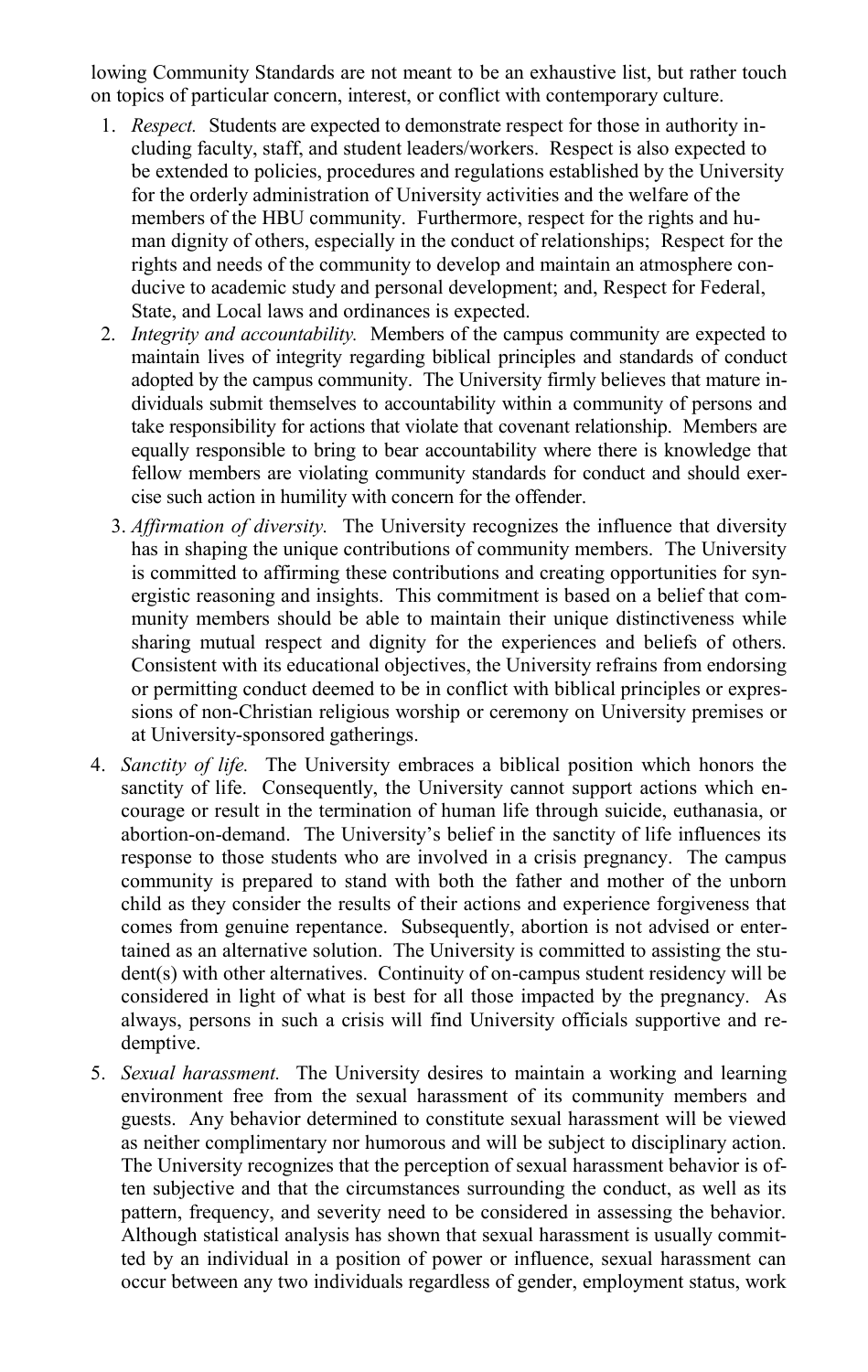relationship, or academic association. Sexual harassment may be verbal, graphic, written or physical in nature. Each may be grounds for disciplinary action.

#### **C. Policies and Regulations**

 The following acts in addition to the standards discussed in Article III.B are defined by the University to be unacceptable. The list may not be all inclusive:

- 1.0 *Administrative Policy.* The following are prohibited:
	- 1.1 *Knowing presence contribution.* Behavior, active or passive, which fails to confront or correct the misconduct of fellow community members. Students may be held accountable for an incident at which they indirectly participated in the violation through their own complicity.
	- 1.2 *Non-Compliance.* Violation of any University policy, rule, or regulation. Failure to comply with the requests or directions of University officials or law enforcement officers acting in performance of their duties. Failure to identify oneself to these persons when requested to do so.
	- 1.3 *Acts of dishonesty.* Dishonesty including but not limited to the following:
		- a. Cheating, plagiarism, or other forms of academic dishonesty.
		- b. Furnishing false information to any University official, faculty member, or office.
		- c. Forgery, alteration, or misuse of any University document, record, or instrument of identification.
	- 1.4 *Disruption or obstruction.* The disruption or obstruction of teaching, research, administration, disciplinary proceedings or free flow of pedestrian or vehicular traffic, other University activities, including its public service functions on or off campus, or of other authorized non-University activities when the conduct occurs on University premises. Participating in an on-campus or offcampus demonstration, riot, or activity that infringes on the rights of other members of the University community.
	- 1.5 *Abuse of the Student Discipline System.* Including but not limited to:
		- a. Failure to obey the notice from a University official to appear for a meeting or hearing as part of the Student Discipline System.
		- b. Falsification, distortion, or misrepresentation of information before a Discipline Administrator.
		- c. Disruption or interference with the orderly conduct of a Student Discipline and Appeals Committee proceeding.
		- d. Institution of a student disciplinary proceeding in bad faith.
		- e. Attempting to discourage an individual's proper participation in, or use of, the Student Discipline System.
		- f. Attempting to influence the impartiality of a Discipline or Appellate Administrator or member of the Student Discipline and Appeals Committee prior to, and/or during the course of, the student disciplinary proceed $ing(s)$ .
		- g. Failure to comply with the sanction(s) imposed under the Student Discipline System.
		- h. Influencing or attempting to influence another person to commit an abuse of the Student Discipline System.
- 2.0 *Property, Facilities and Grounds.* The following are prohibited:
	- 2.1 *Theft or vandalism.* Attempted or actual theft of and/or damage to, or unauthorized alteration or misuse of, property of the University or property of a member of the University community or other personal or public property, on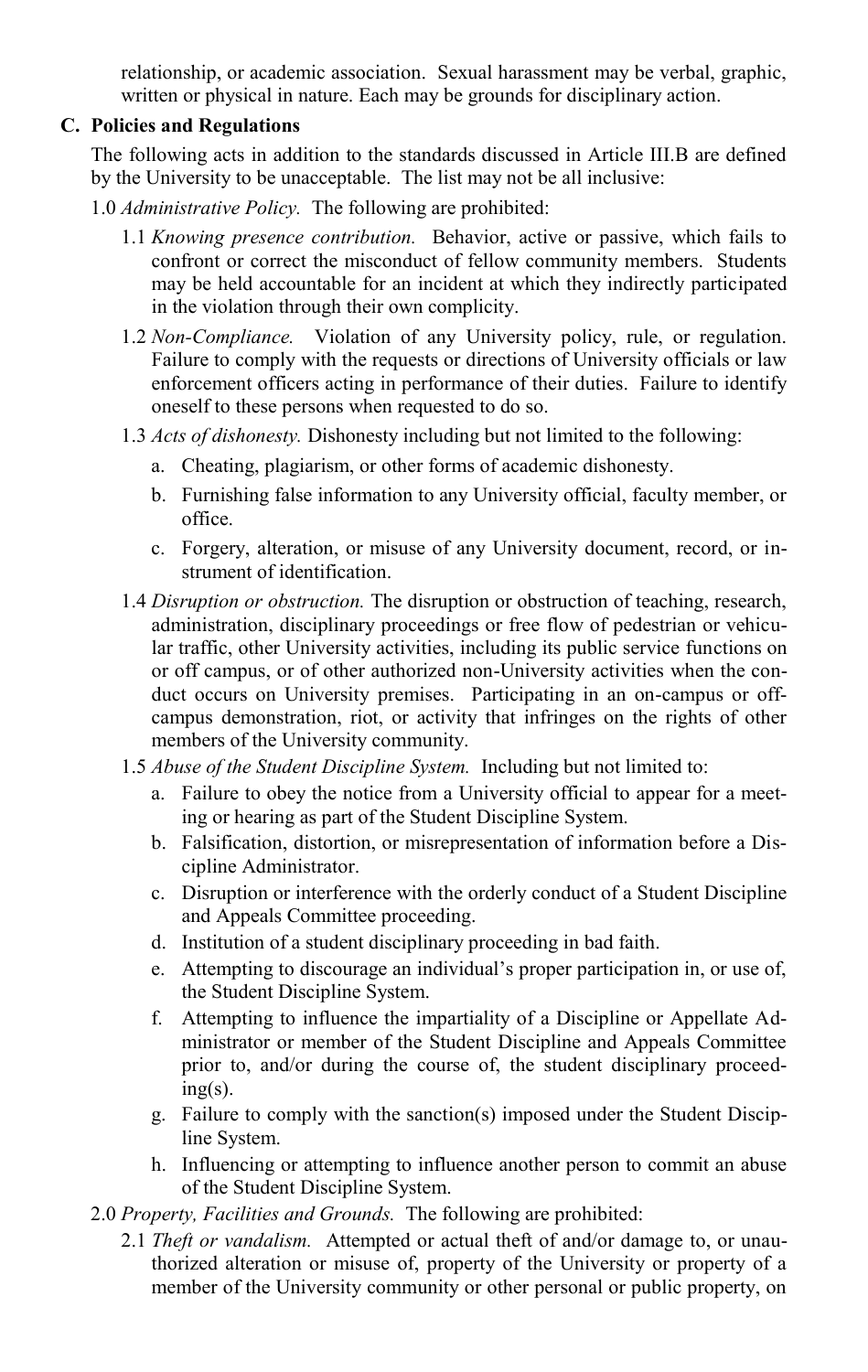or off campus.

- 2.2 *Unauthorized use.* Unauthorized possession, duplication or use of keys to any University premises or property, or unauthorized entry to or use of University premises or property.
- 2.3 *Abuse of computer resources*. Theft or other abuse of computer facilities and resources, including but not limited to:
	- a. Unauthorized entry into a file, to use, read, or change the contents, or for any other purpose.
	- b. Unauthorized transfer of a file.
	- c. Use of another individual's identification and/or password.
	- d. Use of computing facilities and resources to interfere with the work of another student, faculty member, or University official.
	- e. Use of computing facilities and resources to view, download, or send pornographic, obscene, or abusive messages or images.
	- f. Use of computing facilities and resources to interfere with normal operation of the University computing system.
	- g. Use of computing facilities and resources in violation of copyright laws.
	- h. Any violation of the University Computer Use Policy.
- 2.4 *Unauthorized motorized vehicles.* Operating unlicensed motorized vehicles, except for those prescribed for a verifiable physical disability, anywhere on University premises without the prior written consent of the Associate Vice President for Student Life.
- 2.5 *Postings and solicitation.* Posting flyers, posters, advertisements, etc. without departmental sponsorship or the approval of Student Life. Postings must be stamped "Poster Approved" and displayed in compliance with written policies available in Student Life. Solicitation of goods and the services on University premises without the prior approval of Student Life is prohibited.
- 3.0 *Safety and Security.* The following are prohibited:
	- 3.1 *Failure to evacuate.* Failure to evacuate a campus building immediately upon the sound of an alarm, or to follow specific prescribed procedures or the onsite directives of a University representative.
	- 3.2 *Breaching security systems.* Jeopardizing or interfering with the safety and security systems established within the campus community, including the propping of locked doors, altering locking devices, permitting unauthorized access to another, etc.
	- 3.3 *Misuse or tampering with emergency equipment.* Illegitimately engaging alarm pull stations, discharging fire extinguishers, or disengaging smoke detectors. Individuals misusing or tampering with emergency equipment may be subject to criminal Complaint.
	- 3.4 *Weapons possession.* Weapons are prohibited on campus. This includes, but is not limited to: firearms, knives, air rifles, BB guns, paintball guns, dart guns, blow guns, steel-tipped darts, pellet pistols, power bows and arrows, sling shots, or swords. Explosives, including ammunition and fireworks, are not permitted on campus. Use of any item in a manner that harms, threatens, or potentially causes fear to others may give rise to disciplinary action and/or criminal prosecution.
	- 3.5 *Flammable agents or burning objects.* Use or storage of flammable agents or materials in or near buildings, including gasoline, solvents, paint, propane, butane, or other machine dependent upon combustible fuel for operation. Unauthorized burning of any object, including candles, incense, charcoal, gas bar-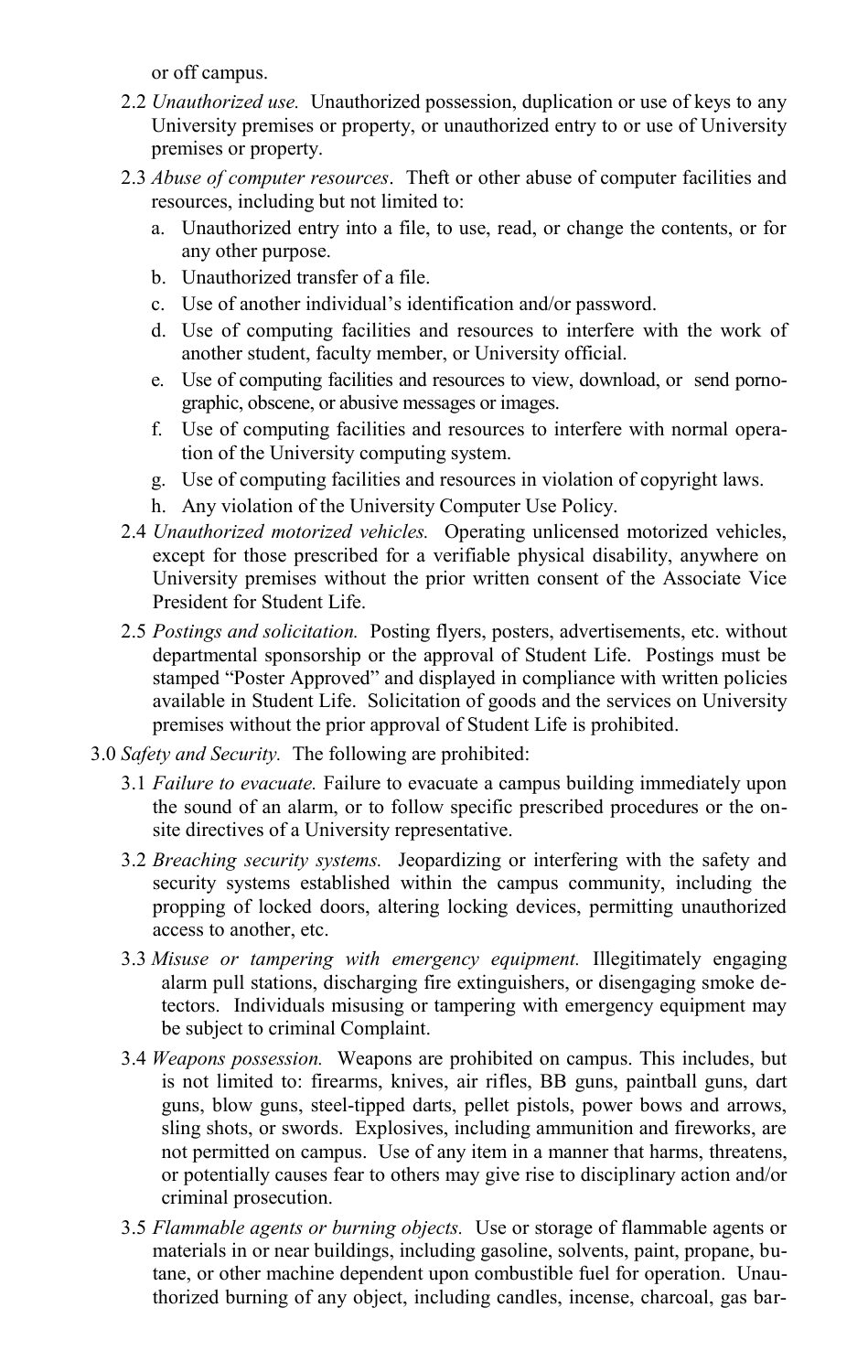becues, etc. in or immediately adjacent to buildings.

- 3.6 *False Report of Emergency.* Causing, making, or circulating a false report or warning of a fire, explosion, crime, or other catastrophe.
- 4.0 Social, Moral, or Biblical. The following are prohibited:
	- 4.1 Unlawful acts. Violation of any federal, state, or local law. Students convicted of a crime during continued enrollment or residential status in University housing must report this information to the Associate Vice President for Student Life.
	- 4.2 Abuse or threats. Physical abuse, verbal abuse, threats, intimidation, harassment, coercion, and/or other conduct which threatens or endangers the health or safety of any person, including oneself, whether acted upon or not.
	- 4.3 Sexual harassment. Including but not limited to the following:
		- a. Sexual advances
		- b. Requests for sexual favors
		- c. Verbal or physical conduct of a sexual nature that expressly or implicitly imposes conditions upon, threatens, interferes with, or creates an intimidating, hostile, or demeaning environment for an individual's (1) academic pursuits, (2) University employment, (3) participation in activities sponsored by the University or organizations or groups related to the University, or (4) opportunities to benefit from other aspects of University life.
	- 4.4 *Sexual assault.* Acts of sexual aggression including rape, attempted rape, sexual battery, and/or assault. Any sexual act that occurs without the consent of another person or that occurs when the person is unable to give consent.
	- 4.5 *Sexual misconduct.* Consensual sexual behavior when it falls outside biblical intentions and/or explicit guidelines, such as sexual intimacies outside of a heterosexual marriage, including any type of intercourse, sensual nakedness, fondling of sexual organs, or sleeping intimately with one another.
	- 4.6 *Inappropriate dating, living, or displays of affection*. Including but not limited to the following:
		- a. Single students dating married persons.
		- b. Married students dating anyone other than their spouse.
		- c. Homosexual relations.
		- d. Cohabitation with members of the opposite sex.
		- e. Public affection deemed inappropriate for the context.
	- 4.7 *Pornography.* Possession, display, or distribution of pornographic materials or images. Use of pornography for personal entertainment, including Internet and telephone services that provide pornographic images, sounds, or sensual conversation.
	- 4.8 *Offensive Entertainment.* Entertainment played or displayed publicly on University premises or at University-sponsored activities that contain levels of violence, profanity, and sexual overtures that would be found offensive and/or in conflict with community standards.
	- 4.9 *Hazing.* Defined as an act which has the potential of endangering the mental or physical health or safety of a student, or which destroys or removes public or private property, for the purpose of initiation, admission into, affiliation with, or as a condition for continued membership in, a group or organization. The expressed or implied consent of the victim will not be a defense. Apathy or acquiescence in the presence of hazing is not a neutral act; it is a violation of this rule (see 1.1 Knowing presence.)
	- 4.10 *Drugs.* Use, possession, manufacturing, or distribution of marijuana, heroin,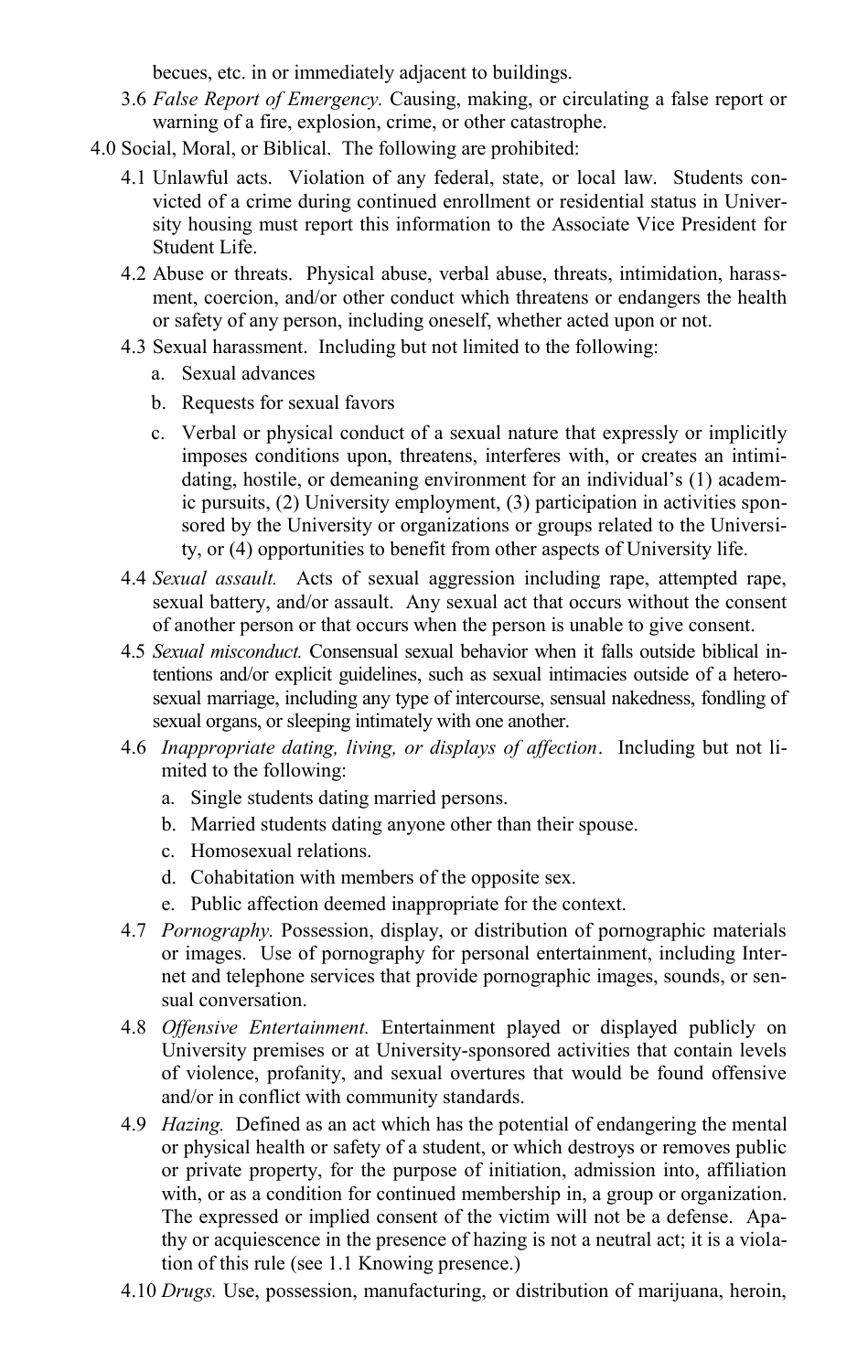narcotics, or other controlled substances except as expressly permitted by law. Possession of drug paraphernalia is also prohibited.

- 4.11 *Alcoholic beverages.* Use, possession, manufacturing, or distribution of alcoholic beverages. Facilitating or encouraging the off-campus use or possession of alcoholic beverages by persons less than twenty-one years of age is prohibited.
- 4.12 *Intoxication or drunkenness.* Under the influence of drugs or alcohol on University premises or at University-sponsored events.
- 4.13 *Smoking.* Smoking on University premises or at University-sponsored events, including cigarettes, cigars, pipes, and other smoking substitutes.
- 4.14 *Disorderly conduct.* Conduct that is disorderly, lewd, or indecent; breach of peace; or aiding, abetting, or procuring another person to breach the peace on University premises or at functions sponsored by, or participated in by, the University or members of the academic community. Disorderly conduct includes but is not limited to any unauthorized use of electronic or other devices to make an audio, visual, or video record of any person while on University premises without his/her prior knowledge, or without his/her effective consent when such a record is likely to cause injury or distress. This includes, but is not limited to, surreptitiously taking pictures of another person in a gym, locker room, or rest room.
- 4.15 *Profanity and obscenity.* Use of language, or verbal depiction of activity, that is vulgar, coarse, crude, or indecent.
- 4.16 *Gambling.* Any activity that involves betting, wagering, raffles, or games of chance for which there exists the potential of personal or financial loss. "Drawings" are permitted when entry into the drawing is free, an entry fee is optional, or a gift of approximate or greater value is received upon paying a participation fee.
- 4.17 *On-campus dances.* Any unauthorized dance sponsored by a University official or recognized student group. The University or a recognized student group may sponsor dance activities on or off University premises under the direction and supervision of assigned University personnel or advisors. Dances are subject to University guidelines and community standards. Specific program guidelines and protocols are outlined in the "Dance Policy" (available in the Office of Student Life).

#### **D. Violation of Law and University Discipline**

- 1. *Separate processes.* University disciplinary proceedings may be instituted against a student charged with conduct that potentially violates both the criminal law and the Student Code of Conduct of Conduct (that is, if both possible violations result from the same factual situation) without regard to the pendency of civil or criminal litigation in court or criminal arrest and prosecution. Proceedings under this Student Code of Conduct may be carried out prior to, simultaneously with, or following civil or criminal proceedings off campus at the discretion of the Associate Vice President for Student Life. Determinations made or sanctions imposed under this Student Code of Conduct shall not be subject to change because criminal Complaint arising out of the same facts giving rise to violation of University rules were dismissed, reduced, or resolved in favor of or against the criminal law defendant.
- 2. *University cooperation with law enforcement.* When a student is charged by federal, state, or local authorities with a violation of law, the University will not request or agree to special consideration for that individual because of his or her status as a student. If the alleged offense is also being processed under the Student Code of Conduct, the University may advise off-campus authorities of the exis-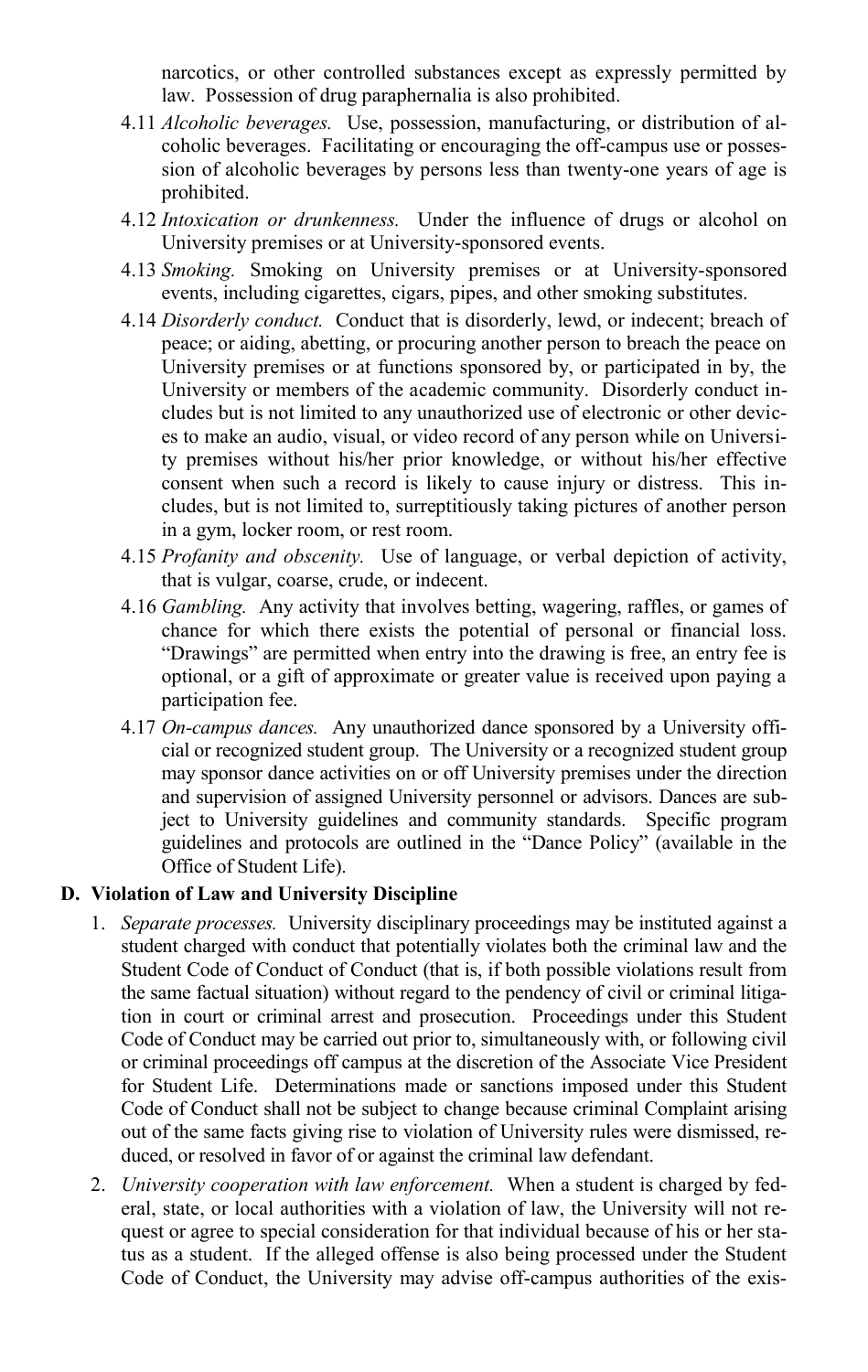tence of the Student Code of Conduct and of how such matters are typically handled within the University community. The University will attempt to cooperate with law enforcement and other agencies in the enforcement of criminal law on campus and in the conditions imposed by criminal courts for the rehabilitation of student violators (provided that the conditions do not conflict with campus rules or sanctions). Individual students and other members of the University community, acting in their personal capacities, remain free to interact with governmental representatives as they deem appropriate.

#### ARTICLE IV: STUDENT DISCIPLINE SYSTEM PROCEDURES

#### **A. Complaints and Resolution of Complaints**

1. *Complaint.* Any member of the University community may file a complaint against a student for violations of the Student Code of Conduct. A complaint shall be prepared in writing by the Complainant or interviewing University official and directed to the Student Discipline Administrator. Complaints should be submitted as soon as possible after a violation takes place, but no "statute of limitations" prevents the Student Discipline Administrator from acting when deemed warranted.

2. *Inquiry.* The Student Discipline Administrator may conduct an inquiry to determine if the complaint has merit and/or if it can be disposed of administratively by mutual consent of the parties involved on a basis acceptable to the Student Discipline Administrator. Such disposition shall be final and there shall be no subsequent proceedings. **Reminder: The Student Discipline System is an educational process, NOT a legal proceeding.**

- 3. *Resolution.* If the complaint is not admitted and/or cannot be disposed of by mutual consent, the Student Discipline Administrator will make a decision based on the information revealed in the inquiry. If the respondent is found in violation of the Code of Conduct, disciplinary action shall be assigned by the Student Discipline Administrator.
- 4. *Notification.* The Student Discipline Administrator will notify the Respondent in writing of the decision(s) reached. The student will be notified of the appeals process.

#### **B. Disciplinary Action**

 Reconciliation to the community after a violation of the Student Code of Conduct often requires some form of consequence for the action. Intermediate consequences are employed wherever possible to avoid expulsion from the University or on-campus Housing. Each incident is reviewed on a case-by-case basis, with consideration to 1) the severity of the violation, 2) the context of the incident, 3) a history of prior misconduct, 4) the responsiveness of the accused to accountability, and 5) the degree to which the individual displays genuine repentance.

 Community members are encouraged to provide firsthand testimony that will bring greater clarity and understanding to the disciplinary process. While painstaking efforts are taken to maintain consistency from case to case and individual to individual, confidentiality often prevents the disclosure of details that contribute to a decision, occasionally resulting in unanswered questions regarding an outcome. Uninformed members of the campus community are asked to extend the benefit of the doubt to officials, knowing that prayerful consideration has been employed in the proceedings and the subsequent outcome.

- 1. *Sanctions.* The following sanctions may be imposed upon any student found to have violated the Student Code of Conduct:
	- a. *Verbal Warning*-Verbal notice to the student that the student is violating or has violated institutional regulations, accompanied by a request to desist and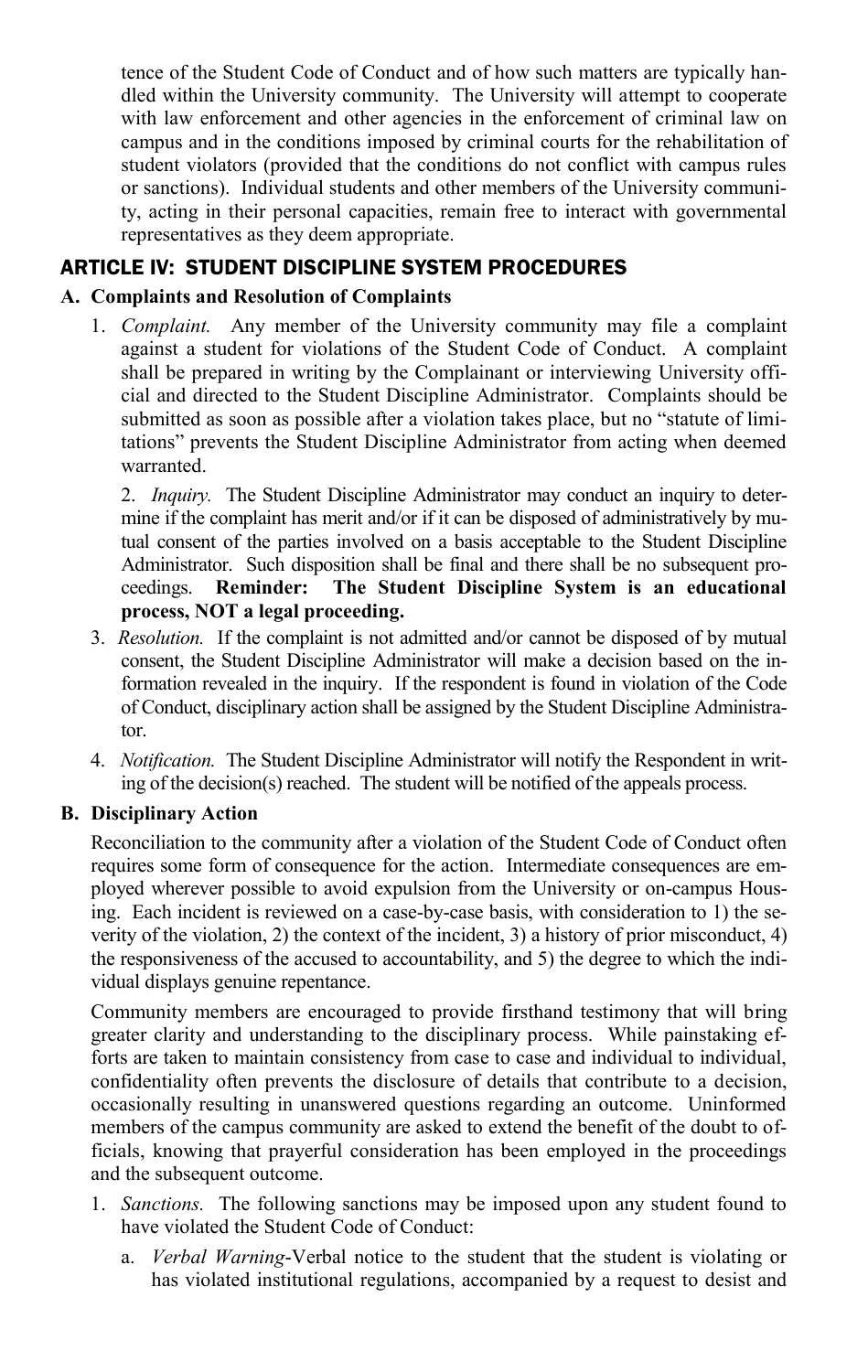refrain from the misconduct.

- b. *Written Warning*-A notice in writing to the student that the student is violating or has violated institutional regulations, accompanied by a request to desist and refrain from the misconduct.
- c. *Loss of Privileges*-Denial of specified privileges for a designated period of time.
- d. *Fines*-Previously established and published fines may be imposed.
- e. *Restitution*-Compensation for loss, damage, or injury. This may take the form of appropriate service and/or monetary or material replacement.
- f. *Discretionary Sanctions*-Work assignments, essays, service to the University, or other related discretionary assignments.
- g. *Probation*-A written reprimand for violation of specified regulations. Probation is for a designated period of time and includes the probability of more severe disciplinary sanctions if the student is found to violate any institutional regulation(s) during the probationary period.
- h. *University Housing Suspension*-Separation of the student from University Housing for a definite period of time, after which the student is eligible to return. Conditions for readmission may be specified.
- i. *University Housing Expulsion*-Permanent separation of the student from University Housing.
- j. *Interim Suspension*-Requires that a student immediately leave University premises or a University-sponsored activity when it is fair and reasonable to believe that a student is an immediate threat to the safety of others or himself/herself or to the disruption of University operations. Conditions for return will be specified. (Also see IV.B.2.)
- k. *Suspension*-Separation of the student from the University for a definite period of time, after which the student is eligible to return. Conditions regarding access to University premises, attendance at University-sponsored activities, and subsequent readmission may be specified.
- l. *Dismissal*-Separation of the student from the University with no promise (implied or otherwise) of readmission at a future date. Conditions regarding access to University premises, attendance at University-sponsored activities, and subsequent consideration for possible readmission may be specified.
- m. *Expulsion*-Permanent separation of the student from the University. Conditions regarding access to University premises and attendance at Universitysponsored activities may be specified.
- n. *Revocation of Admission and/or Degree*-Admission to, or a degree awarded from, the University may be revoked for fraud, misrepresentation, or other violation of University standards in obtaining the degree, or for other serious violations committed by a student prior to graduation. The endorsement of the appropriate governing body and approval of the President are required.
- o. *Withholding Degree*-The University may withhold awarding a degree otherwise earned until the completion of the process set forth in this Student Code of Conduct, including the completion of all sanctions imposed, if any.
- 2. *Interim suspension*. In certain circumstances, the Associate Vice President for Student Life, or a designee, may impose a University or Housing suspension prior to the resolution of the complaint.
	- a. Conditions. Interim suspension may be imposed:
		- (1) To ensure the safety and well-being of members of the University com-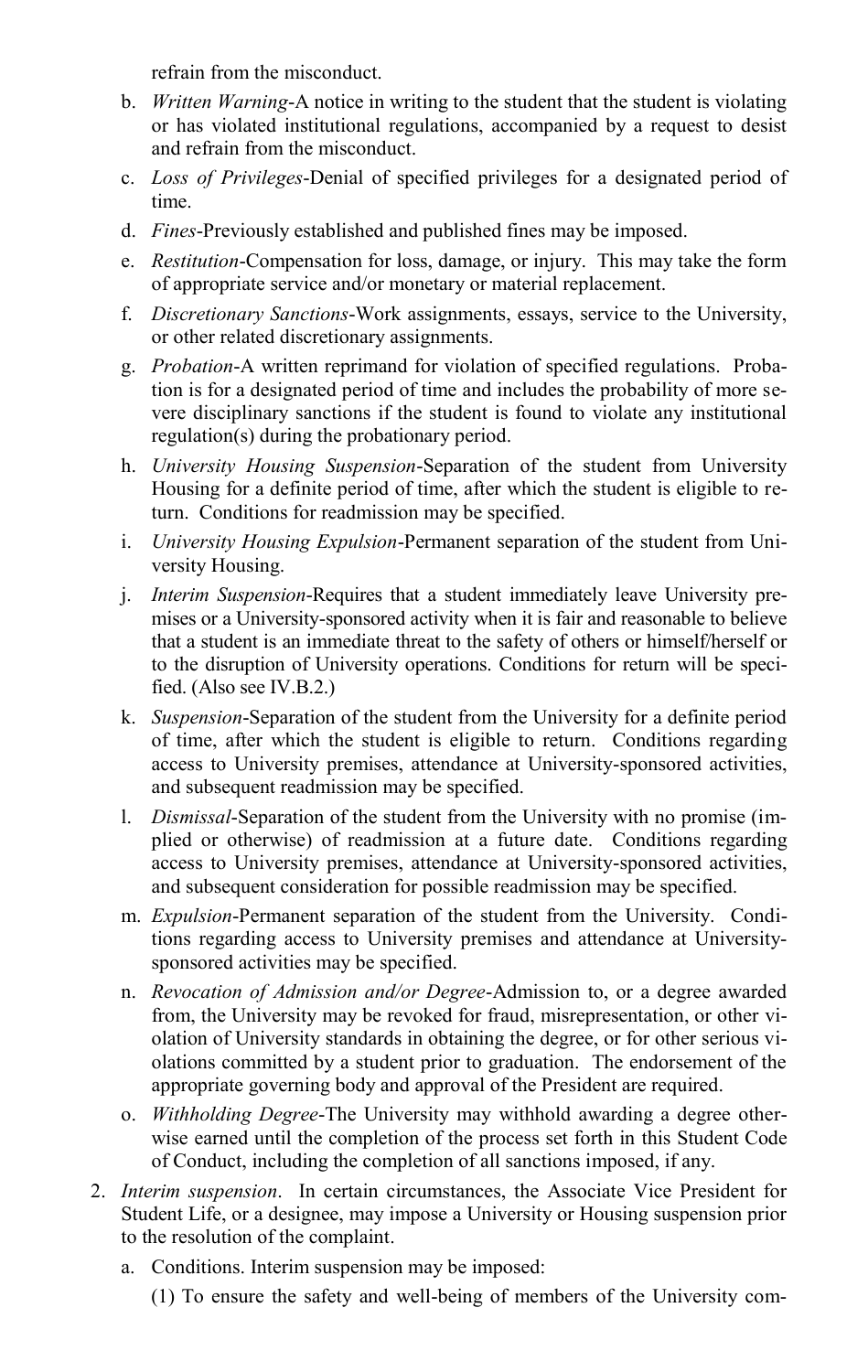munity or the preservation of University property.

- (2) To ensure the student's own physical or emotional safety and well-being.
- (3) If the student poses an ongoing threat of disruption of, or interference with, the normal operations of the University.
- b. *Campus access.* During the interim suspension, a student shall be denied access to University premises (including housing and classes) and/or all other University activities or privileges for which the student might otherwise be eligible, as the Associate Vice President for Student Life, Campus Police or the Student Discipline Administrator may determine to be appropriate.
- c. *Process.* The interim suspension does not replace the regular process, which shall proceed on the normal schedule, up to and through an appeal hearing, if exercised. However, the student should be notified in writing of this action and the reasons for the suspension. When timing necessitates a more immediate verbal notification, the written notification should be provided as soon as possible, thereafter. The notice should include reference to a meeting at which the student may show cause why his or her continued presence on the campus does not constitute a threat (and at which he or she may contest whether community standards or a Student Code of Conduct was violated.)
- 3. *Guidelines for imposing consequences.* The following guidelines attempt to establish some continuity in administering consequences for the violation of the Student Code of Conduct. The Student Discipline Administrator will customarily employ the following guidelines in determining an appropriate consequence, unless there are circumstances that warrant an alternative response on the part of the University. Multiple sanctions may be employed for a single violation, and cumulative violations may result in greater consequences than a single offense.
	- a. *Level 1 Violations*-Minor violations likely to result in a minimum consequence of a verbal or written warning with additional sanctions, fine, or restitution on the first occurrence include, but are not limited to, the following examples:
		- Violation of smoking policy
		- Violation of burning objects policy
		- Failure to respond to a request for appointment
		- Procedural violations
		- Minor abuse and damage to property
		- Profanity and obscenity

 Customary action: Verbal warning; written warning; loss of privileges, monetary fines, restitution, or discretionary sanction(s).

- b. *Level 2 Violations*-Intermediate violations likely to result in a minimum consequence of probation or limited-term suspension with additional sanctions and conditions on the first occurrence include, but are not limited to the following examples:
	- Disrespectful to persons of authority
	- Significant damage to property
	- Misuse of safety equipment
	- Petty theft
	- Sexual misconduct
	- Cohabitation
	- Violation of alcohol policy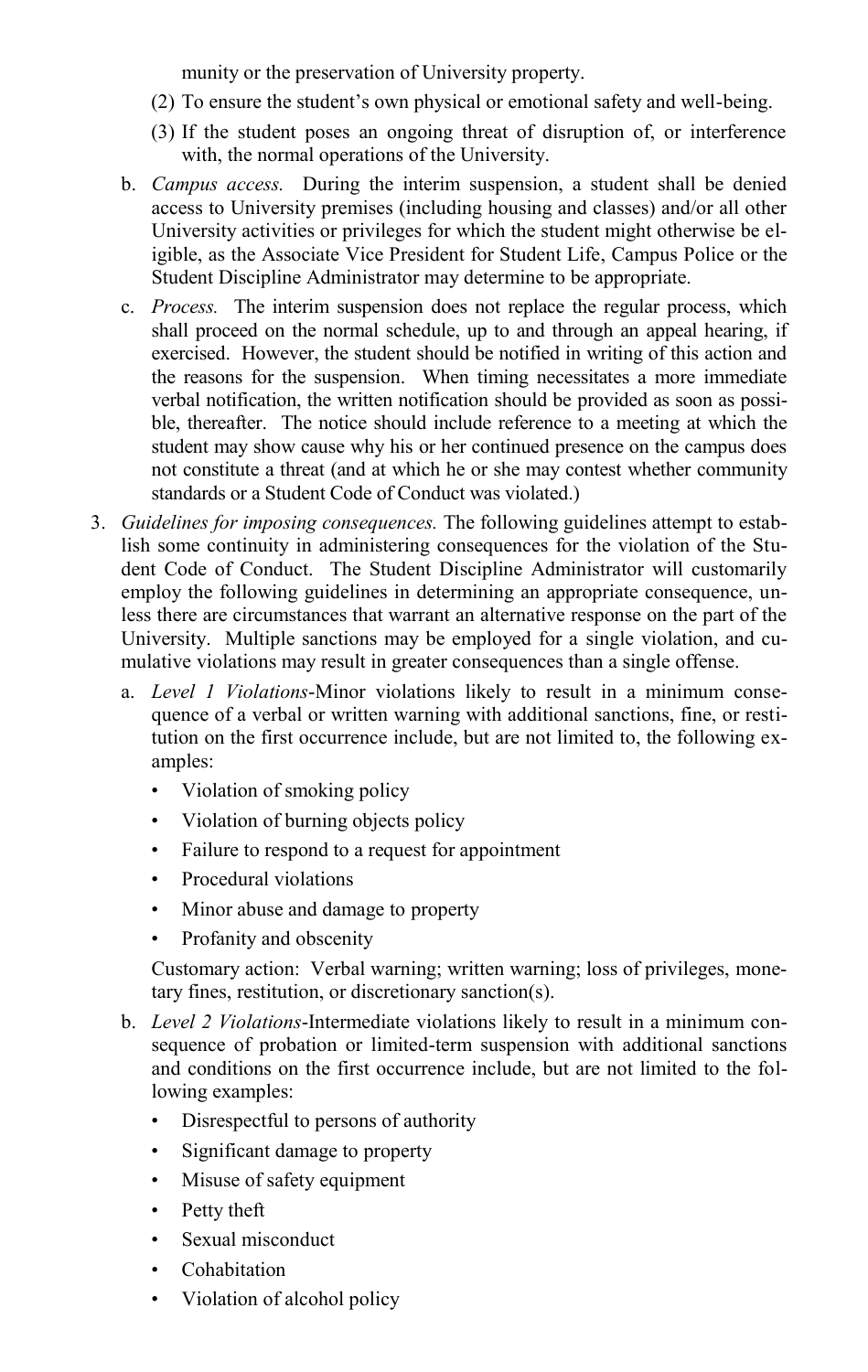- Intoxication or drunkenness
- Repeat offenses of Level 1 Violations

 Customary action: Probation, multiple-day suspension, or suspension of privileges.

- c. *Level 3 Violations*-Major violations likely to result in long-term suspension, dismissal, or expulsion on the first occurrence include, but are not limited to the following examples:
	- Use or possession of controlled substances or illegal drugs
	- Intentionally causing physical harm to another person
	- Sexual assault
	- Arson
	- Grand theft
	- Possession of a weapon or firearm

Customary action: Academic term suspension, dismissal, or expulsion.

4. *"Zero Tolerance" for Drugs*. In an attempt to create a conducive environment and influence lifestyle choices by which its community members may be successful in attaining the mission of the institution, the University takes an unequivocally firm stand regarding the possession, distribution, or use of controlled substances or drugs on campus, customarily resulting in a minimum suspension of one full academic year.

 The Student Discipline Administrator may be released from the aforementioned mandate where deemed possible if the student has exposed the violation on his or her own with the intention of reconciling himself or herself to the community and submitting to structures of support and accountability.

- 5. *Disciplinary holds.* The Associate Vice President for Student Life places a "hold" with the Office of the Registrar preventing subsequent enrollment when a student is suspended, dismissed, or expelled from the University. A permanent record of the disciplinary action is noted in the student's academic record.
- 6. *Disposition of disciplinary records.* 
	- a. Other than student disciplinary suspension, dismissal, expulsion, or revocation or withholding of a degree, disciplinary sanctions shall not be made part of the student's permanent academic record, but shall become part of the student's disciplinary record. Upon graduation, the student's disciplinary record may be expunged of disciplinary actions other than Housing expulsion OR University suspension, dismissal, or expulsion OR revocation or withholding of a degree. All remaining disciplinary records may be expunged from the student's confidential record seven years after graduation or separation from the University.
	- b. In situations involving both a Respondent(s) (or group or organization) and a student(s) claiming to be the victim(s) of another student's conduct, the records of the process and the sanctions imposed, if any, shall be considered to be the educational records of both the Respondent(s) and the student(s) claiming to be the victim(s) because the educational career and chances of success in the academic community of each may be impacted. The Student Discipline Administrator may exercise discretion to do otherwise where reasonably appropriate.
- 7. *Group sanctions.* The following sanctions may be imposed upon groups or organizations:
	- a. Those sanctions listed above in article IV.B.1.a-g.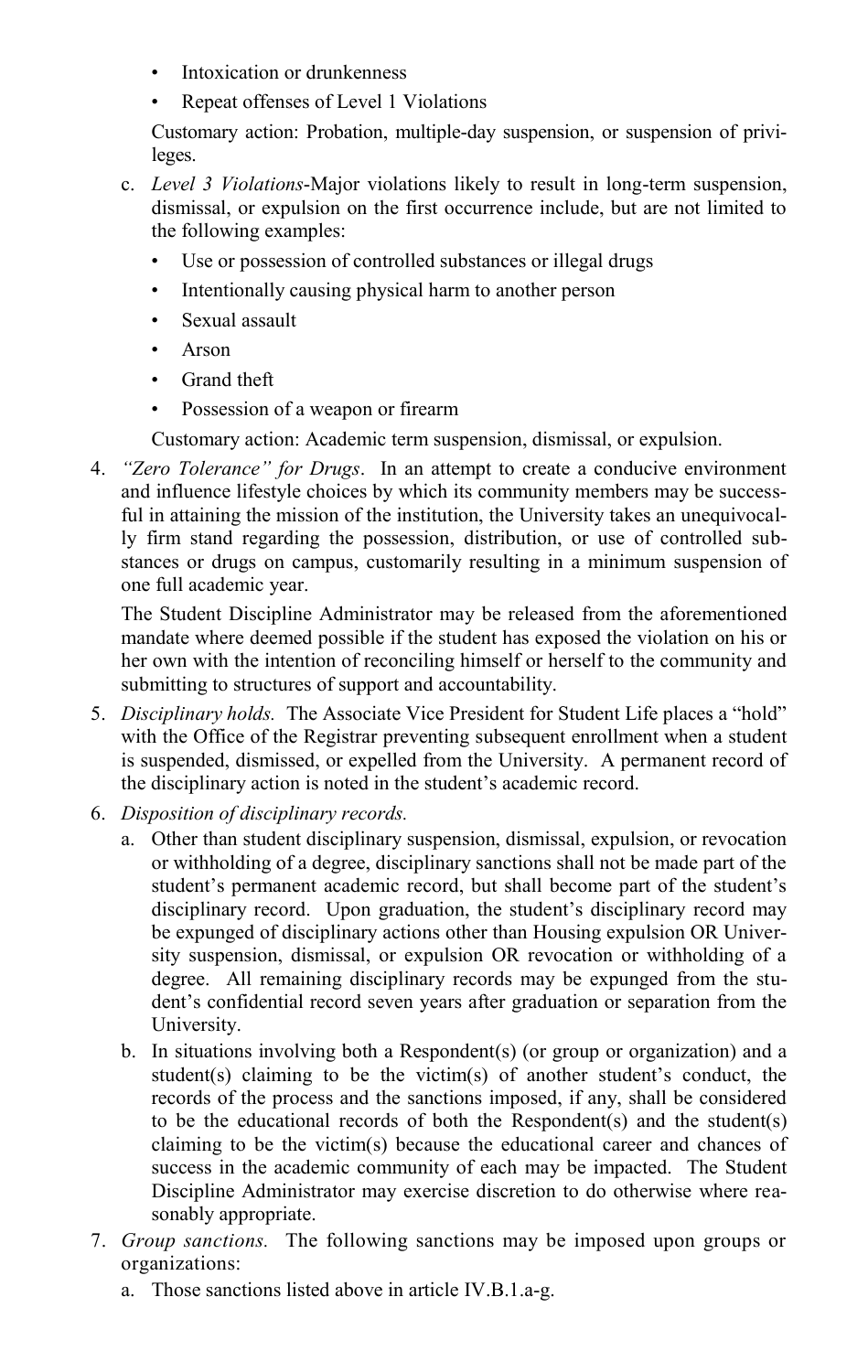- b. Loss of selected rights and privileges for a specified period of time.
- c. Deactivation. Loss of all privileges, including University recognition, for a specified period of time.
- 8. *Notification of disciplinary action.* The Student Discipline Administrator is not limited to sanctions listed above. Upon completing a review of the situation, the Student Discipline Administrator shall advise the respondent, group and/or organization, and a complaining student who believes he or she was the victim of another student's conduct in writing of its determination and of the sanction(s) imposed, if any.

#### **C. Appeals**

- 1. *Initiating an appeal.* A decision reached by a Student Discipline Administrator may be appealed by the Respondent(s) or Complainant(s) within three (3) academic school days of disciplinary notification. Such appeals shall be addressed to the respective Appellate Administrator in writing and shall be delivered to the Student Discipline Administrator. If after reviewing the appeal, the Student Discipline Administrator maintains the veracity of the disciplinary process, findings, and action, the appeal is forwarded to the appropriate Appellate Administrator. Sanctions imposed by the Student Discipline Administrator are customarily suspended until the appeal process is completed, unless otherwise notified by the Appellate Administrator.
- 2. *Conditions for appeal.* Except as required to explain the basis of new information, an appeal shall be limited to a review of the record of the Student Discipline Administrator and supporting documents for one or more of the following purposes:
	- a. To determine whether the inquiry and follow up meetings was conducted fairly in light of the Complaint and information presented, and in conformity with prescribed procedures giving the complaining party a reasonable opportunity to prepare and to present information that the Student Code of Conduct was violated, and giving the Respondent a reasonable opportunity to prepare and to present a response to those allegations. Deviations from designated procedures will not be a basis for sustaining an appeal unless significant prejudice results.
	- b. To determine whether the decision reached regarding the Respondent was based on substantial information, that is, whether there were facts in the case that, if believed by the fact finder, were sufficient to establish a violation of the Student Code of Conduct.
	- c. To determine whether the sanction(s) imposed were appropriate for the violation of the Conduct Code which the student was found to have committed.
	- d. To consider new information, sufficient to alter a decision or other relevant facts not brought out in the original hearing, because such information and/or facts were not known to the person appealing at the time of the original Student Discipline and Appeals Committee Hearing.
- 3. *Appeal Review Process.* If conditions for an appeal are met and forwarded to the Appellate Board, the review shall be conducted by the Student Discipline and Appeals Committee according to the following guidelines:
	- a. Student Discipline and Appeals Committee Hearings normally shall be conducted in private.
	- b. In a review involving more than one Respondent, the Student Discipline Administrator, at his or her discretion, may permit the review concerning each student to be conducted either separately or jointly.
	- c. The Complainant and the Respondent have the right to be assisted by an advisor they choose, at their own expense. The advisor must be a member of the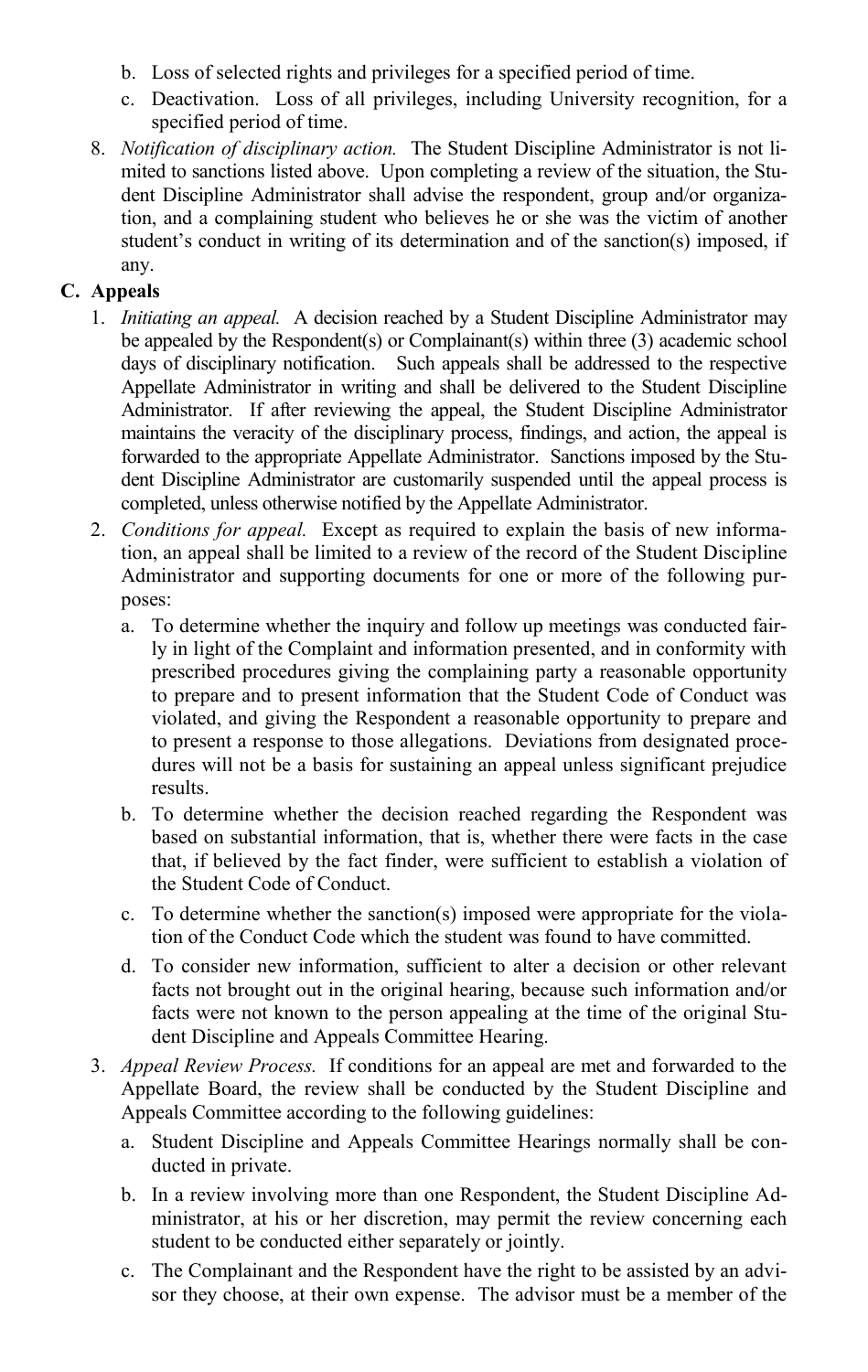University community and may not be an attorney. The Complainant and/or the Respondent are responsible for presenting his or her own information; therefore, advisors are not permitted to speak or to participate directly in any Student Discipline and Appeals Committee Hearing before the committee. A student should select as an advisor a person whose schedule allows attendance at the scheduled date and time for the review because delays will not normally be allowed due to the scheduling conflicts of an advisor.

- d. The Complainant, the Respondent, and their advisor(s), if any, shall be allowed to attend the entire portion of the review at which information is received (excluding deliberations). Admission of any other person to the review shall be at the discretion of the Student Discipline and Appeals Committee and/or its Student Discipline Administrator.
- e. The Complainant, the Respondent, and the Student Discipline and Appeals Committee may arrange for witnesses to present pertinent information at the Hearing. The University will try to arrange the attendance of possible witnesses who are members of the University community, if reasonably possible, and who are identified by the Complainant and/or Respondent prior to the review. Witnesses will provide information to and answer questions from the Student Discipline and Appeals Committee. Questions may be suggested by the Respondent and/or Complainant to be answered by each other or by other witnesses. This will be conducted by the Student Discipline and Appeals Committee with such questions directed to the Chairperson, rather than to the witness directly. This method is used to preserve the educational tone of the hearing and avoid creation of an adversarial environment. Questions of whether potential information will be received shall be resolved at the discretion of the chairperson of the Student Discipline and Appeals Committee.
- f. Pertinent records, exhibits, and written statements may be accepted as information for consideration by a Student Discipline and Appeals Committee at the discretion of the Chairperson.
- g. All procedural questions and decisions are subject to the final discretion of the Chairperson of the Student Discipline and Appeals Committee.
- h. After the portion of the review concludes in which all pertinent information has been received, the Student Discipline and Appeals Committee shall determine (by majority vote) whether the Respondent has violated each section of the Student Code of Conduct which the student is charged with violating.
- i. If a respondent, with notice, does not appear before a Student Discipline and Appeals Committee review, the information in support of the Complaint shall be presented and considered even if the Respondent is not present.
- j. The Student Discipline and Appeals Committee's determination shall be made on the basis of whether it is reasonable to conclude that the Respondent violated the Student Code of Conduct. A higher standard determination shall be made on the basis of whether it is more likely than not to conclude culpability in cases likely to result in significant consequence. The University is not obligated to a legal standard of "beyond a reasonable doubt."
- k. Formal rules of process, procedure, and/or technical rules of evidence, such as are applied in criminal or civil court, are not used in student disciplinary proceedings. **Reminder: The Student Discipline System is an educational process, NOT a legal proceeding.**
- *4. Bringing closure to an appeal.* The Appellate Board's opinion and recommendations for subsequent action are submitted to the Appellate Administrator to inform his/her final judgment. The Appellate Administrator will notify the student in writing of the decision. There shall be a single written Administrative Review